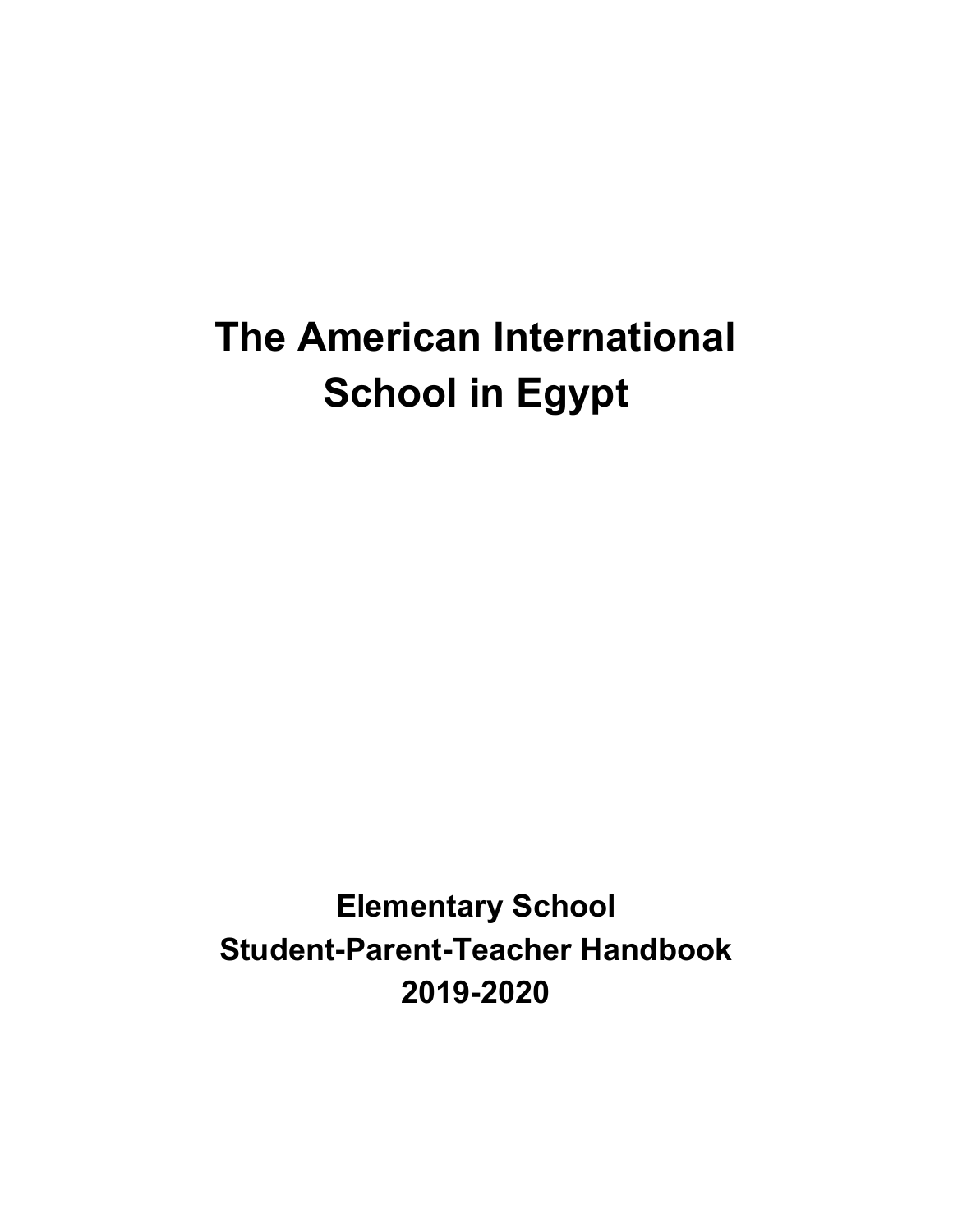# **TABLE OF CONTENTS**

|                   | <b>Principal's Welcome</b>                            | 5               |
|-------------------|-------------------------------------------------------|-----------------|
|                   | <b>AISE Mission Statement</b>                         | 6               |
|                   | <b>AISE Vision</b>                                    | 6               |
|                   | <b>AISE Philosophy</b>                                | 6               |
|                   | AISE Portrait of a Graduate/PANTHERS ROCK             | 6               |
|                   | 2019-2020 Academic Calendar                           | $\overline{7}$  |
|                   | <b>Elementary School Daily Timetable</b>              | 7               |
|                   | <b>Contact Information</b>                            | 8               |
|                   | <b>Elementary School Faculty</b>                      | 9               |
|                   | <b>AISE Elementary Learning Community Commitments</b> |                 |
|                   | <b>Student Commitments</b>                            | 12 <sup>2</sup> |
|                   | <b>Parent Commitments</b>                             | 12 <sup>2</sup> |
|                   | <b>Teacher Commitments</b>                            | 13              |
|                   | <b>Administrator Commitments</b>                      | 13              |
|                   | The Elementary School Academic Program                |                 |
|                   | <b>Academic Excellence</b>                            | 14              |
|                   | <b>Our Curriculum</b>                                 | 14              |
|                   | Program of Study                                      | 14              |
|                   | <b>Assessment Philosophy</b>                          | 15              |
|                   | <b>Home Learning Policy</b>                           | 16              |
|                   | <b>Reporting Progress</b>                             | 18              |
|                   | <b>Year-End Academic Support</b>                      | 19              |
| <b>Attendance</b> |                                                       |                 |
|                   | Absences                                              | 20              |
|                   | <b>Accumulated Absences</b>                           | 20              |
|                   | <b>Planned or Prolonged Absences</b>                  | 20              |
|                   | <b>Tardies</b>                                        | 21              |
|                   | In-school tardies for grade 4-5 students              | 21              |
|                   | Making Up Missed Work and Tests                       | 22              |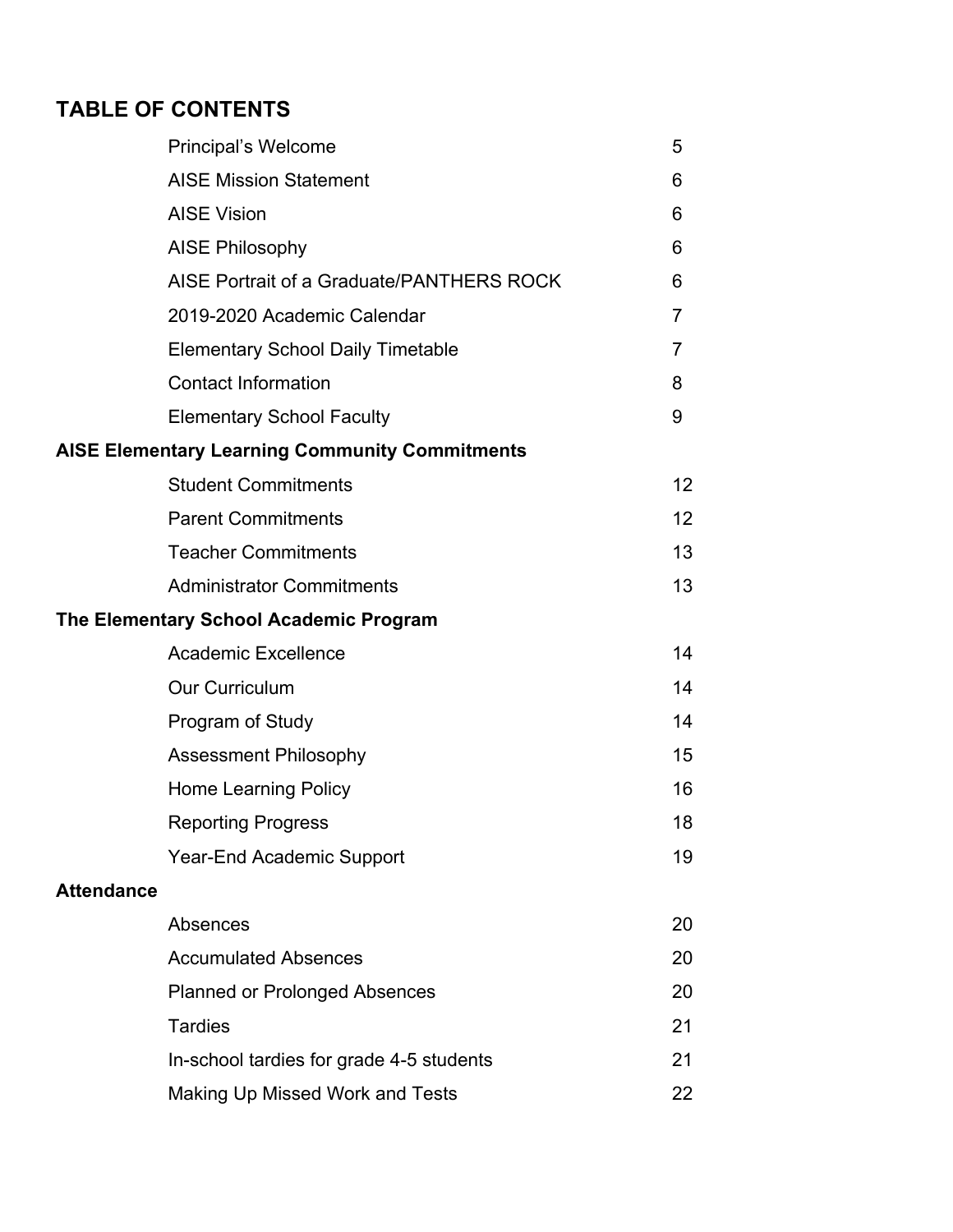# **Learning Support Services**

|                            | Counselors                                           | 23 |
|----------------------------|------------------------------------------------------|----|
|                            | Librarian                                            | 23 |
|                            | <b>Student Support Teachers</b>                      | 23 |
| <b>Parent Policies</b>     |                                                      |    |
|                            | <b>Parent-School Communication</b>                   | 24 |
|                            | <b>Parent Conferences</b>                            | 24 |
|                            | <b>Parent Visitors and Guests</b>                    | 25 |
|                            | <b>Student Policies</b>                              |    |
|                            | <b>Academic Honor Code</b>                           | 26 |
|                            | <b>Behavior Policy</b>                               | 27 |
|                            | <b>Schoolwide Behavior Expectations</b>              | 32 |
|                            | <b>Bullying vs. Conflict</b>                         | 34 |
|                            | <b>Dress Code</b>                                    | 37 |
|                            | <b>Dress Code for Physical Education</b>             | 37 |
|                            | Dress Code on Non-Uniform Days                       | 37 |
| <b>Technology Policies</b> |                                                      |    |
|                            | IT Acceptable Use Policy for Staff & Students        | 38 |
|                            | <b>Student Device Policy</b>                         | 40 |
|                            | <b>Cyber Bullying</b>                                | 41 |
|                            | <b>Transportation Policies</b>                       |    |
|                            | Arrival                                              | 42 |
|                            | <b>Busing</b>                                        | 42 |
|                            | <b>Bus Behavior Policy</b>                           | 42 |
|                            | <b>Car Riders</b>                                    | 44 |
|                            | <b>Dismissal</b>                                     | 44 |
|                            | Changing Mode of Transportation                      | 45 |
|                            | <b>Early Departure</b>                               | 45 |
|                            | <b>Indoor Dismissal</b>                              | 45 |
|                            | Students Visiting Other Students' Homes After School | 45 |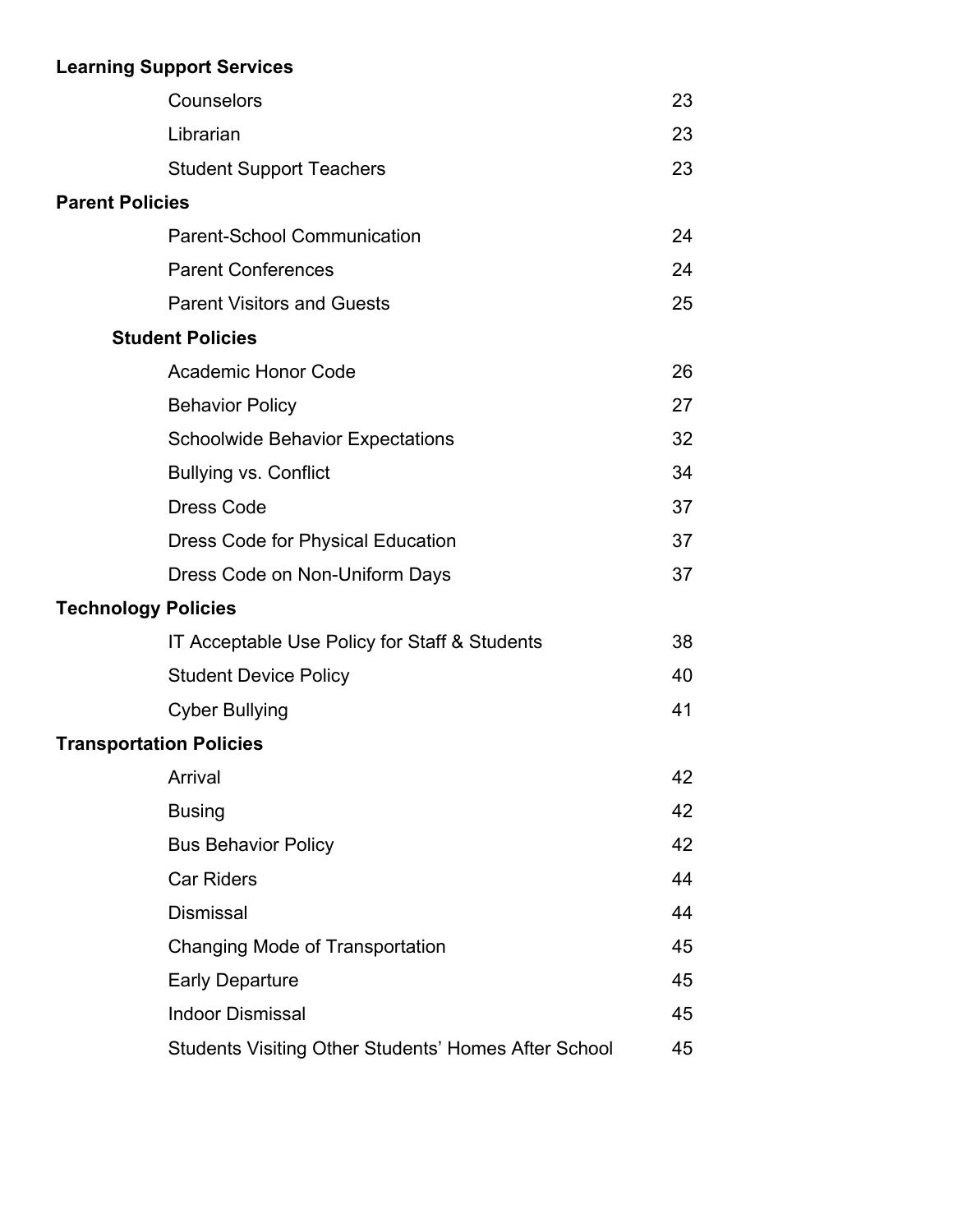### **Other Information**

| 71 HIVIIIKU |                                       |    |
|-------------|---------------------------------------|----|
|             | <b>Balls</b>                          | 46 |
|             | <b>Birthdays at School</b>            | 46 |
|             | Candy                                 | 46 |
|             | <b>Celebrations and Class Parties</b> | 47 |
|             | <b>Child Protection Policy</b>        | 47 |
|             | <b>Clinic and Health Services</b>     | 47 |
|             | <b>Dining Hall Services</b>           | 48 |
|             | <b>Elevator Use</b>                   | 48 |
|             | <b>Emergency Procedures</b>           | 48 |
|             | <b>Field Trips</b>                    | 48 |
|             | <b>Fundraising Activities</b>         | 49 |
|             | <b>Healthy Eating</b>                 | 50 |
|             | Library                               | 51 |
|             | Lockers                               | 52 |
|             | Lost and Found                        | 52 |
|             | Personal and School Belongings        | 52 |
|             | <b>Planners</b>                       | 52 |
|             | Selling Food or Items                 | 53 |
|             | <b>Snack Time</b>                     | 53 |
|             | <b>Textbooks</b>                      | 53 |
|             | <b>Toys</b>                           | 53 |
|             | Weapons                               | 54 |
|             | <b>Withdrawing Students</b>           | 54 |
|             |                                       |    |

**Letter of Recognition 55**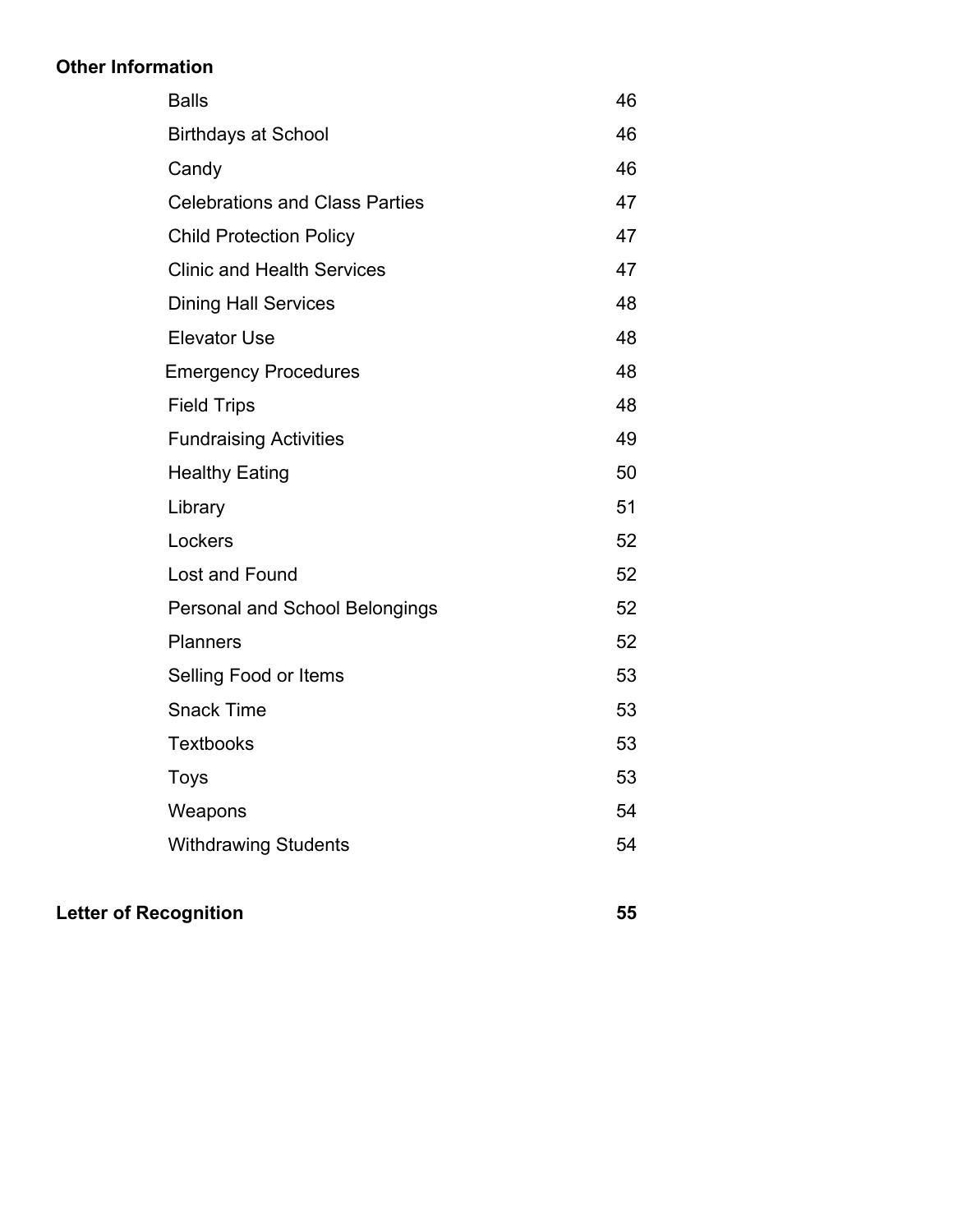#### **Principal's Welcome**

Dear AISE Elementary School Students, Parents, and Faculty,

Welcome to the 2019-2020 school year! My name is Jennifer Chile and and I am so excited to be with you again this year. I am looking forward to working alongside this incredible group of educators, parents, and students to have an amazing year of personal and academic growth.

This is my 8th year in Cairo, and my third year working in the elementary office here at A.I.S. As much as I love Egypt, it is truly this community, the A.I.S. family, that has kept me in Cairo for all of these years. We have learned and grown together, and I am just as excited to see our wonderful new group of grade 1 students in the hallways as I am to see my first KG2 students, who are now in grade 10! We've got a great year ahead of us, full of exciting growth and development. What is it that you hope for your children this year? How can we work together to help them develop in that way? I hope we all have these great conversations this year.

This year my keyword is "thrive". We weren't put on this Earth to simply survive life, but rather to THRIVE. Webster's dictionary describes thrive as follows: to grow vigorously: FLOURISH; to progress toward or realize a goal despite or because of circumstances. How different are the images you conjure up when you think of the word thrive vs. survive? How will you, as a student, parent, or educator grow vigorously? How will you flourish? What progress will you make toward a goal despite your circumstances? What progress will you make toward a goal because of your circumstances?

Let's do this. Let's thrive.

Jennifer Chile,

AISE Elementary Principal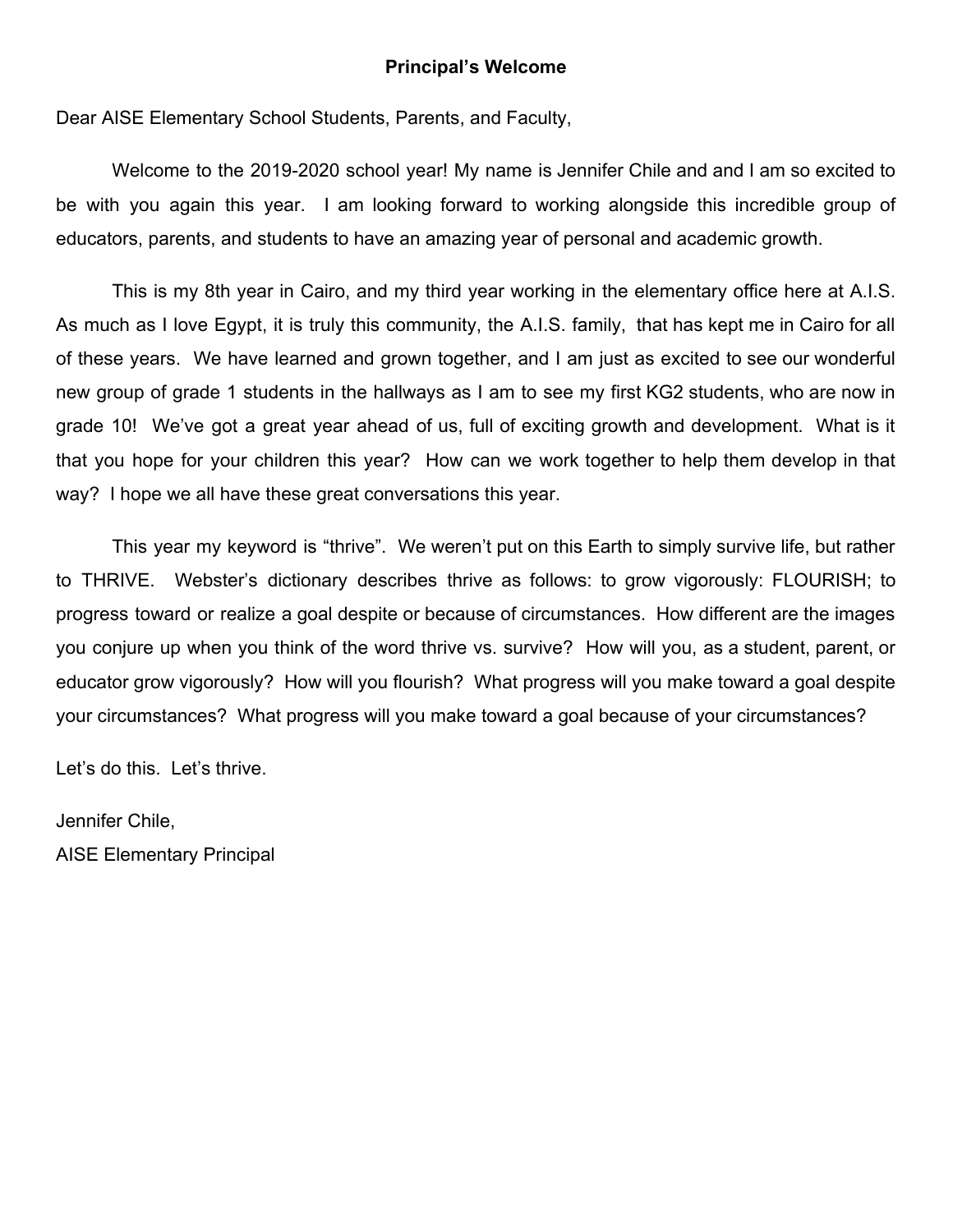### **AISE Mission Statement**

The American International School in Egypt provides a comprehensive and challenging American and international education that fosters informed and engaged local, regional, and global citizenship. We inspire students to be lifelong learners who contribute positively within a diverse and changing world.

### **AISE Vision**

Raising Student Achievement Every Day, Every Way

# **AISE Philosophy**

AISE provides a co-educational, English language, college preparatory program of studies as well as The International Baccalaureate Diploma Program that culminates in awarding eligible students an American High School Diploma or International Baccalaureate Diploma. A holistic education is provided that encourages high standards of academic achievement, meaningful collaboration, and personal development, while supporting the unique needs of each learner. We encourage the expression of multiple perspectives in a safe and nurturing learning environment, such that the cultural identity of each student is valued. We prepare students to contribute to and thrive in a multicultural society. We support students in the development of skills and learning strategies. Students are encouraged to take responsibility for their own learning and well-being. Learning explicitly addresses guided and independent inquiry and investigations, skill development, and thinking strategies for finding solutions to the complex problems inherent in the challenges posed in developing a sustainable and peaceful world.

# **AISE Portrait of a Graduate/PANTHERS ROCK**

At AISE, our goal is to graduate students with the 12 primary characteristics. In elementary school, these are referred to by the acronym "PANTHERS ROCK":

- Principled Risk-Takers Active Citizenship **Active Citizenship Open-Minded** I Nquirers **Caring** Thinkers **Knowledgeable** Helpful Collaborators Evenly Balanced **Reflective Strong Communicators** 
	-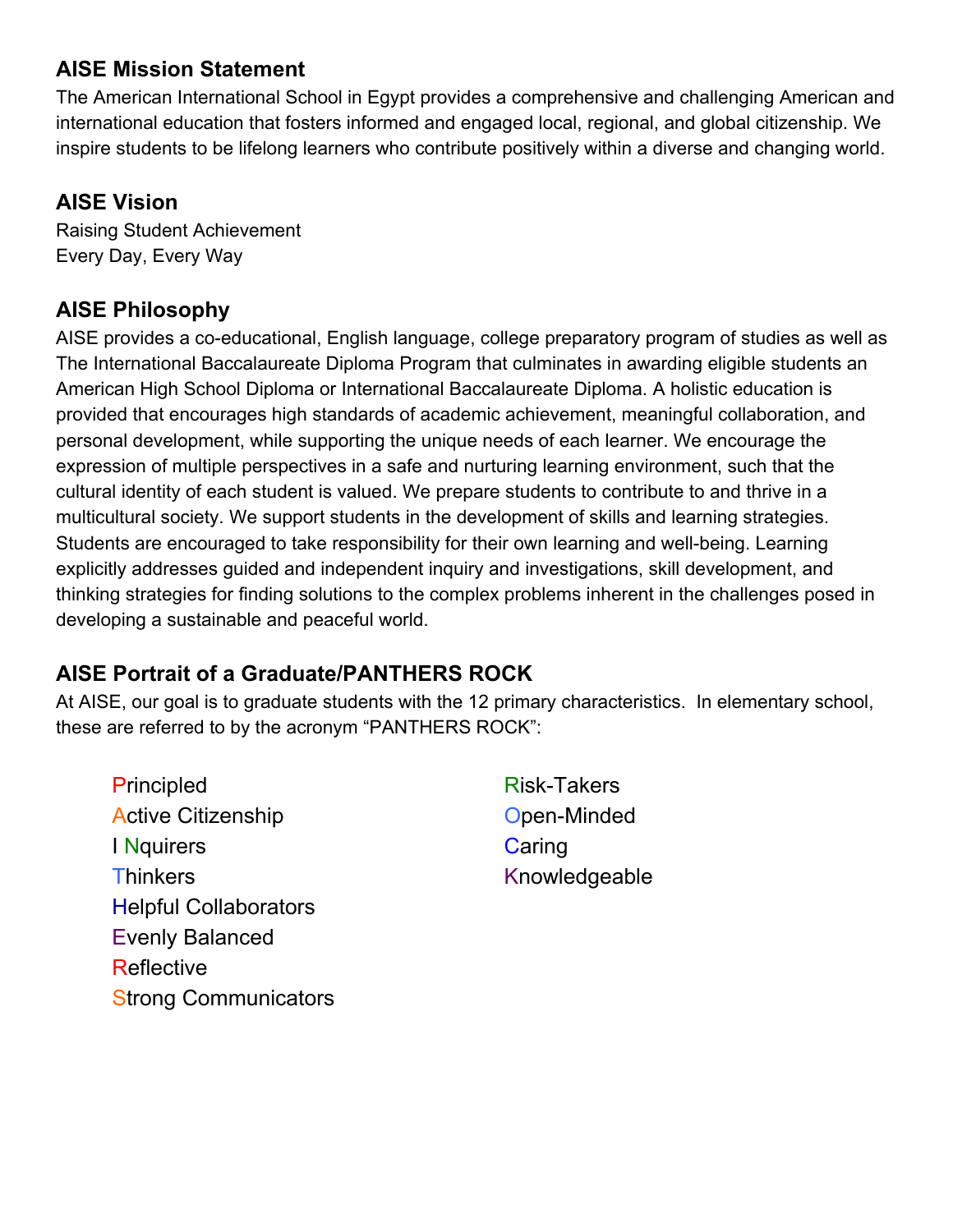#### The American International School in Egypt

# 2019-2020

|                                                                                                | <b>Notes</b>                                                                                                                                                                           |                                                                                                |                                  |
|------------------------------------------------------------------------------------------------|----------------------------------------------------------------------------------------------------------------------------------------------------------------------------------------|------------------------------------------------------------------------------------------------|----------------------------------|
| <b>August 19</b>                                                                               |                                                                                                                                                                                        | September 19                                                                                   | August 31 Islamic New Year       |
| Su M Tu W Th F Sa                                                                              | <b>Academic Year Calendar</b>                                                                                                                                                          | Su M Tu W Th F Sa                                                                              | Sept. 2 First Day of School      |
| $\overline{2}$<br>$\mathbf{1}$<br>3                                                            |                                                                                                                                                                                        | 3<br>$6\phantom{1}$<br>$\overline{7}$<br>$\overline{4}$<br>5<br>$\mathbf{1}$<br>$\overline{2}$ | Oct. 6 Armed Forces Day          |
| 6<br>$\left( 7\right)$<br>$\boldsymbol{8}$<br>9<br>10<br>5<br>$\overline{4}$                   |                                                                                                                                                                                        | 8<br>9<br>10 11 12 13 14                                                                       | Oct. 7 Professional Development  |
| 11 12 13 14 15<br>16<br>17                                                                     |                                                                                                                                                                                        | 16 17 18 19 20 21<br>15                                                                        | Nov.7 End of Term 1              |
| 18  19  20  21  22<br>23<br>24                                                                 |                                                                                                                                                                                        | 23 24 25 26 27 28<br>22                                                                        | Nov. 9 Prophet Mohamed's bday    |
| 25 26 27 28 29 30 31                                                                           |                                                                                                                                                                                        | 30<br>29                                                                                       | Nov. 14 Parent Conference Day    |
|                                                                                                |                                                                                                                                                                                        |                                                                                                | Nov. 28 Thanksgiving             |
|                                                                                                |                                                                                                                                                                                        |                                                                                                | Dec. 5 Professional Development  |
| October 19                                                                                     | November 19<br>December 19                                                                                                                                                             | <b>January 20</b>                                                                              | Dec. 20-Jan 11 Winter Break      |
| Su M Tu W Th F<br>Sa                                                                           | Su M Tu W Th F<br>Tu W Th<br>Sa<br>Su M<br>F<br>Sa                                                                                                                                     | Su M Tu W Th F Sa                                                                              | Jan. 25 National Holiday         |
| $\overline{2}$<br>3<br>$\overline{5}$<br>$\overline{4}$<br>$\mathbf{1}$                        | 5 <sup>5</sup><br>$\overline{2}$<br>3<br>$\overline{4}$<br>$6\phantom{1}$<br>$\overline{7}$<br>$\overline{2}$<br>1                                                                     | $\overline{2}$<br>$\mathbf{3}$<br>$\overline{4}$                                               | Jan. 30 End of Term 2            |
| 8<br>9<br>10<br>11<br>12<br>6<br>$\overline{7}$                                                | 8<br>$10$ 11 12<br>$\overline{4}$<br>5<br>6<br>$\overline{7}$<br>9<br>9<br>13<br>8<br>14<br>3                                                                                          | $\overline{7}$<br>8<br>9<br>$10$ 11<br>5<br>6                                                  | Feb. 6 Parent Conference Day     |
| 15 16 17<br>18<br>14<br>19<br>13                                                               | 12 13 14 15<br>17 18 19<br>11<br>16<br>20<br>10<br>16<br>15<br>21                                                                                                                      | 13 14 15 16<br>17 18<br>12                                                                     | Feb. 26 Professional Development |
| 22 23 24 25 26<br>21<br>20                                                                     | 19 20 21 22<br>18<br>23<br>23 24 25 26 27 28<br>17<br>22                                                                                                                               | 20 21 22 23 24 25<br>19                                                                        | Feb. 27 No School                |
| 27 28 29 30 31                                                                                 | 26 27 28 29 30<br>29 30 31<br>24<br>25                                                                                                                                                 | 27 28 29 30 31<br>26                                                                           | March 1 No School                |
|                                                                                                |                                                                                                                                                                                        |                                                                                                | April 9 End of Term 3            |
|                                                                                                |                                                                                                                                                                                        |                                                                                                | April 12 Western Easter          |
|                                                                                                |                                                                                                                                                                                        |                                                                                                | April 19 Easter Sunday           |
|                                                                                                |                                                                                                                                                                                        |                                                                                                | April 20 Sham El Nessim          |
| <b>February 20</b>                                                                             | March 20<br>April 20                                                                                                                                                                   | May 20                                                                                         | April 17-25 Spring Break         |
| Su M Tu W Th F Sa                                                                              | Tu W Th F Sa<br>Su M Tu W Th F<br>Sa<br>Su M                                                                                                                                           | Su M Tu W Th F Sa                                                                              | May 24-26 Eid El Fitr            |
|                                                                                                | $6\phantom{a}$<br>$\overline{2}$<br>$\overline{7}$<br>$\overline{\mathbf{3}}$<br>3<br>5<br>$\mathbf{1}$<br>$\overline{2}$<br>$\mathbf{1}$<br>$\overline{4}$<br>$\overline{\mathbf{4}}$ | $\overline{2}$                                                                                 | June 7 Graduation                |
| 5 <sup>1</sup><br>3<br>$\overline{4}$<br>6<br>$\overline{7}$<br>$\overline{2}$<br>$\mathbf{R}$ | 9<br>8<br>9<br>$10$ 11 12<br>$\overline{7}$<br>13<br>6<br>10<br>8<br>5<br>11<br>14                                                                                                     | 5<br>8<br>3<br>$\overline{4}$<br>6<br>$\overline{7}$<br>9                                      | June 18 Teacher work day /       |
| $11$ 12 13<br>10<br>14<br>9<br>15                                                              | 16<br>17 18 19 20<br>12 13 14 15 16 17<br>21<br>18<br>15                                                                                                                               | 11 12 13 14<br>15<br>16<br>10                                                                  | last day of school               |
| 18 19 20 21<br>$16$ 17<br>22                                                                   | 23<br>24 25 26 27 28<br>20 21 22 23 24 25<br>22                                                                                                                                        | 18 19 20 21 22 23<br>17                                                                        |                                  |
| 23 24 25 26 27 28 29                                                                           | 26 27 28 29 30<br>30 31<br>29                                                                                                                                                          | 25 26 27 28 29 30<br>24                                                                        |                                  |
|                                                                                                |                                                                                                                                                                                        | 31                                                                                             | Islamic Holidays are subject     |
|                                                                                                |                                                                                                                                                                                        |                                                                                                | to change                        |
| June 20                                                                                        | July 20                                                                                                                                                                                |                                                                                                |                                  |
| Su M Tu W Th F Sa                                                                              | Su M Tu W Th F<br>Sa                                                                                                                                                                   |                                                                                                | No students on Parent Conf. Days |
| $\overline{2}$<br>3<br>$\overline{4}$<br>$5\phantom{.0}$<br>$6\phantom{1}$<br>$\mathbf{1}$     | $\overline{2}$<br>$\overline{3}$<br>$\mathbf{1}$<br>$\boldsymbol{A}$                                                                                                                   |                                                                                                | 176 Instructional Days           |
| $\overline{9}$<br>10 11<br>12<br>8<br>13                                                       | $\,$ 8<br>$\overline{9}$<br>10<br>6<br>$7\overline{ }$<br>11<br>5                                                                                                                      |                                                                                                |                                  |
| 17 18<br>19<br>20<br>14 15<br>16                                                               | 13 14 15 16<br>17<br>12<br>18                                                                                                                                                          |                                                                                                |                                  |
| 23 24 25 26 27<br>22<br>21                                                                     | 21<br>22 23 24<br>19<br>20<br>25                                                                                                                                                       |                                                                                                |                                  |
| 28 29 30                                                                                       | 27 28 29 30 31<br>26                                                                                                                                                                   |                                                                                                |                                  |

# **Elementary School Daily Timetable**

|                 | Sunday   | Monday | Tuesday             | Wednesday | Thursday |
|-----------------|----------|--------|---------------------|-----------|----------|
| $8:00 - 8:15$   | Homeroom |        |                     |           |          |
| $8:20 - 9:15$   |          |        |                     |           |          |
| $9:20 - 10:15$  |          |        |                     |           |          |
| $10:20 - 11:15$ |          |        | Lunch<br>Grade 1    |           |          |
| 11:20-12:15     |          |        |                     |           |          |
| $12:20 - 1:05$  |          |        | Lunch<br>Grades 2-5 |           |          |
| $1:10 - 2:05$   |          |        |                     |           |          |
| $2:10 - 3:00$   |          |        |                     |           |          |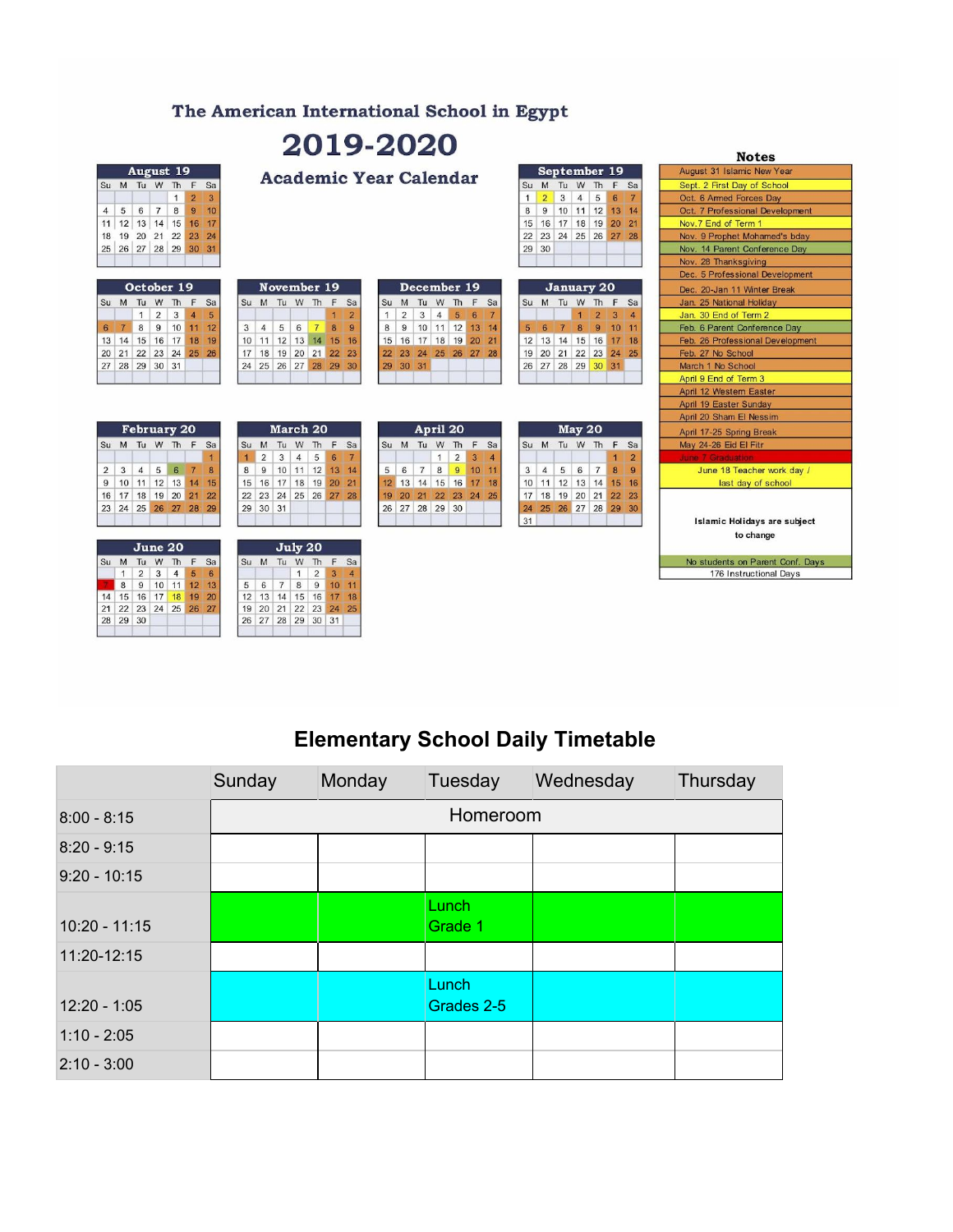#### **Important Reminders:**

- The school day begins at 8:00. It is important that students arrive at school by this time. Students arriving to their classrooms after 8:00 will be counted tardy.
- Homeroom is an important part of the school day for students. It is more than just a time for them to unpack their bags, but is also time used to help students connect and check in with their teacher and classmates, mentally and emotionally prepare for their day at school, and receive important announcements that they may otherwise miss.
- The school day ends at 3:00. It is reasonable to expect that your students will be engaged in meaningful learning opportunities until this time each day.
- Students in Grades 2 5 will be eating lunch at a later time than in years past. They will be provided the opportunity to eat a snack during their morning class time. However it is still very important that students eat a healthy breakfast before they arrive to school each day, so that they can successfully learn and have fun throughout their morning at school.

# **Contact Information**

| <b>Elementary Office Hours</b>                    | 8:00am – 4:00pm, Sunday – Thursday                                                     |
|---------------------------------------------------|----------------------------------------------------------------------------------------|
| <b>ESOL Website</b>                               | www.esolonline.com                                                                     |
| <b>AISE Website</b>                               | www.aisegypt.com                                                                       |
| <b>Elementary Office</b>                          | 26188408                                                                               |
| <b>Elementary School Administrative Assistant</b> | Ms. Sarah Shahein EXT. 1108                                                            |
| <b>AISE Front Office</b>                          | 202-2618-8400                                                                          |
| <b>Mailing Address</b>                            | The American International School in Egypt<br>P.O. Box 8090<br>Masaken Nasr City 11371 |
| <b>AISE Street Address</b>                        | Cairo Festival City<br>Next to Police Academy<br>5 <sup>th</sup> Settlement, New Cairo |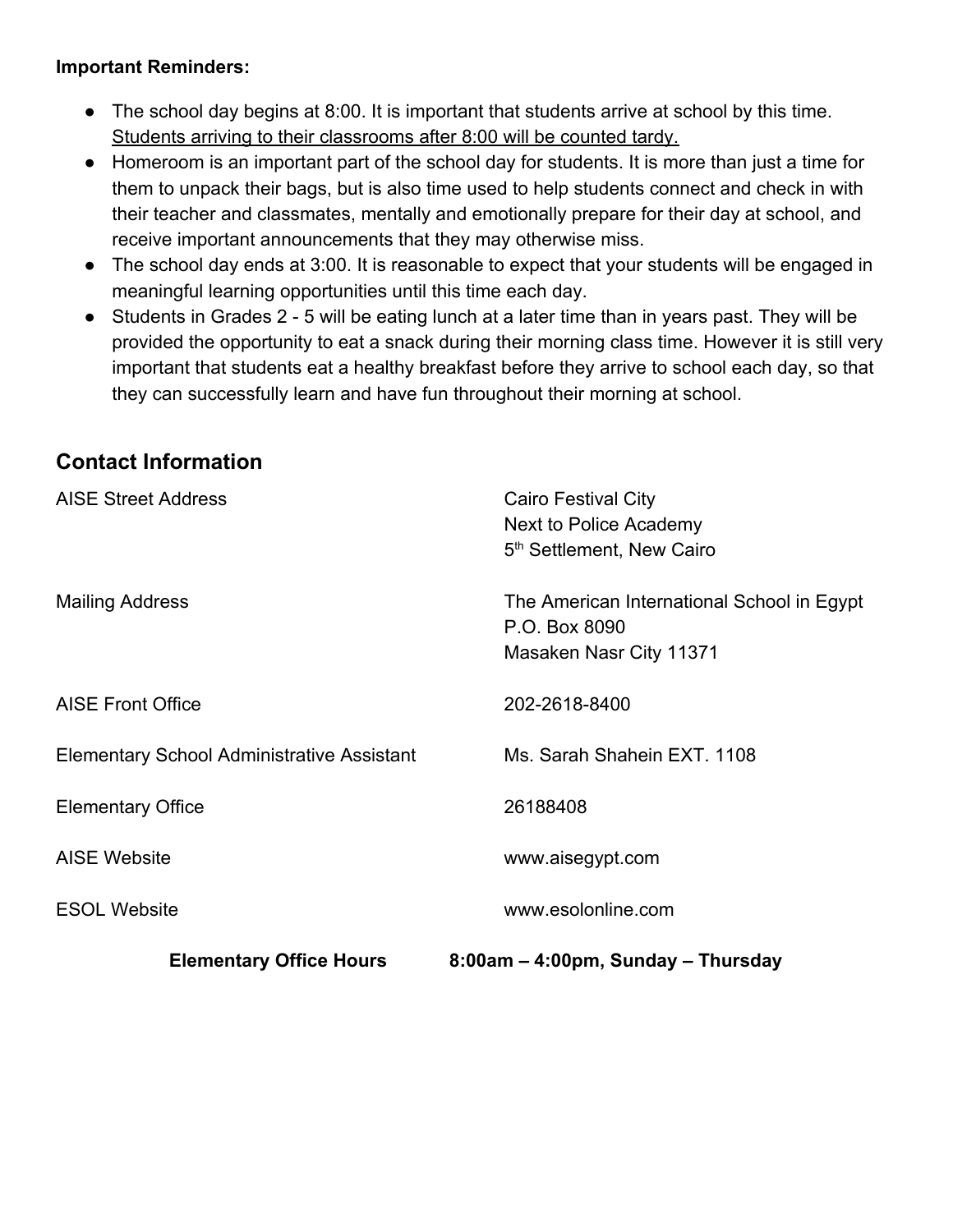### **Elementary School Faculty**

#### **School Administration**

| <b>Director</b>                            | Mr. Kapono Ciotti  | kciotti@aisegypt.com  |
|--------------------------------------------|--------------------|-----------------------|
| <b>Elementary School Principal</b>         | Ms. Jen Chile      | jchile@aisegypt.com   |
| <b>Elementary Assistant Principals</b>     | Ms. Elizabeth Anis | eanis@aisegypt.com    |
|                                            | Mr. Matt Novak     | mnovak@aisegypt.com   |
| <b>Elementary Administrative Assistant</b> | Ms. Sarah Shahien  | sshahien@aisegypt.com |

#### **Learning Support Services**

| Grade 1-3 School Counselor      |
|---------------------------------|
| Grade 3-5 School Counselor      |
| <b>Student Support Teachers</b> |

Ms. Youndie Williams williams@aisegypt.com Ms. Mi'esha Reynolds mreynolds@aisegypt.com pport Teachers **Ms. Mary Girgis mgirgis@aisegypt.com** Ms. Jennifer McGuire jmcguire@aisegypt.com Ms. Kimnada Bobb kbobb@aisegypt.com

> Ms. Kristin Karsies kkarsies@aisegypt.com Ms. Kourtney Davis **Kolavis@aisegypt.com**

#### **Grade 1 Team**

| Ms. Mary Ford             | mford@aisegypt.com     |
|---------------------------|------------------------|
| TA,                       |                        |
| Ms. Krista Wolfe          | kwolfe@aisegypt.com    |
| TA, Ms. Pauleen Sami      | psami@aisegypt.com     |
| Mr. Dwayne Pinkney        | dpinkney@aisegypt.com  |
| TA.                       |                        |
| Ms. Tracy Carter          | tcarter@aisegypt.com   |
| TA, Ms. Irene Maurice     | imaurice@aisegypt.com  |
| Ms. Dana Copeland         | dcopeland@aisegypt.com |
| TA, Ms. Genefer Balais    | gbalais@aisegypt.com   |
| Ms. Julie Brazil          | jbrazil@aisegypt.com   |
| TA, Ms. Christina Barsoum | cbarsoum@aisegypt.com  |
|                           |                        |

#### **Grade 2 Team**

| Ms. Natasha Milunovic | nmilunovic@aisegypt.com |
|-----------------------|-------------------------|
| Ms. Kimberly Kirk     | kkirk@aisegypt.com      |
| Ms. Holly Veal        | hveal@aisegypt.com      |
| Ms. Katherine Okonski | kokonski@aisegypt.com   |
| Ms. Shayma Bassyouni  | sbassyouni@aisegypt.com |
| Ms. Elizabeth Berry   | eberry@aisegypt.com     |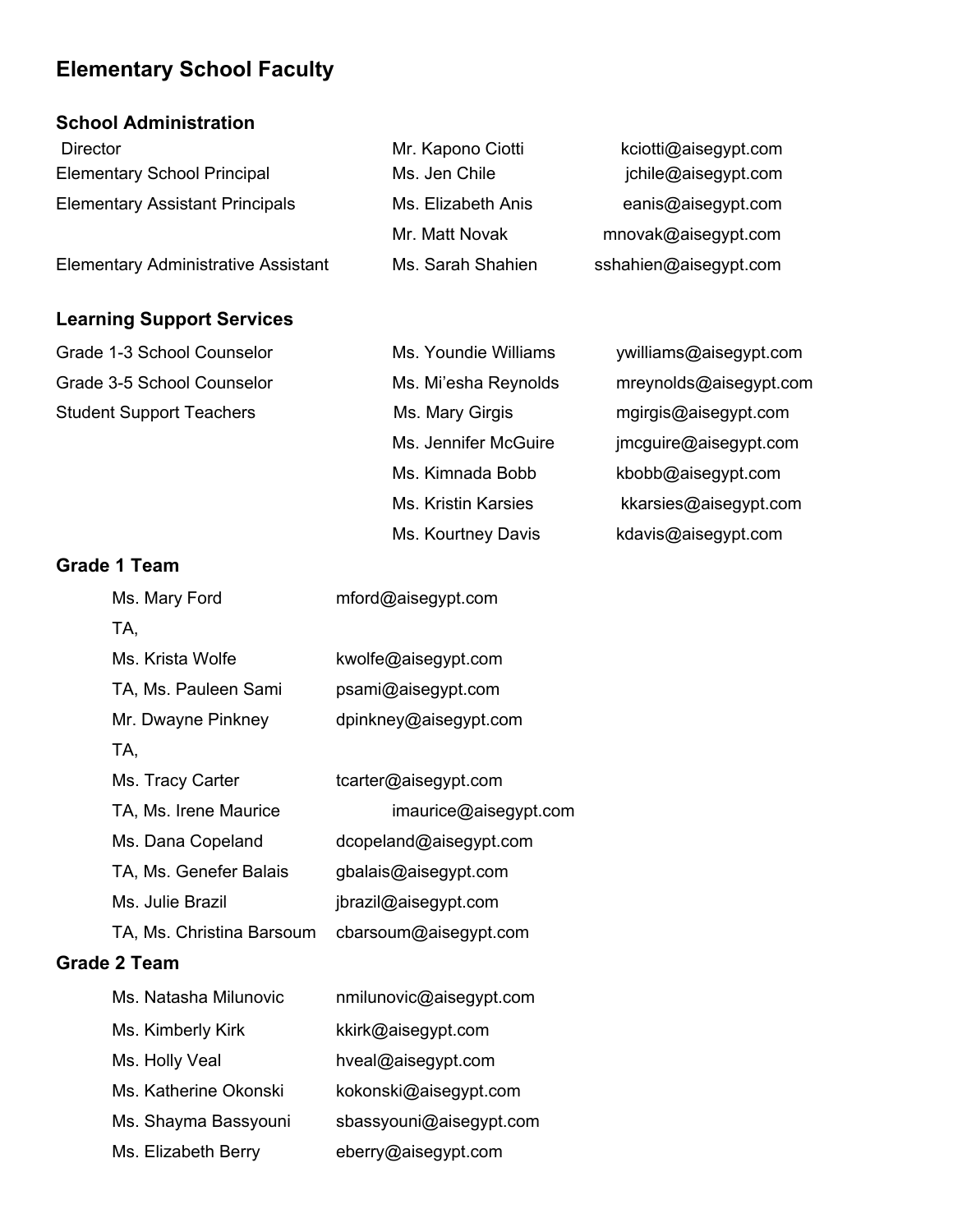#### **Grade 3 Team**

| Ms. Susan DeLane        | sdelane@aisegypt.com |
|-------------------------|----------------------|
| Ms. Karen Murphy        | kmurphy@aisegyt.com  |
| Ms. Courtney Cook       | ccook@aisegypt.com   |
| Mr. Corey Earley        | cearley@aisegypt.com |
| Ms. Amy Melton          | amelton@aisegypt.com |
| Ms. Abigail Nesseth     | anesseth@aisegyt.com |
| Sci/SSMs. Teresa Ludeke | tludeke@aisegypt.com |
|                         |                      |

#### **Grade 4 Team**

| Ms. Amanda Stockton    | astockton@aisegypt.com   |
|------------------------|--------------------------|
| Ms. Laura Royster      | lroyster@aisegypt.com    |
| Ms. Josilin Moede      | jmoede@aisegpt.com       |
| Mr. William Daprano    | wdaprano@aisegypt.com    |
| Ms. Roxanne Gasparelli | rgasparelli@aisegypt.com |
| Mr. Alejandro Ward     | award@aisegypt.com       |
| Ms. Latoya Ponder      | lponder@aisegypt.com     |
| Ms. Kristin Vielma     | kvielma@aisegypt.com     |

#### **Grade 5 Team**

| Ms. Erin Rutherford                              | erutherford@aisegypt.com |
|--------------------------------------------------|--------------------------|
| Ms. Stephanie Trammell                           | strammell@aisegypt.com   |
| Ms. Patti Denny                                  | pdenny@aisegypt.com      |
| Mr. Joel Karsies                                 | jkarsies@aisegypt.com    |
| Ms. Latoya Ponder                                | lponder@aisegypt.com     |
| Mr. Ariolys Chile                                | achile@aisegypt.com      |
| Ms. Sandy Mwai                                   | smwai@aisegypt.com       |
| Lab TA, Ms. Carrington Rentz crentz@aisegypt.com |                          |

#### **Arabic Team**

| Ms. Lamya Zakaria        | Izakaria@aisegypt.com     |
|--------------------------|---------------------------|
| Ms. Rasha Ahmed          | rahmed@aisegypt.com       |
| Ms. Eman Fargaly         | efargaly@aisegypt.com     |
| Mr. Yasser Arafa         | yarafa@aisegypt.com       |
| Mr. Sami Shafie          | sshafie@aisegypt.com      |
| Ms. Wafaa Ibrahim        | wibrahim@aisegypt.com     |
| Ms. Ola Karim            | okarim@aisegypt.com       |
| Mr. Mahmoud Marzouk      | mmarzouk@aisegypt.com     |
| Mr. Ahmed Abd el Haleem  | aabdelhaleem@aisegypt.com |
| Ms. Lilian George        | lgeorge@aisegypt.com      |
| AFL, Ms. Yasmine Mostafa | ymostafa@aisegypt.com     |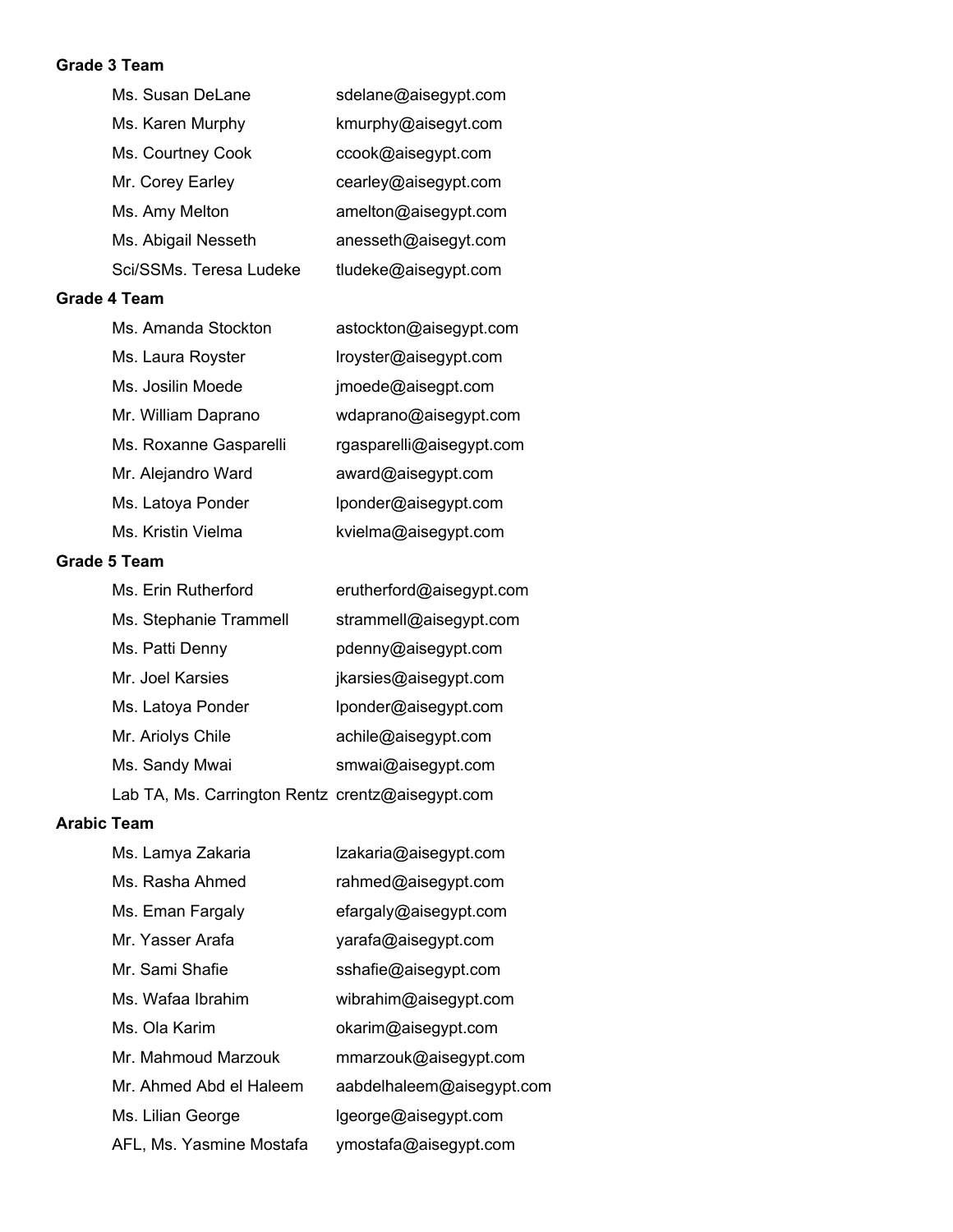# **Specialists**

| Art, Ms. Marina Daoud           | mdaoud@aisegypt.com     |
|---------------------------------|-------------------------|
| Art TA, Ms. Noha Elsadany       | nelsadany@aisegypt.com  |
| Theater Arts, Mr. Kerry Jones   | kjones@aisegypt.com     |
| Music, Ms. Yelena Petrova       | ypetrova@aisegypt.com   |
| STEAM, Mr. Mohamed Moawad       | mmoawad@aisegypt.com    |
| Computers, Mr. Gary Kirk        | gkirk@aisegypt.com      |
| Library, Ms. Vieshia Khalil     | vsuskevik@aisegypt.com  |
| Library TA, Ms. Irene Faragalla | ifaragalla@aisegypt.com |
| Library TA, Ms. Rania Mosalam   | rmosalam@aisegypt.com   |
| P.E., Bruce Croft               | bcroft@aisegypt.com     |
| P.E., Komni Chourio             | kchourio@aisegypt.com   |
| P.E., Johnny Atkins             | jatkins@aisegypt.com    |

#### **Partner Teachers**

| Ms. Ghada Ball                 | gball@aisegypt.com        |
|--------------------------------|---------------------------|
| Mr. Kingsford Brown-Dadzie Jr. | kbrowndadzie@aisegypt.com |
| Mr. Christian Reynolds         | creynolds@aisegypt.com    |
| Ms. Ndeye Ciotti               | nciotti@aisegypt.com      |
| Mr. Ahmed Bastawissy           | abastawissy@aisegypt.com  |
| Ms. Raina Elmergawy            | relmergawy@aisegypt.com   |
| Ms. Sarah Mansour              | smansour@aisegypt.com     |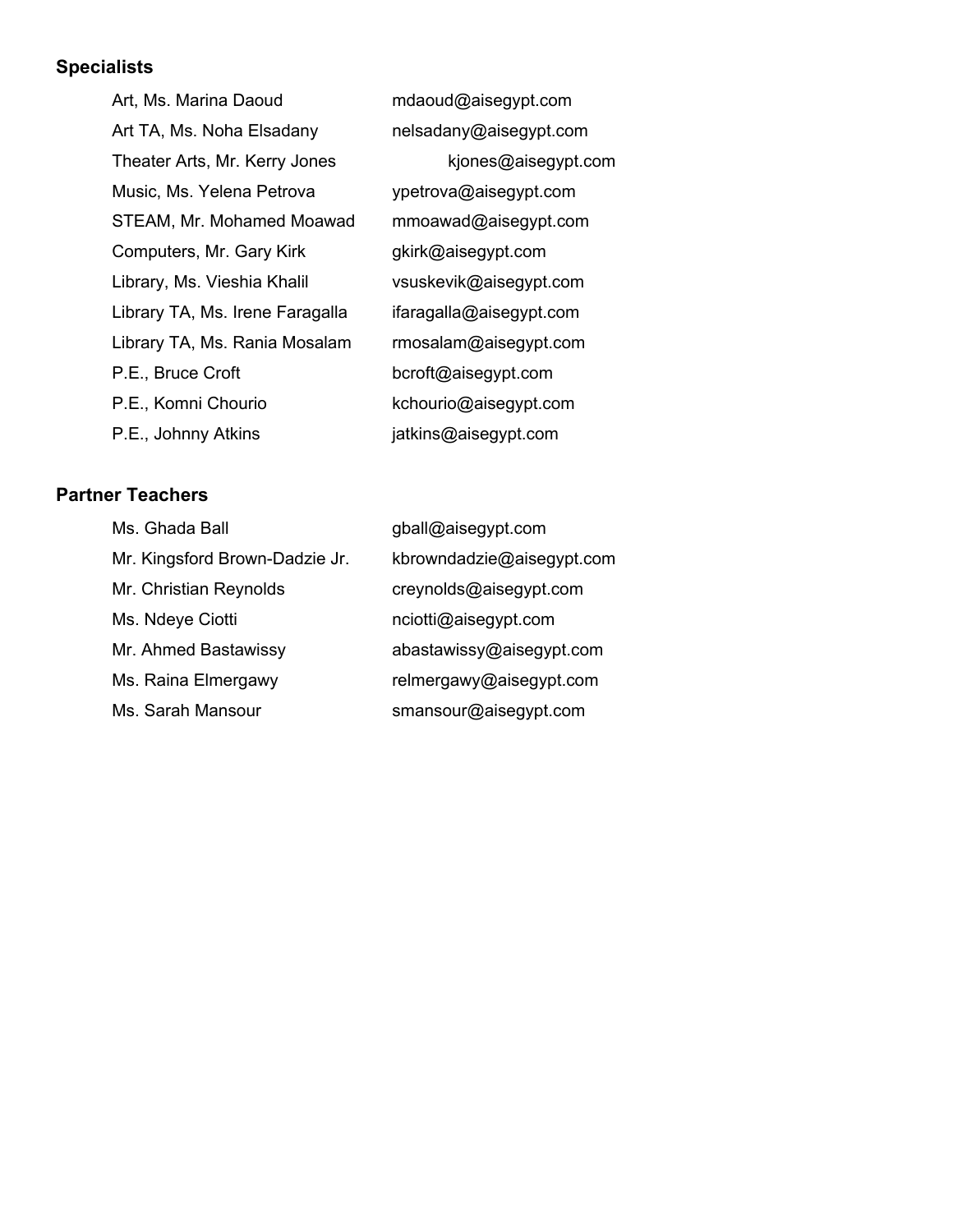# **AISE Elementary Learning Community Commitments**

At AISE, we believe that students are most successful when there is consistent and shared effort, support, and communication among the students, their parents, and their teachers. Therefore, at AISE:

# **AISE Students commit to:**

- Getting 8-10 hours of sleep each night
- Making healthy eating and lifestyle choices
- Arriving to school on time and ready to learn each morning
- Challenging themselves to give their best effort in all their classes
- Taking reasonable risks that may lead to mistakes from which to learn and grow from
- Demonstrating respect to all others, including all adults and their peers
- Following and supporting all teachers' instructions and classroom expectations
- Devoting the necessary time after school each day to reading and maintaining a balanced lifestyle outside of school
- Communicating regularly with their teachers about their progress
- Understanding and following the AISE Elementary Honor Code, Bullying Policy, Behavior Policy, Dress Code, and Student Device Policy every day
- Getting involved in the greater school community by participating in after-school activities, attending scheduled school events, and promoting positive school spirit

# **AISE Parents commit to:**

- Making sure your children get 8-10 hours of sleep each night
- Helping your children make healthy eating and lifestyle choices
- Making sure your children arrive to school on time each day
- Offering praise and encouragement to your children regarding their learning
- Supporting your child's learning goals and aspirations
- Allowing your children to take risks and make mistakes from which they can learn and grow from
- Promoting regular reading, writing, and speaking in your home, in both English and your native language
- Monitoring and limit your child's online usage, television viewing, and use of electronic devices (including social media)
- Communicating regularly with your children, their teachers, and the school staff
- Communicating with teachers and staff in a professional, respectful manner
- Being supportive of the teachers' classroom expectations and procedures
- Keeping up to date with your child's learning and progress through regular conversations with them and their teachers
- Understanding and supporting the AISE Elementary Honor Code, Bullying Policy, Behavior Policy, Dress Code, and Student Device Policy
- Getting involved in the greater school community by participating in parent conferences, attending scheduled school events, and promoting positive school spirit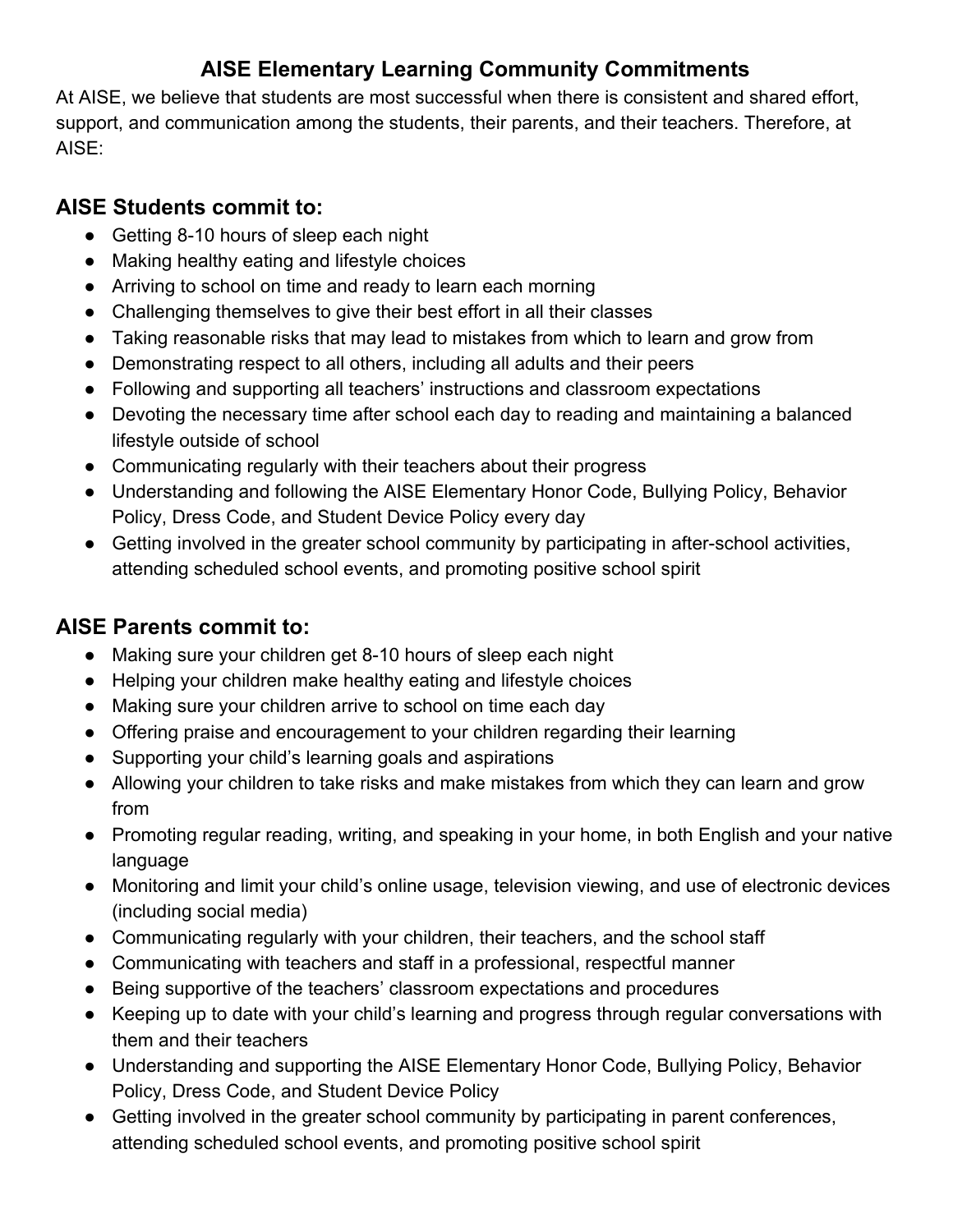# **AISE Teachers commit to:**

- Assisting their students in making healthy choices
- Providing a safe and caring classroom environment
- Challenging students to achieve to the best of their ability
- Providing students the opportunity to take risks, make mistakes, and try new things with the goal of helping them learn and grow
- Creating meaningful learning opportunities and assessments that align with our school mission, philosophy, and values
- Offering praise and encouragement to their students regarding their learning
- Supporting their students' learning goals and aspirations
- Communicating regularly with students' families
- Communicating with students and their families in a professional, respectful manner
- Implementing transparent, consistent classroom expectations
- Providing students and their families with regular and informative feedback regarding student learning and progress
- Explaining and following the AISE Elementary Honor Code, Bullying Policy, Behavior Policy, Dress Code, and Student Device Policy
- Getting involved in the greater school community by participating in after-school activities, attending scheduled school events, and promoting positive school spirit

# **AISE Administrators commit to:**

- Encouraging all students to make healthy choices
- Providing a safe and caring school environment
- Challenging students and teachers to achieve to the best of their ability
- Providing students and teachers the opportunity to take risks, make mistakes, and try new things with the goal of raising student achievement
- Offering praise and encouragement to their students and teachers for their growth, learning, and achievement
- Supporting students, teachers, and parents in achieving their goals and aspirations
- Communicating regularly with students, their families, and their teachers in a professional, respectful manner
- Crafting transparent, consistent school-wide expectations and policies that promote best learning practices
- Ensuring that the AISE Elementary Honor Code, Bullying Policy, Behavior Policy, Dress Code, and Student Device Policy are explained, followed, and upheld
- Getting involved in the greater school community by promoting and participating in after-school activities, attending scheduled school events, and promoting positive school spirit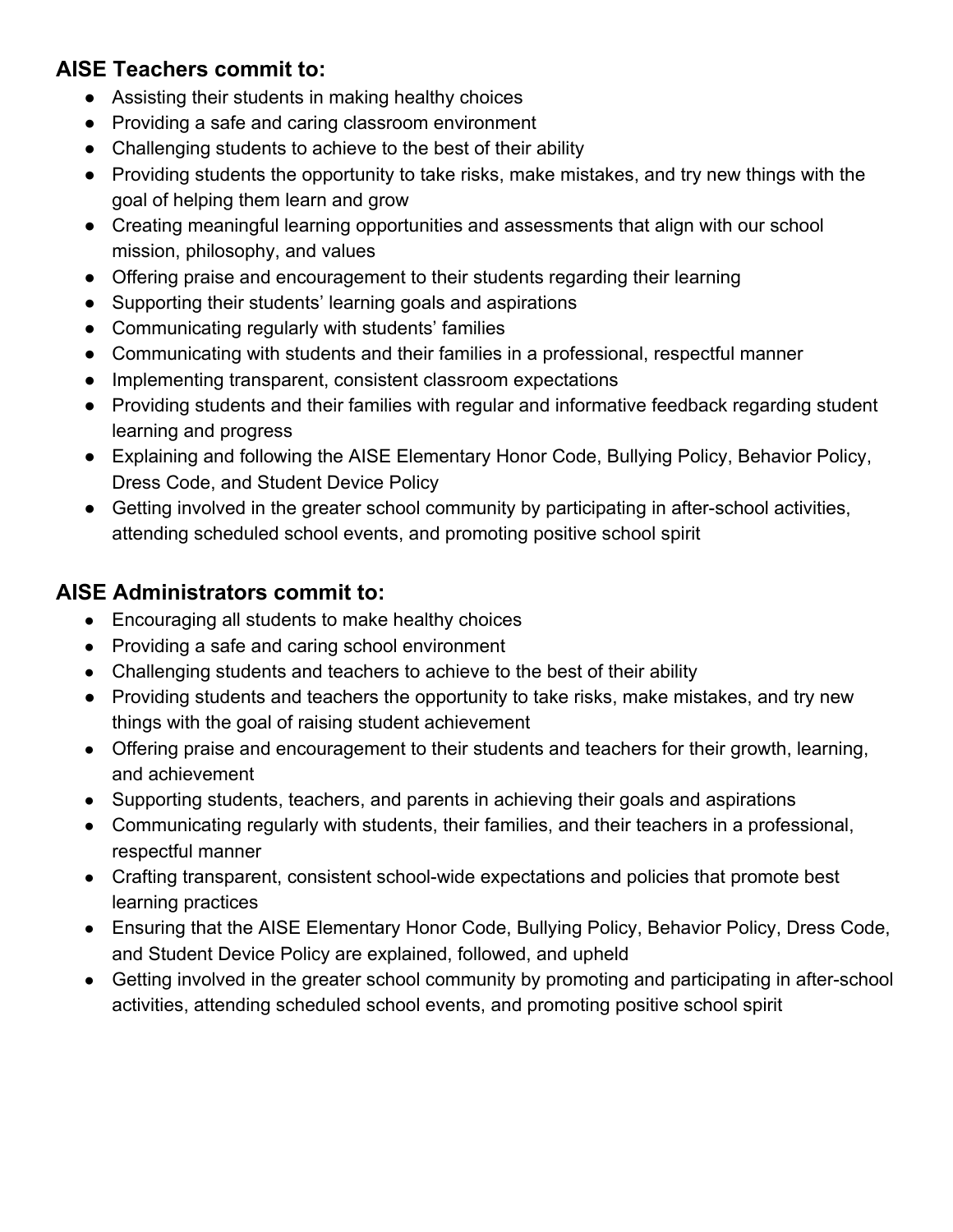# **The Elementary School Academic Program**

### **Academic Excellence**

We believe that we have the leaders of tomorrow in our school today. In order to maximize the opportunity students have at AISE, it is necessary for all of us to give maximum effort in all school endeavors. Our school motto is "Raising student achievement, every day, every way!"

### **Our Curriculum**

AISE Elementary School strives to provide a comprehensive and challenging education that draws from research-driven best practices and is rooted in U.S. national learning standards, objectives, and expected outcomes. Successful participation in this program allows students a positive transition to most schools in the United States or private American schools worldwide.

The following are the learning standards used in each academic discipline at AISE Elementary School:

| <b>Subject</b>            | <b>Standards</b>                    |
|---------------------------|-------------------------------------|
| English<br>Language Arts  | <b>US Common Core</b>               |
| Math                      | <b>US Common Core</b>               |
| Science                   | <b>AERO/NGSS</b>                    |
| <b>Social Studies</b>     | <b>AERO</b>                         |
| <b>Physical Education</b> | <b>SHAPE</b>                        |
| <b>Visual Arts</b>        | <b>National Arts Core Standards</b> |
| <b>Theater Arts</b>       | <b>National Arts Core Standards</b> |
| Computer/ICT              | <b>ISTE</b>                         |

### **Program of Study**

All Elementary School students are expected to carry a full program of studies. The courses required by all Elementary students each year are English Language Arts, Mathematics, Science, Social Studies, Arabic, Religion, Physical Education, Visual Arts, Theater Arts, Music, STEAM, and Computer/ICT. Students in Grades 4 and 5 also attend an Arabic Social Studies course each week.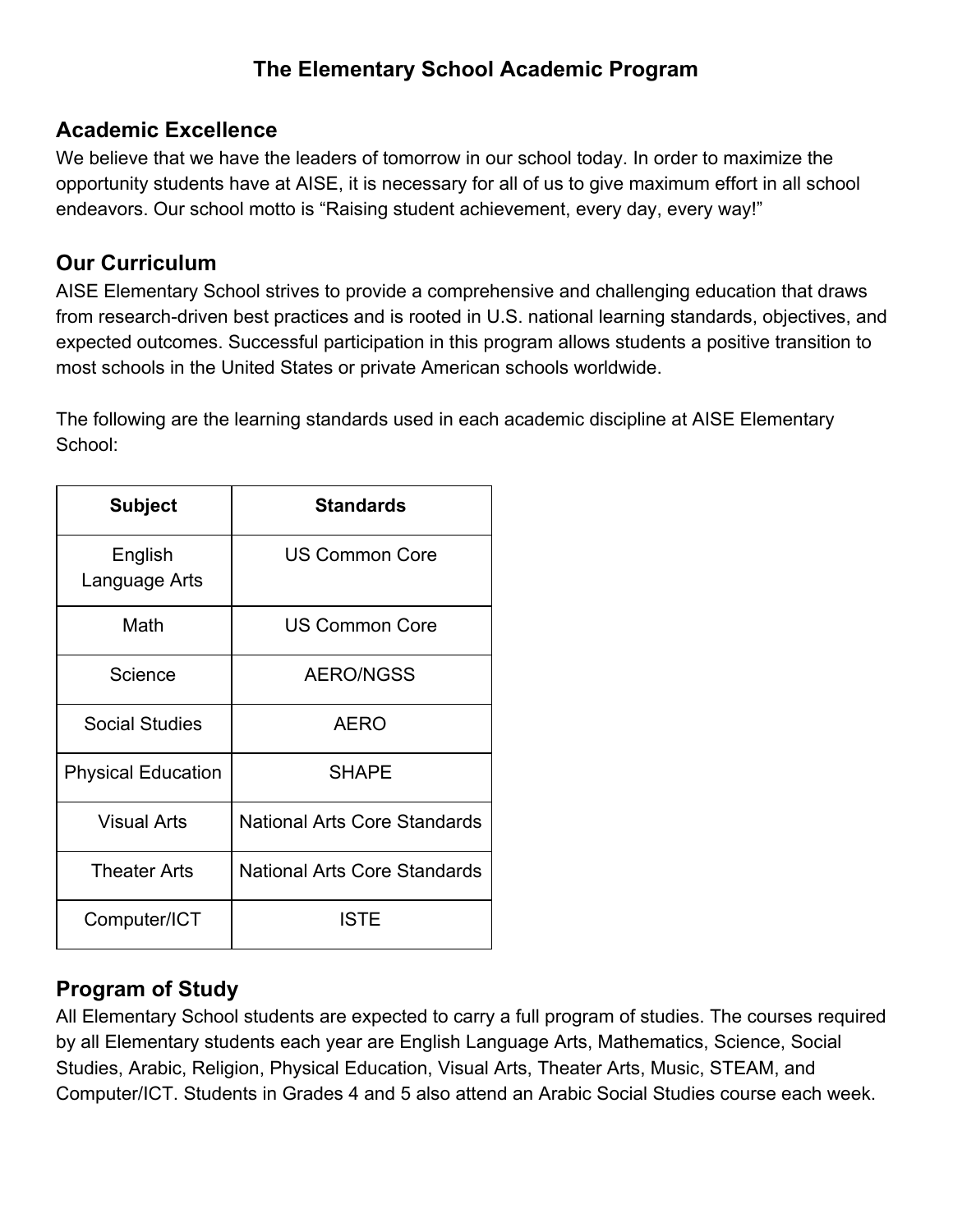The Elementary School has a daily morning Homeroom, during which time students unpack and prepare their materials for the day, engage in warm-up activities, collaborate with their classmates and teacher, and preview their daily schedule.

Our counselors also provide some in-class instruction to all students on a regular basis.

Students in Grade 1 and 2 attend a weekly lesson in the library with our school librarian. Students in Grades 3-5 also have regular access to the library to check out books, and engage with the school librarian in library, information, and research-oriented lessons throughout the year.

# **Assessment Philosophy**

At AISE, we assess student learning to:

- Promote student learning through assessing prior knowledge, building a profile of the student's understanding, adjusting planning to meet particular needs and to encourage children to be reflective about their own learning.
- Assist in reporting to students, parents, and future institutions
- Evaluate our school program including both curriculum and methodology.

At AISE, we commit to the following beliefs and practices about assessment:

- 1. We align all assessments to AISE standards.
- 2. We will assess effort and behavior separately from academic achievement.
- 3. We use a balance between formative and summative assessment and utilize both when assessing a students current level of understanding. Formative assessments inform the teacher of current understanding in order to deepen learning or development of skills. Summative assessments verify learning at the end of a unit or standard.
- 4. We use assessment data from standardized tests (MAP, WIDA, etc), teacher recommendations, and internal assessments to make informed decisions to support student learning. External assessments are not used in final grade determination.
- 5. We regularly develop and moderate assessments in peer review with colleagues.
- 6. We will educate parents, students, and administrators to become assessment-literate.
- 7. We will actively involve students in the assessment process through self-reflection, goal setting, peer review and teacher guidance.
- 8. We will assess student learning frequently using a variety of strategies with a minimum of two summative assessments per term.
- 9. We will provide students multiple opportunities to demonstrate proficiency.
- 10.We will provide clear assessment criteria regarding objectives, expectations, and processes.
- 11.We will provide models of performance to ensure students understand the expectations for their assessments.
- 12.We will use assessment as a tool for learning and emphasize process as well as product.
- 13.We will use assessment to guide instruction.
- 14.We will provide students with feedback that is timely, productive, and objective.
- 15.We will share assessment ideas and practices, and develop common assessments.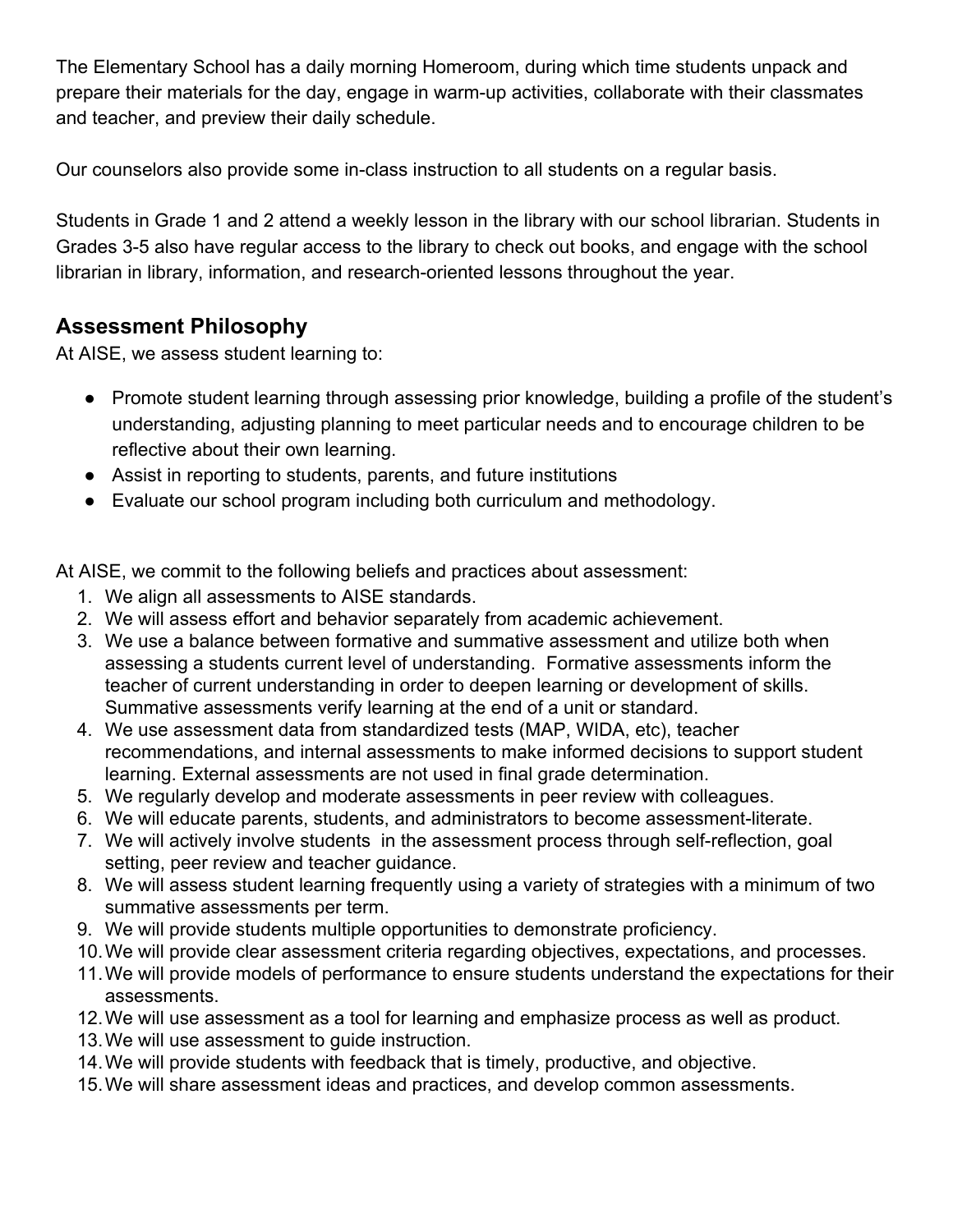# **Home Learning Policy**

#### What does home learning look like for AIS elementary students?

Our elementary students are fully engaged in learning activities for nearly eight hours a day. We believe that after school, students should extend their learning beyond the classroom by engaging is self-directed activities. Such activities might include but are not limited to: cooking, singing, art, playing an instrument, languages, sports, and play. **Thirty minutes of daily reading is an essential part of Home Learning. We encourage students to read whatever it is that interests them.**

Nightly home learning can include:

- Students read for pleasure for at least 30 minutes.
- Review of math facts (Grade 1: focus on Addition, Grade 2: focus on Subtraction, Grade 3: focus on Multiplication, Grade 4: focus on Division, Grade 5: continuation of multiplication and division skills).
- Review of Words Their Way weekly sort.
- Age-appropriate amounts of Arabic-language homework.
- Children engage in active and/or creative, unstructured play.
- We encourage parents to "read to" their child every day.
- Children follow their interests and have choice in what they want to learn during the after school hours.
- At times, your child may be asked to finish or extend their learning, or complete activities to prepare for future learning, at home with an assignment from their teacher.

Our students are encouraged to be balanced, life-long learners who continue to pursue learning in all their endeavors beyond the classroom. Occasionally, your child may be asked to finish or extend their learning from the school day at home. At other times, they may be asked to complete an activity that will help them prepare for future learning.

However, regular nightly homework will not be assigned to our students, and no homework will contribute toward a student's overall grade at any time.

Why does the AIS elementary support Home Learning?

- Home Learning empowers students to make choices in their learning.
- Home Learning inspires inquiry, exploration and a love for learning.
- We support the development of a variety of talents and interests outside the school. Some students enjoy learning to play an instrument or learning an additional language. Other students are interested in their own research.
- Home Learning helps students to realize that learning does not end at the end of the school day.
- When students practice independent learning, they no longer have be told to learn but begin investigations on their own.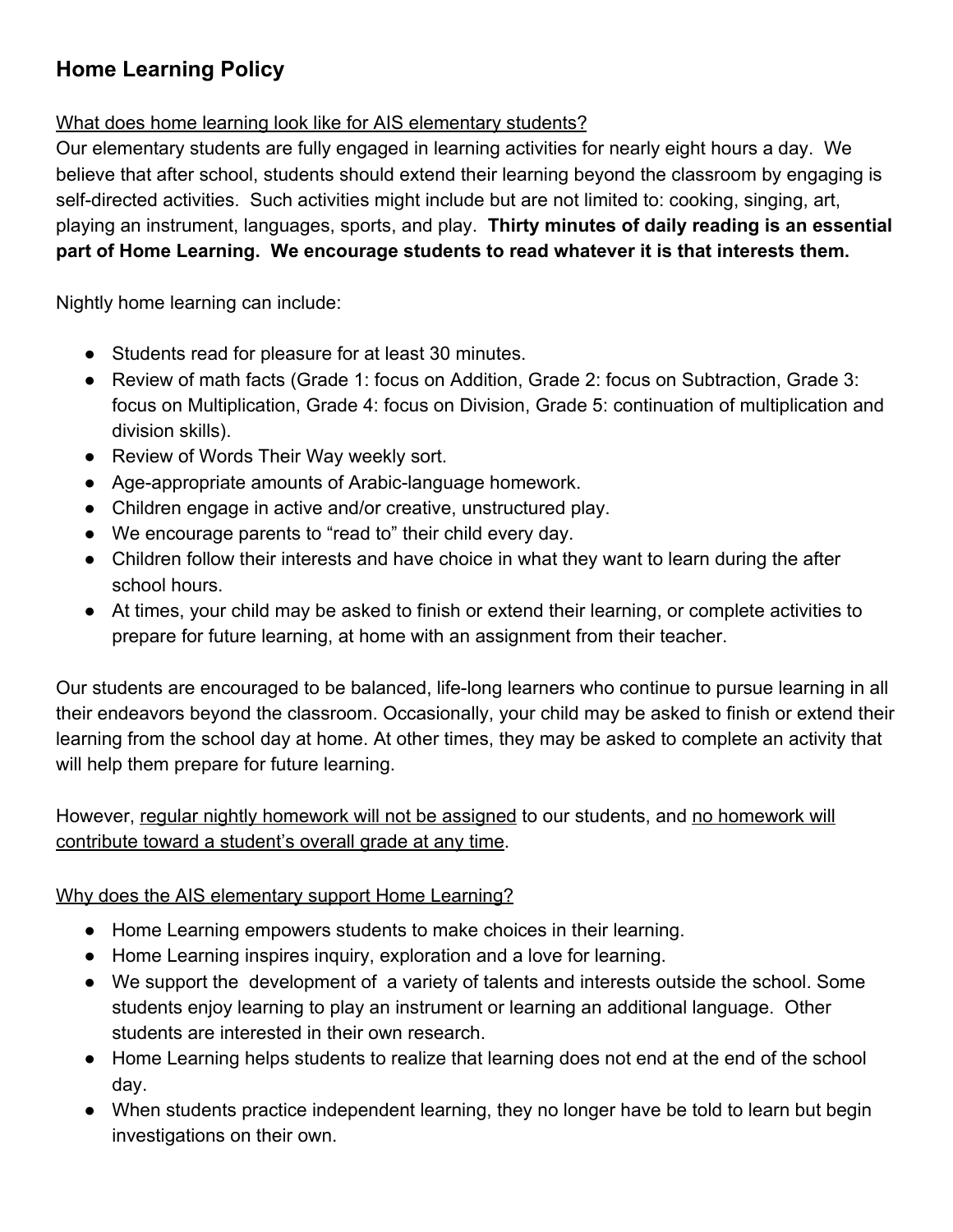#### Clickable Research:

[Pediatrics -The Importance of Play in Promoting Healthy Child Development and Maintaining](http://pediatrics.aappublications.org/content/119/1/182) **[Strong](http://pediatrics.aappublications.org/content/119/1/182)** 

#### [Parent-Child Bonds](http://pediatrics.aappublications.org/content/119/1/182)

[Time Magazine - Why I Think All Schools Should Abandon Homework](http://time.com/4740297/homework-should-be-banned-from-schools/)

[Health Line - Is too Much Homework Bad for Kids?](https://www.healthline.com/health-news/children-more-homework-means-more-stress-031114#1)

[Live Science - Too Much Homework...](https://www.livescience.com/19379-homework-bad-kids.html)

#### Clickable Video Clips:

[Here is a nice example of a child doing their own home learning.](https://www.youtube.com/watch?v=0I5aXGtMBRM)

[More research and comments on homework](https://www.youtube.com/watch?v=7h1olTR3KIo)

#### Frequently Asked Questions:

#### *Why did you decide to take this direction?*

There are no studies or research to show that repetitive elementary homework practice is an effective means to build skills or increase comprehension. Children learn and grow best experientially, and when explorations are undertaken in context (personal interest, needs, wants, applicability). A child's own passions should direct their activities after school. We want to encourage unstructured play and family time. There is a fair amount of evidence to support the value of unstructured play. It builds brain schemas that accelerate cognitive development. With this in mind we want to empower and encourage your child to pursue their interests unencumbered by expectation. Our school also recognizes the paramount and sacred value of family time. You should have the option to choose how to spend your time together after school without the burden of academic tasks laid before you.

#### *I feel that homework teaches discipline, builds academic stamina, and develops accountability. How will my child acquire these skills and attributes with no assigned homework?*

There are many ways to instill the attributes of stamina, discipline and accountability. Athletics, musical pursuits, the visual arts, drama, dance, gardening, cooking, pet care, family and community service will go much further in developing positive attributes in your children than repetitive academic practice. Your child should have the time and choices to follow their passions. Pursuing passion can lead to personal goal setting. Setting and achieving personal goals builds many attributes that define character.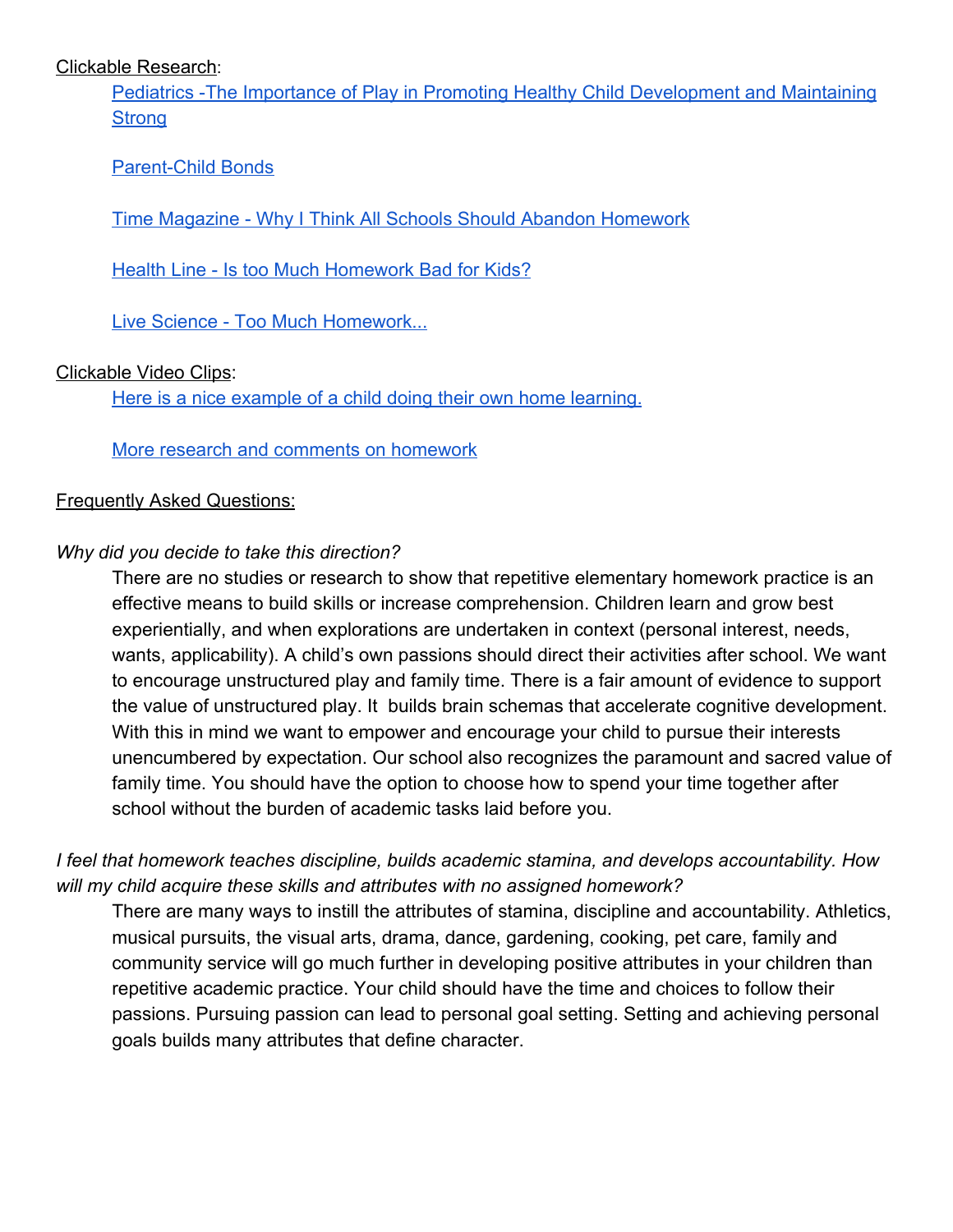*I have high expectations for my child's academic future. How will this school prepare my child for more rigorous academic institutions later on?*

One of the most powerful forces toward academic success is a love for learning. Inundating your child with large quantities of homework in elementary school provides no guarantee that they will find success later on. In fact, mistaking volume for rigor will very likely imbue your child's sense of wonder. We don't want children to grow and see academics as simply a series of unending tasks. Children's activities should resonate with them and satisfy their sense of self. It is evident that we all learn more when we love what we do. Loving what we do is a fundamental component to happiness. Happiness and a sense of well being are what we all really want for our children anyway.

#### *I want my child to have homework. Homework is the norm for my culture.*

We realize that various cultures hold different expectations for homework, academics, and the time commitment required to attend to such. While we recognize these different perspectives, we choose to hold true international research and its conclusions on homework for elementary aged children. The freedoms your children will enjoy to follow their hearts after school will generate confidence, curiosity, creativity, appreciation, independence, enthusiasm, and most importantly balance. These attributes will provide far greater benefits than hours of prescribed homework tasks.

#### **Reporting Progress**

The school year is divided into four terms, each consisting of approximately 9 instructional weeks. At the close of each term, students' families will receive a formal update on student learning.

| Term 1 (November) | <b>Report of Student Progress</b> |
|-------------------|-----------------------------------|
| Term 2 (February) | <b>Report Card</b>                |
| Term 3 (April)    | <b>Report of Student Progress</b> |
| Term 4 (June)     | <b>Report Card</b>                |

#### Report of Student Progress:

The report of student progress consists of written teacher feedback on student learning in each individual subject. All students will receive a Report of Student Progress at the end of terms 1 and 3.

#### Report Card:

The report card will report the student's current understanding of grade level standards. Understanding will be reported using the following categories: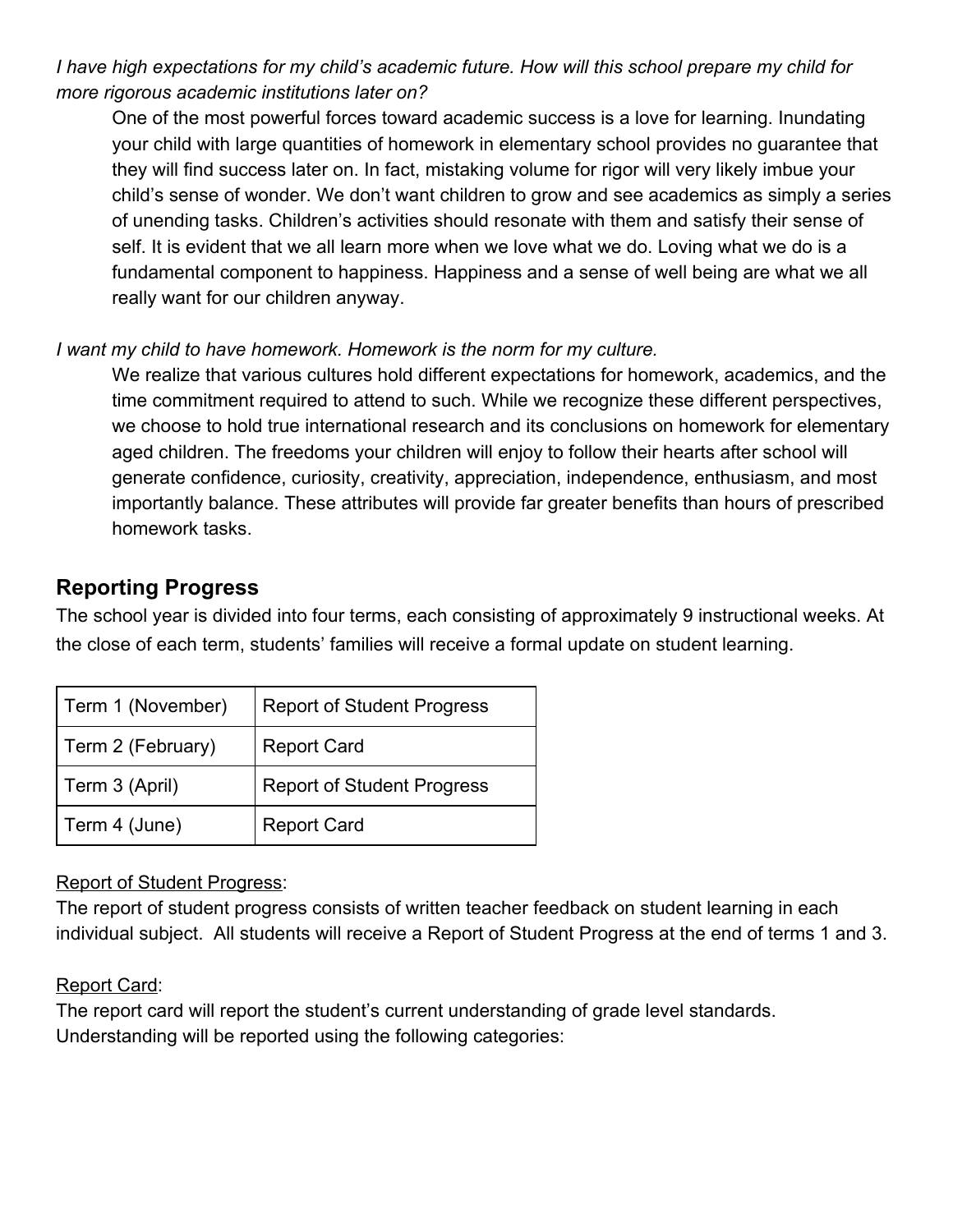| N | No understanding          | Student does not yet demonstrate any understanding of<br>the concepts, skills, and processes within the grade level<br>standards. |
|---|---------------------------|-----------------------------------------------------------------------------------------------------------------------------------|
| в | Beginning Standard        | Student demonstrates a beginning understanding of the<br>concepts, skills, and processes within the grade level<br>standards.     |
| A | Approaching Standard      | Student demonstrates a developing understanding of the<br>concepts, skills, and processes within the grade level<br>standards.    |
| М | Meeting Standard          | Student demonstrates a thorough understanding of the<br>concepts, skills, and processes within the grade level<br>standards.      |
| Е | <b>Extending Standard</b> | Student demonstrates extended learning of concepts,<br>skills, and processes beyond the current grade level<br>standards.         |

Parents will also receive 3 data reports, indicating current achievement and growth on the MAP test, DRA testing (KG2-Grade 3), and Words Their Way. Data reports will be sent to all parents in October, February, and June.

# **Year-End Academic Support**

AISE Elementary School strives to provide a comprehensive and challenging education to each of our students, and it is our mission to help each of our students achieve success within the academic programs we offer. Though each student learns and grows at different rates and has individual learning strengths and needs, it is important that we maintain high expectations for our students within grade level standards.

A letter of invitation will be sent to the families of a student that is considered "below expectations" in two or more core subject areas (ELA, math, science, and social studies) at the end of term 2. The invitation will for a meeting between the teacher(s), a member of the elementary administration, student support teacher, parent(s), and in some cases the student as well. This letter will serve as official communication should a student be required to attend summer school or be a candidate for retention at the end of the school year, but the primary focus will be to create a plan of academic support for the remainder of the school year.

At the end of term 3, parents of students who remain "below expectations" in two or more core subject areas will be asked to attend a follow-up meeting to reevaluate the plan of academic support.

By June 1st, if a student remains "below expectations" in two or more core subject areas, a meeting will be held between a member of the elementary administration and the parent(s). At this time, a course of action will be given by the administrator:

- Required summer school.
- Required summer school with the possibility of mandatory retention.
- Mandatory retention.

The above steps may be followed for students "below expectations" in only one subject area should it be deemed necessary by the administration.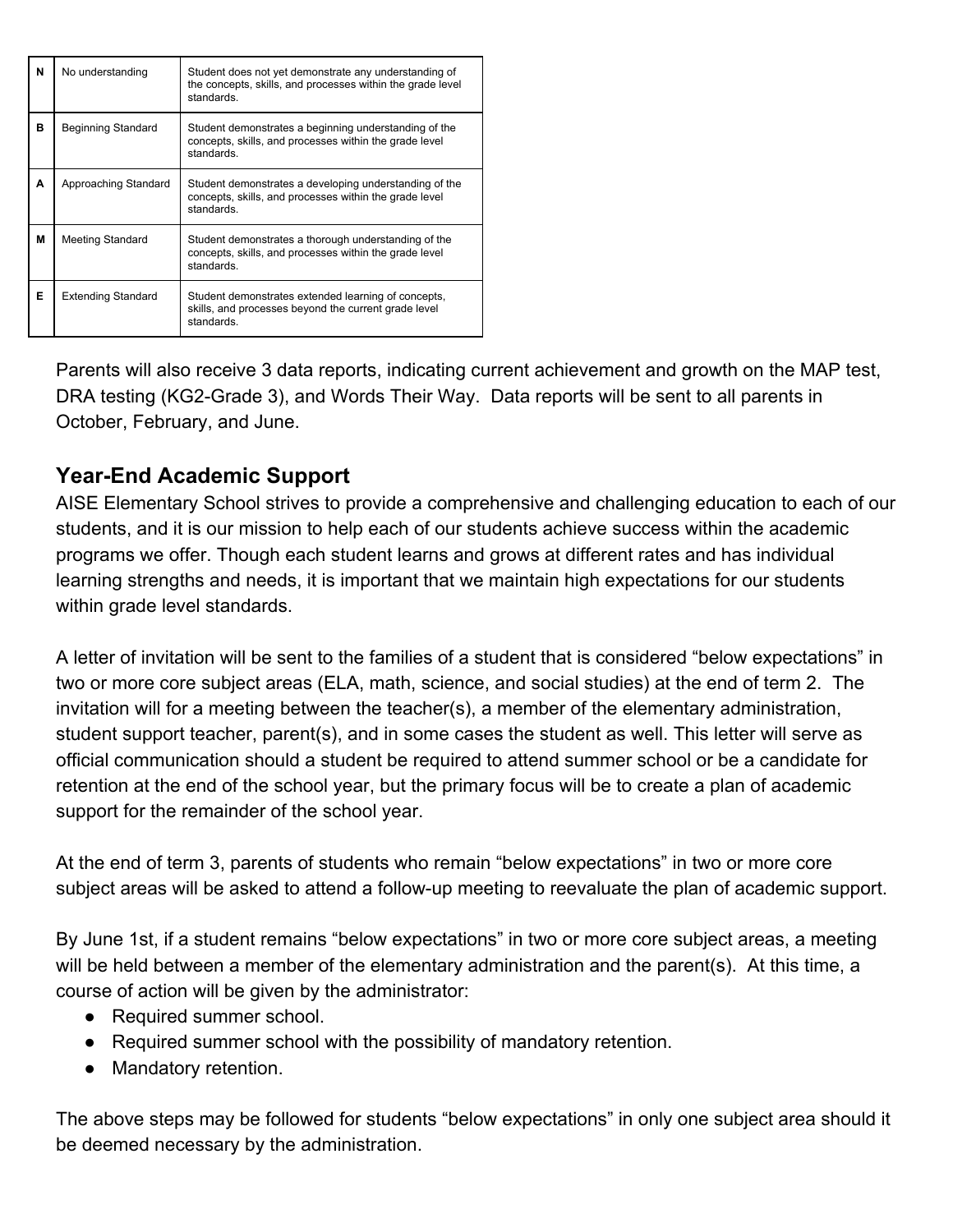### **Attendance**

#### **Absences**

In order for us to reach our goal of "raising student achievement every day, every way," we first need our students to be at school every day. Therefore, all Elementary School students are expected to arrive at school on time and to attend all scheduled classes each day unless they have a valid excuse, such as illness or involvement in a scheduled school activity.

Regular or prolonged absences will likely affect their learning of new concepts and skills, which will eventually affect their progress and grades.

All days absent from class count as absences—there is no distinction between excused absences and unexcused absences in terms of counting days missed.

Absences for medical reasons are still counted as absences. Students should not plan to miss school or leave school early for medical appointments. If at all possible, schedule appointments outside of school hours.

Class attendance is mandatory for the entire school day before a student may attend an extracurricular or co-curricular activity, such as after-school activities, sports programs, field trips, etc.

Student absences due to participation in school sponsored activities, events, or field trips are not counted toward a student's total absences.

#### **Accumulated Absences**

When a student exceeds 5 absences in one term, a letter will be sent home to their family, and a parent meeting will be invited to develop an action plan that will enable the child to attend school more regularly.

Students absent more than 20 days in one academic year AND who are not meeting academic standards and expectations will be required to attend summer school in order to pass the grade level.

Students whose academic progress does not indicate a need to attend summer school, but have missed more than 20 school days, may submit a formal petition in writing outlining why the student does not need to attend summer school. This must be received in the elementary office by Thursday, June 11th, and be approved by the school administration by Thursday, June 18th.

#### **Planned or Prolonged Absences**

The dates of school holidays are published before the beginning of the school year, and are included in this handbook. Plan your family vacations within these dates. For your reference, you can find the [school calendar here.](https://www.aisegypt.com/page.cfm?p=3615)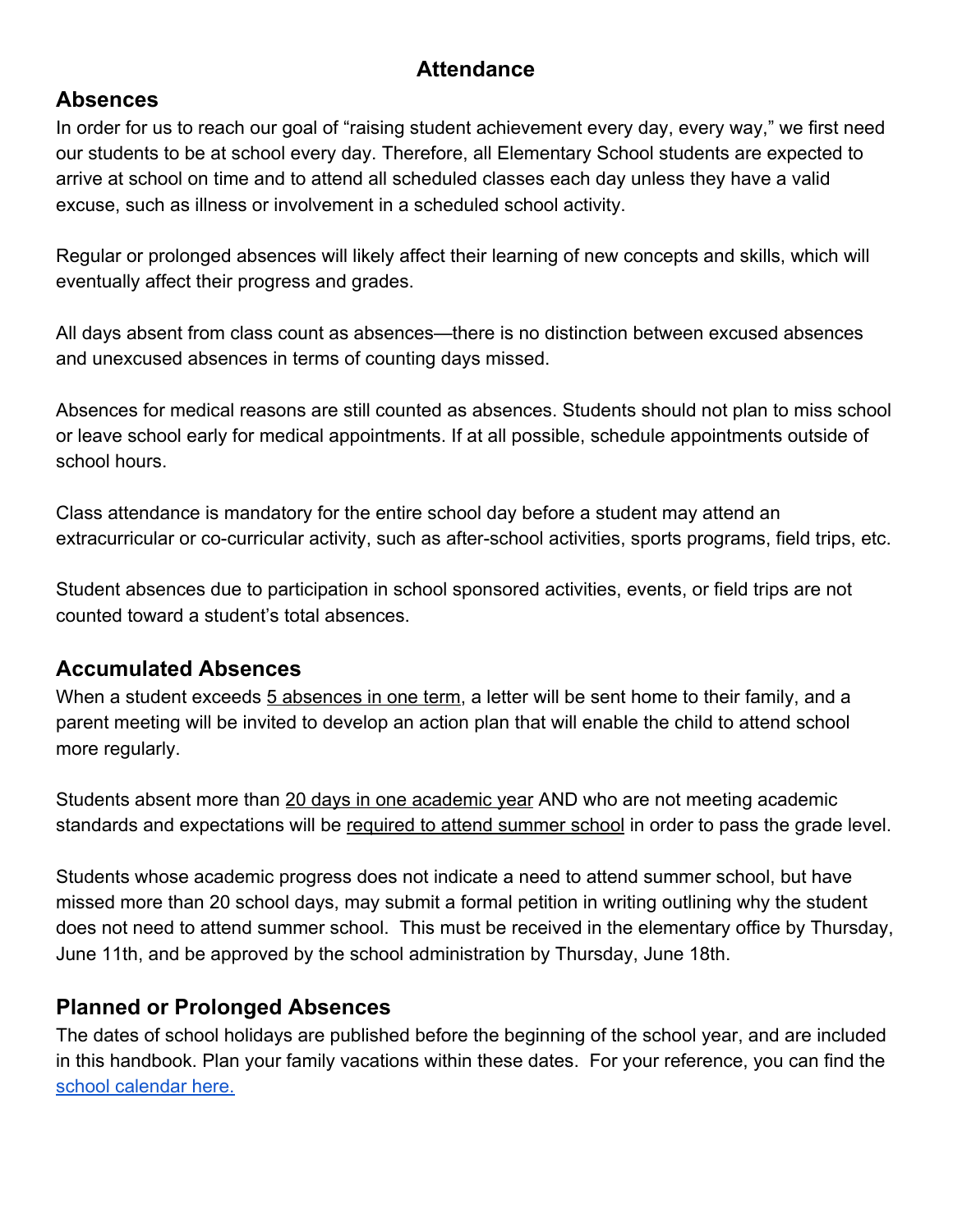For any planned absences, please notify the student's teachers and the Elementary School Office at least 48 hours in advance. This will help the student's teachers better help them make up classwork, assignments, and tests.

For prolonged absences, please notify the student's teachers and the Elementary School Office at least 2 weeks in advance. This will help the student's teachers better help them make up classwork, assignments, and tests.

### **Tardies**

In order for students to gain the most from their educational opportunities at AISE, they are expected to arrive to their classroom by 8:00 every day. Students arriving by car after 8:00 will be considered tardy. (Students who arrive late to their first class due to a late bus will not be counted tardy.)

While tardies cannot directly affect students' grades, consistently arriving to school late will likely affect their learning of new concepts and skills, which will eventually affect their progress and grades.

When a student reaches 5 beginning-of-day tardies in one term, a letter will be sent home to their family and a parent meeting will be required to develop an action plan that will help the student arrive to school on time.

### **In-School Tardies for Grade 4 and 5 Students**

Grade 4 and 5 students do not have a single "homeroom" teacher that they take all of their core subjects with. Therefore, they make multiple transitions between classrooms each day. It is the student's responsibility to arrive to each class prepared and on time, within 5 minutes of dismissal from their previous class or lunch unless they are excused by a teacher or administrator.

The following procedures will be followed by all Grade 4 and 5 teachers when dealing with unexcused tardiness:

- Each tardy will be documented. Teachers will communicate to the student that they have been counted tardy, and the student will join the class immediately to avoid missing further learning. Any learning or entry slips missed due to a tardy may not be able to be made up by the student. Any classwork or tests missed as the result of a tardy will have to be made up on the student's time, at the convenience of their teacher.
- After a student reaches 5 in-school tardies in one term, the student's teacher will notify both the Elementary School administration and the student's family. The student will be required to spend a lunch/recess period devising an action plan for more successfully arriving to class on time.
- After a student reaches 10 in-school tardies in one term, the student and his or her family will be required to attend a meeting with the Elementary School administration to create an action plan for more successfully arriving to class on time.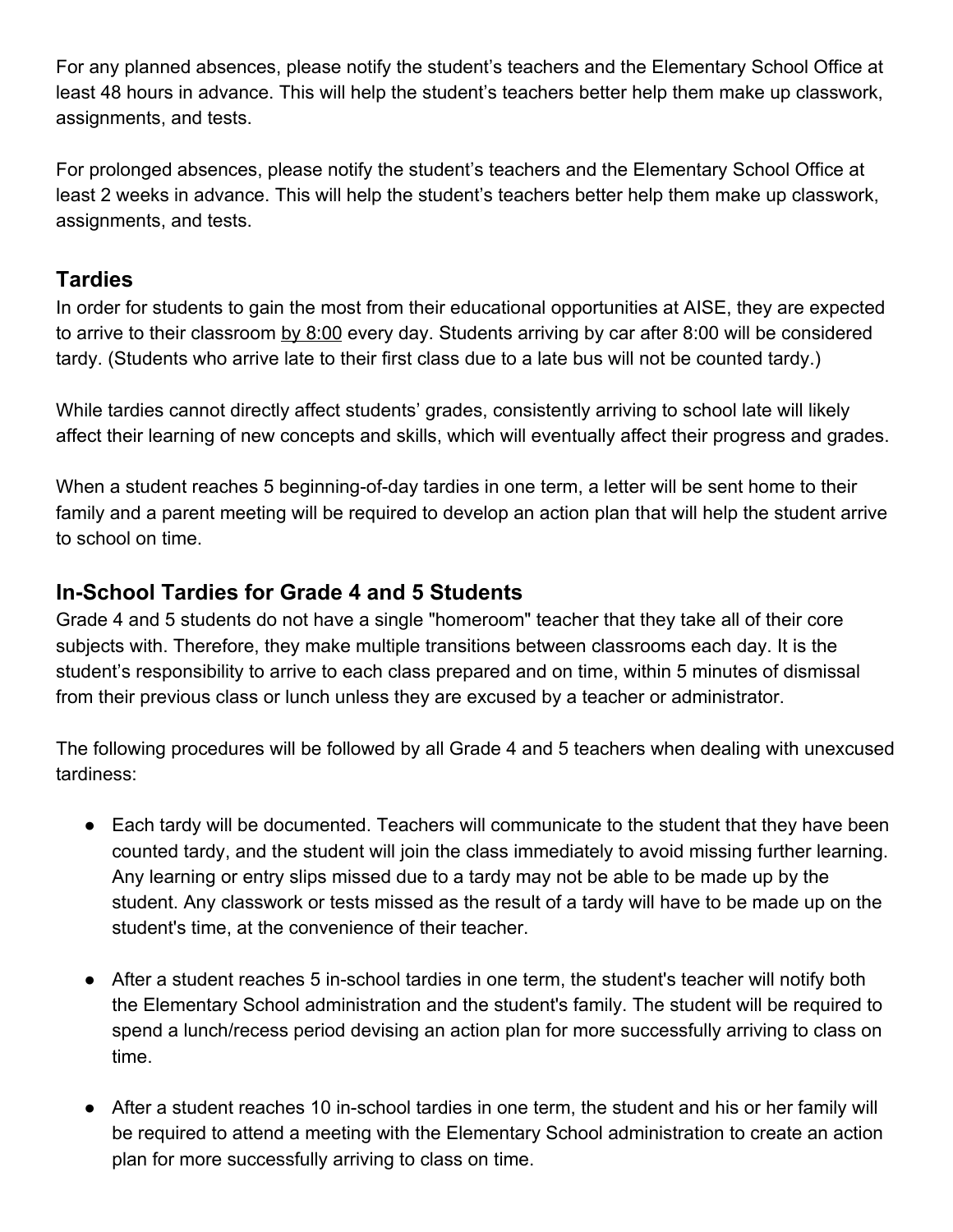### **Making Up Missed Work and Tests**

In the case of a tardy or absence, students and their families are expected to ask the class teacher for classwork, homework, and tests that they need to make up. Our teachers will do the best they can to support them.

For each day of school missed, students will have one additional school day to make up any classwork, homework, and tests. Any classwork, homework, or tests that are not completed within this time frame may be counted as missing or incomplete.

For example, if a student misses school on a Sunday, they will have until the end of the day on Monday to make up any classwork and tests that were done on Sunday.

For prolonged absences of 5 or more days, all classwork, homework, and tests will be due to be complete *within one week of the student returning to school*. Any classwork, homework, or tests that are not completed within this time frame may be counted as missing or incomplete.

The time of day during which the student will make up missed tests will be up to the teacher's discretion. Due to regularly scheduled class activities, work and tests may need to be made up during the student's lunch/recess, or before or after school. Students and parents may not dictate when a test will be made up, but will work together with the teacher to find a suitable time for all parties involved.

Requests for exceptions: In the event of an emergency, evacuation, or serious medical condition or extenuating circumstances, a request for an exception to the above policies must be made in writing to the Elementary School Administration. Each request will be taken into consideration and reviewed case by case.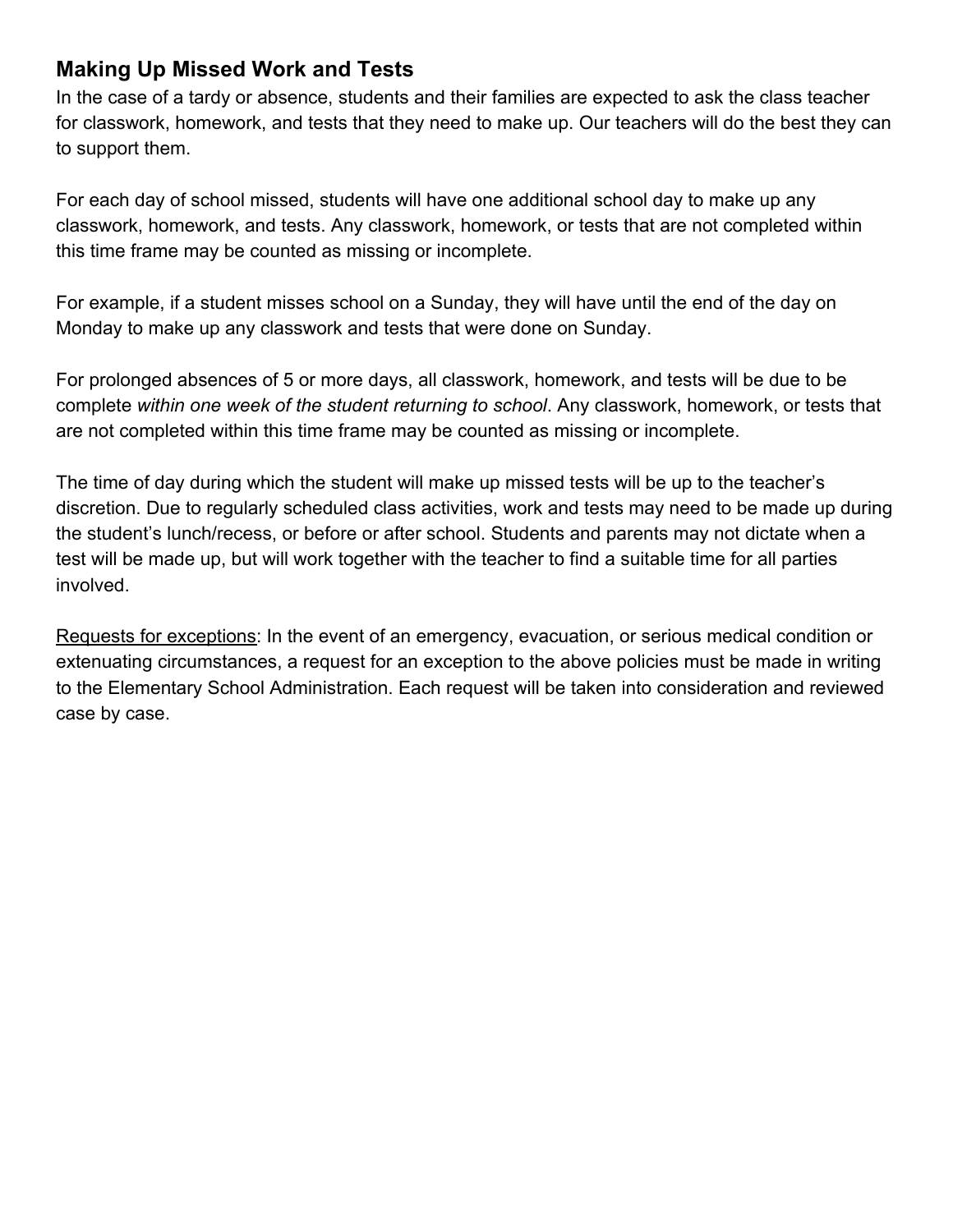# **Learning Support Services**

### **Counselors**

The counselors at AISE address the academic, social, and psychological needs of the Elementary School students. The counselor's work is differentiated by attention to developmental stages of student growth. The counselor works with all students and parents on a confidential basis, or within a team approach. The counselor assists students through three primary interventions: counseling (individual and group), large group guidance through whole class instruction, and consultation. The counselors provide students with services to enhance personal and academic achievement and development.

# **Librarian**

The school librarian at AISE is an instructional partner who works to ensure that students and teachers are effective users of ideas and information by empowering them to be critical thinkers, enthusiastic readers, and skillful researchers. The librarian builds and strengthens connections among curricular content, learning outcomes, research needs, and information resources by implementing a variety of lessons and inquiry-based activities. The librarian assists students and teachers through two main approaches: regularly-scheduled lessons in the library and flexibly-scheduled lessons in individual classrooms (as needed and arranged with teachers).

### **Student Support Teachers**

AISE Elementary School employs Student Support Teachers (SSTs) who help meet the varied needs of our students. Specifically, SSTs work with students who 1) need additional support and strategies to access grade-level content with independence, 2) need additional English language and vocabulary support, and 3) are ready to engage in self-directed inquiry-based learning that extends beyond grade-level expectations.

This support largely comes in the form of individualized and small-group pull-out instruction that focuses on each student's needs, and is provided based on classroom observations and teacher referrals.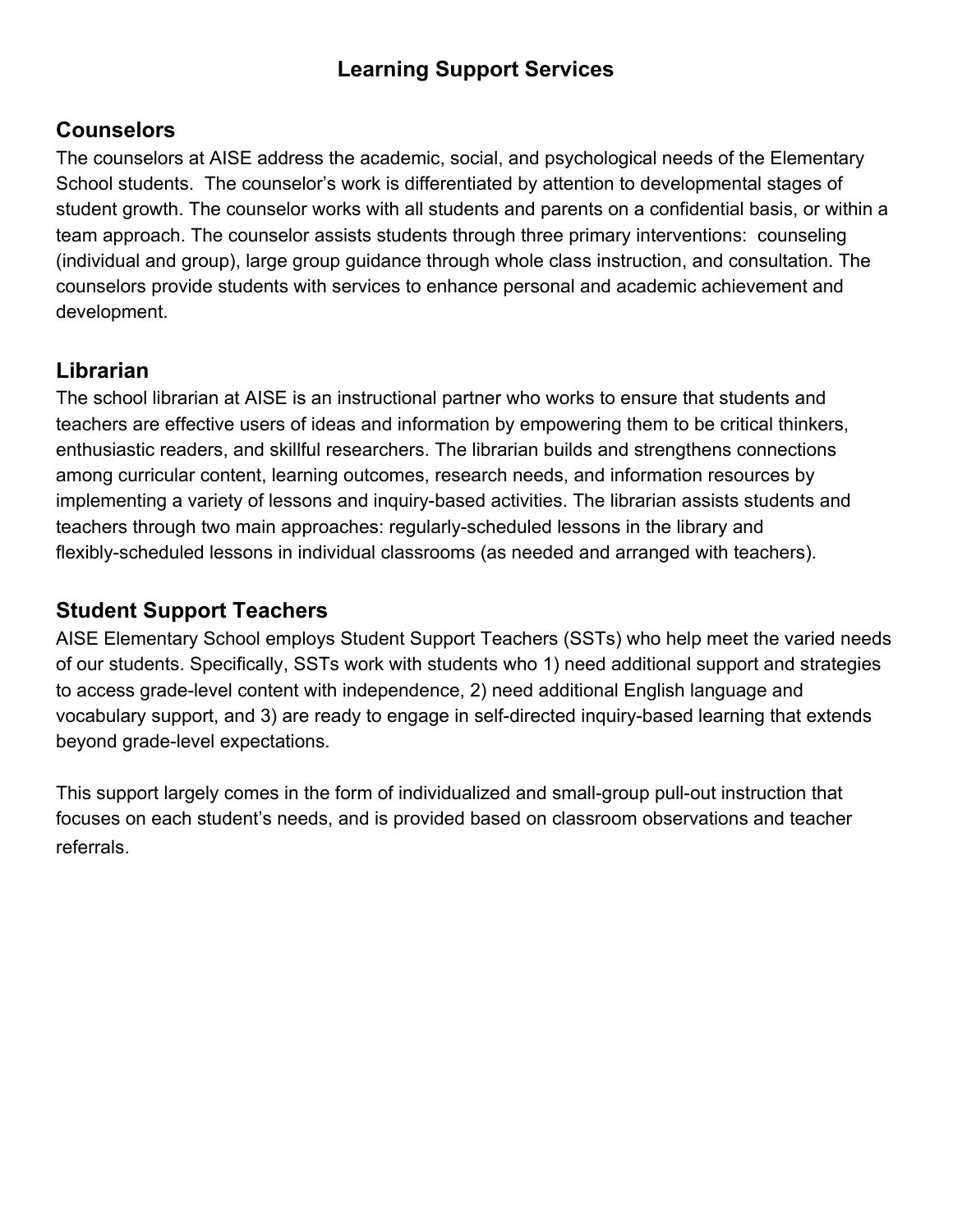# **Parent Policies**

### **Parent-School Communication**

AISE Elementary believes that a school's success depends largely on strong communication. Our goal is to create a school that emphasizes a partnership between school and family, and that fosters an environment of open, honest, professional, respectful, and responsive communication that places the students' well being at the center.

We have many systems in place to ensure that you are regularly informed about your student's growth and success at school. Our parent-school communication strategies include:

- Weekly communication from teachers through grade-level newsletters, Class Dojo, and school email
- Monthly parent outreach programs
- Progress reports and report cards each term
- Invitations to presentations, performances, and curriculum-related events
- Formal parent-teacher conferences twice per year

Families are also encouraged to regularly communicate with the school, and should be provided with the teacher's school email address at the beginning of the school year. When contacting a teacher via email or Class Dojo, it is reasonable to expect a teacher response within 48 hours.

### **Parent Conferences**

If you feel that additional communication is needed, beyond those strategies mentioned above, you are encouraged to arrange a conference with your student's teacher, using the following guidelines:

- Teacher conferences require an agreed-upon appointment with the teacher. Informal conferences or "stopping in" is not appropriate or acceptable, and parents are not allowed to meet with teachers unannounced. This includes before and after school.
- A conference with a teacher must be arranged by email at least 24 hours in advance.
- Before meeting with a teacher, parents must first check in with the Elementary Administrative Assistant at the Elementary Office. They must wait for the teacher to meet them in the Elementary Office. Please do not go directly to a teacher's classroom or hallway for any reason.

We understand that there are times when you want to meet with an administrator about a school issue. If you have already spoken with your student's teacher first, and would like to arrange a conference with an administrator, please use the following guidelines:

- Administrator conferences require an agreed-upon appointment.
- A conference with an administrator can be arranged by emailing them directly, or by email with the Elementary Administrative Assistant, at least 24 hours in advance.
- Before meeting with an administrator, parents must first check in with the Elementary Administrative Assistant at the Elementary Office.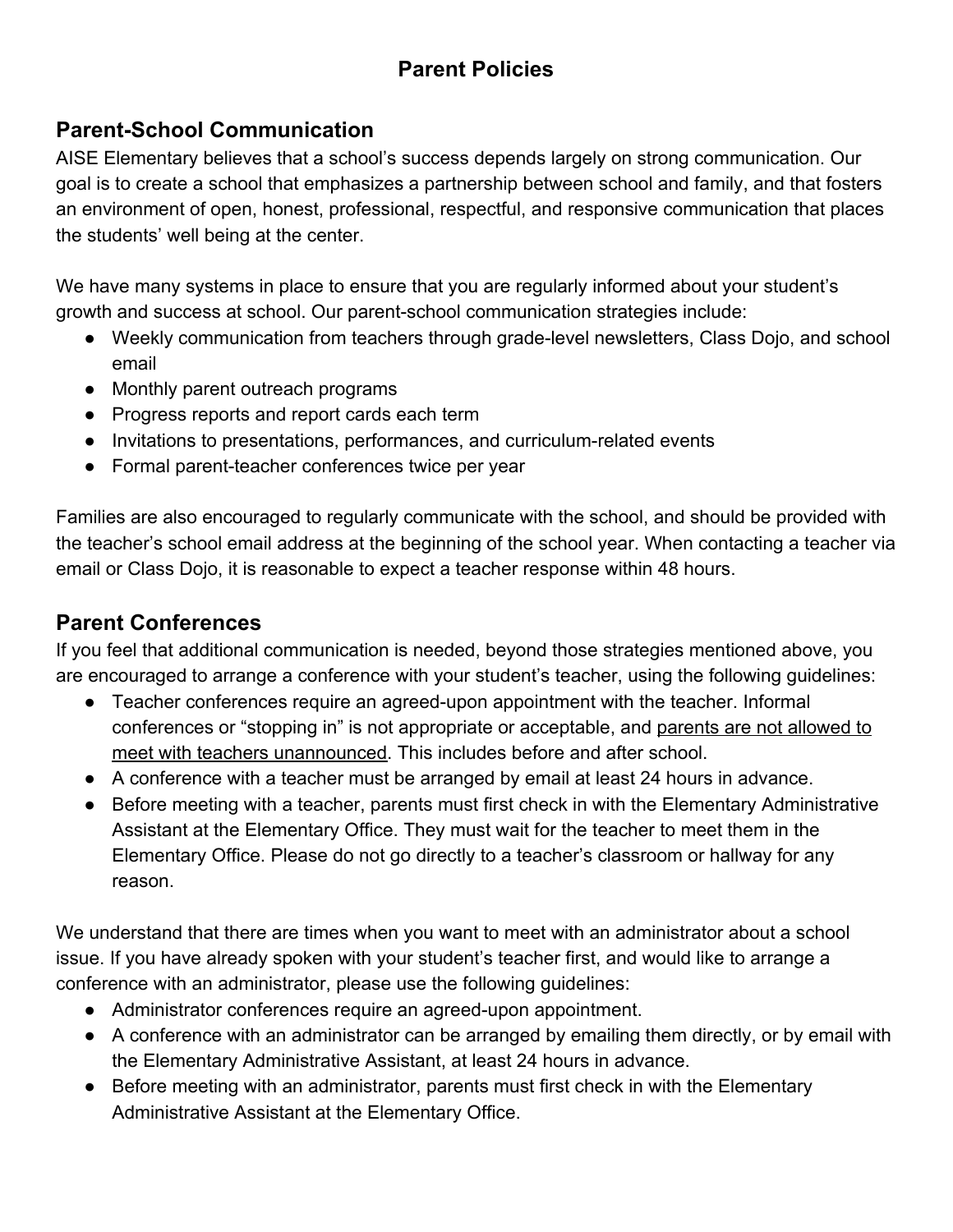# **Visitors and Guests**

Visitors of AISE (including parents and family members) are welcome to come to our campus, and will be invited by teachers and administrators for a variety of events throughout the school year. All visitors should check in with the Elementary Administrative Assistant in the Elementary Office upon arriving. Visitors should not be in the hallways or attempt to visit classrooms without explicit written notice from the Elementary Office.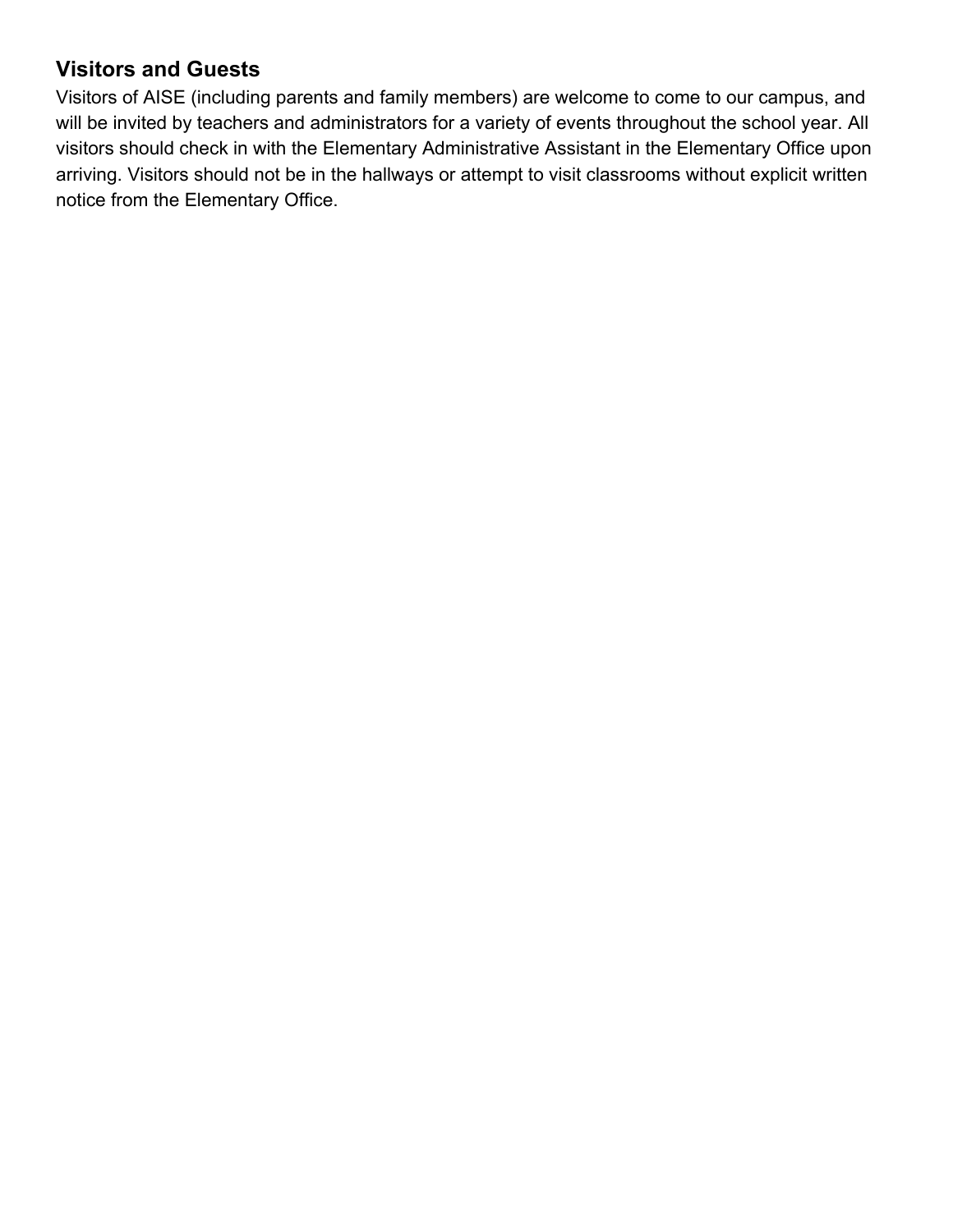# **Student Policies**

# **Academic Honor Code**

At AISE Elementary School, we are committed to upholding our school mission statement by providing a comprehensive and challenging American and international education that fosters informed and engaged local, regional, and global citizenship. Therefore, we ask our students to uphold the highest standards of academic integrity and school citizenship, so that they are fully prepared to one day contribute positively to their community, country, and the world.

All AISE Elementary School students are expected to conduct themselves in an honorable, trustworthy, and ethical manner at all times. We believe in our students' ability to always give their best effort, and to complete their school work and tests individually without resorting to cheating, plagiarism, or other academic misconduct.

To help our students learn about the principles of academic honesty, it is important that both teachers and families put a strong emphasis on doing the right thing. Please find below definitions of cheating and plagiarism, as well as the school's expectations for academic honesty, so that we may all work together to raise student achievement ethically and responsibly.

Cheating: Any situation when a student attempts to submit work that is not entirely his/her own individual work. This includes:

- Copying another person's work, ideas, or words
- Sharing information about a test with others
- Breaking test rules, such as talking during a test

Plagiarism: Any situation when a student uses words or ideas from someone else without giving credit to that other person. This includes:

- Copying ideas or words directly from a book, website, or other source without giving credit to the original author
- Using words found in a book, website, or other source without placing the words in quotes
- Claiming another person's words or ideas as your own

Teachers and families are encouraged to model and promote these academic expectations both in school and at home. Compromising one's character and integrity to get a better grade or to complete an assignment on time does not promote true learning, and therefore does not represent the mission and values of our school.

Any form of cheating, plagiarism, or other form of academic dishonesty is considered an Honor Code violation. In the event of any Honor Code violation, a student will be asked to re-do the respective assignment or assessment on their own time, at the convenience of their teacher. Repeated Honor Code violations will result in a review by the Elementary School administration, a parent meeting, and be subject to further consequences.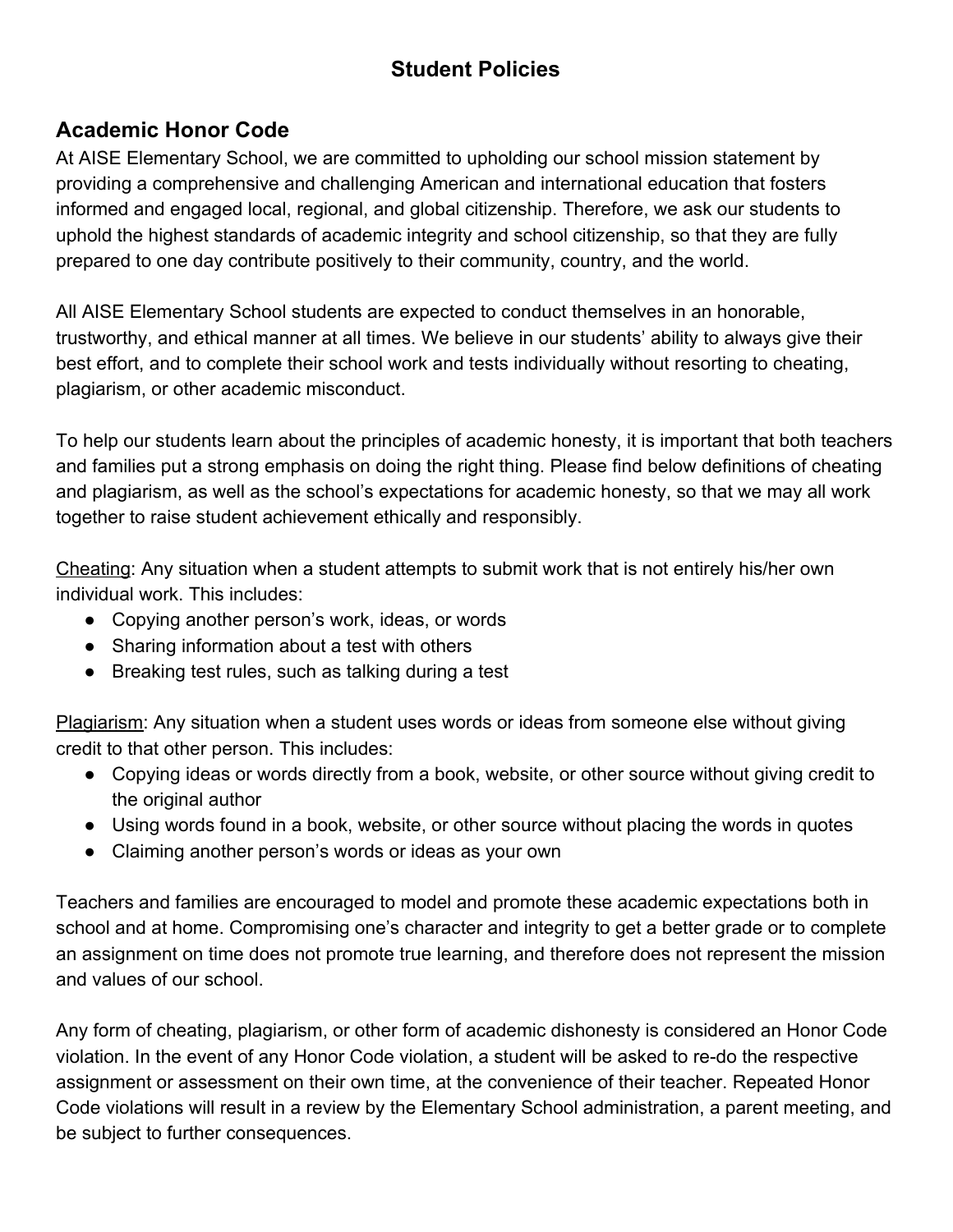# **Behavior Policy**

#### **Core Philosophy:**

At AISE Elementary School, we are proud of our students, and our most important job is to keep them safe and happy. When students are safe and happy, they are ready to learn and be successful. In order to maintain this positive learning environment that allows for all our students to be successful, students, teachers, parents, and administrators must all work together to model, encourage, and demonstrate outstanding behavior and citizenship, including our AIS Portrait of a Graduate character traits:

> **P**rincipled **A**ctive Citizenship I**N**quirers **T**hinkers **H**elpful Collaborators **E**venly Balanced **R**eflective **S**trong Communicators

**R**isk-Takers **O**pen-Minded **C**aring **K**nowledgeable

Furthermore, we must empower students to believe that they are capable of making positive choices, are needed and have something to contribute to our learning community, and can take ownership for their choices without fear of making mistakes. This is possible when all students believe that:

- they have discipline and self-control
- they can work respectfully with others
- they can understand how their behavior affects others
- they can solve their problems in a positive and constructive way
- they can learn and grow from their mistakes

At AISE Elementary School, we understand that developing these skills requires teaching, practice, and a positive growth mindset. Our aim is to help your students develop these skills, encourage them to make positive choices, and help them learn and grow when they make mistakes. Thank you for your cooperation and teamwork in helping us raise student achievement every day, every way!

#### *Encouragement and Reinforcement*

As a school, we strive to consistently and regularly encourage and reinforce students to demonstrate the behaviors mentioned above. Students will receive encouragement and positive reinforcement for their positive behavior choices.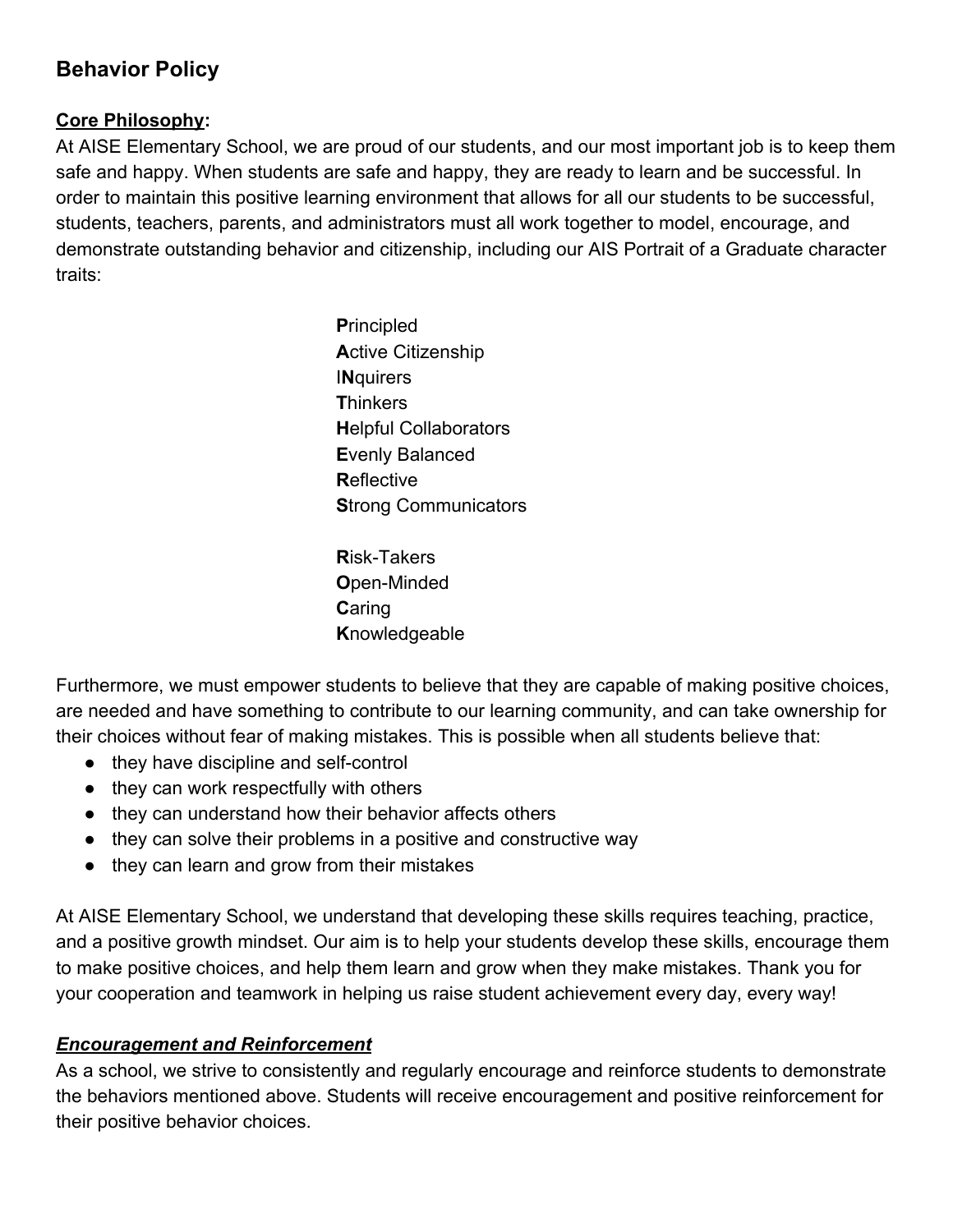However, we understand that students aren't perfect all the time. Making mistakes is part of the learning process, and we want to empower students that they are capable of growing from their mistakes. When a student makes a poor choice, reacts negatively in a situation, or just isn't meeting our expectations, our goal is to help them immediately redirect their behavior and engage in collaborative problem solving with a focus on acknowledging the mistake, resolving issues and conflict with others, and creating lasting solutions. Students and their families can expect that AIS teachers and administrators will maintain high expectations, and will will respond to student misbehavior in a kind, firm, and consistent manner.

In instances in which a student's choices are disruptive to the safety, well-being, or learning of others, a course of action may be initiated with the support of the Elementary administration to help the student immediately redirect their behavior and create a plan for resolving the issue.

We understand that in order for students to authentically learn from their mistakes and make lasting improvements to their behavior, they must be treated in a fair and respectful manner, with the goal of helping them grow.

#### *Discipline Communication*

It is important to us that we keep students' families involved in the discipline process. When your student makes great behavior choices, we want to share that with you! This may be done through Class Dojo, an email, or with an award of recognition.

When your student makes poor behavior choices, it is also important that we notify their families. The purpose of this type of communication is not only to inform families of the reported incident, but to also include them in the problem-solving process. It is very important to us that we create open lines of communication to discuss concerns, address specific needs, and create solutions for our students and their families. The root of the word discipline is from the Latin "disciplina", which means "to teach and learn". Our goal is not to make students "pay" for poor behavior, but rather to teach them what it looks like to engage in positive behaviors, and how to rectify previous mistakes or poor choices.

#### *Classroom Level of Discipline*

In order to consistently and quickly address behaviors that do not promote safety and learning, we have established a tiered approach. *Most* student behaviors—both positive and negative—can be addressed at the classroom level by their teacher.

Teachers and students are responsible for creating and maintaining an agreement for how all members of the learning community can positively contribute. These agreements allow for all community members to be safe, happy, and successful in school at all times. When these expectations are being met, students will receive positive feedback and encouragement.

When the agreement is not being followed, an immediate, fair, and solutions-focused intervention will be implemented in order to stop the inappropriate behavior. This may or may not include any of the following: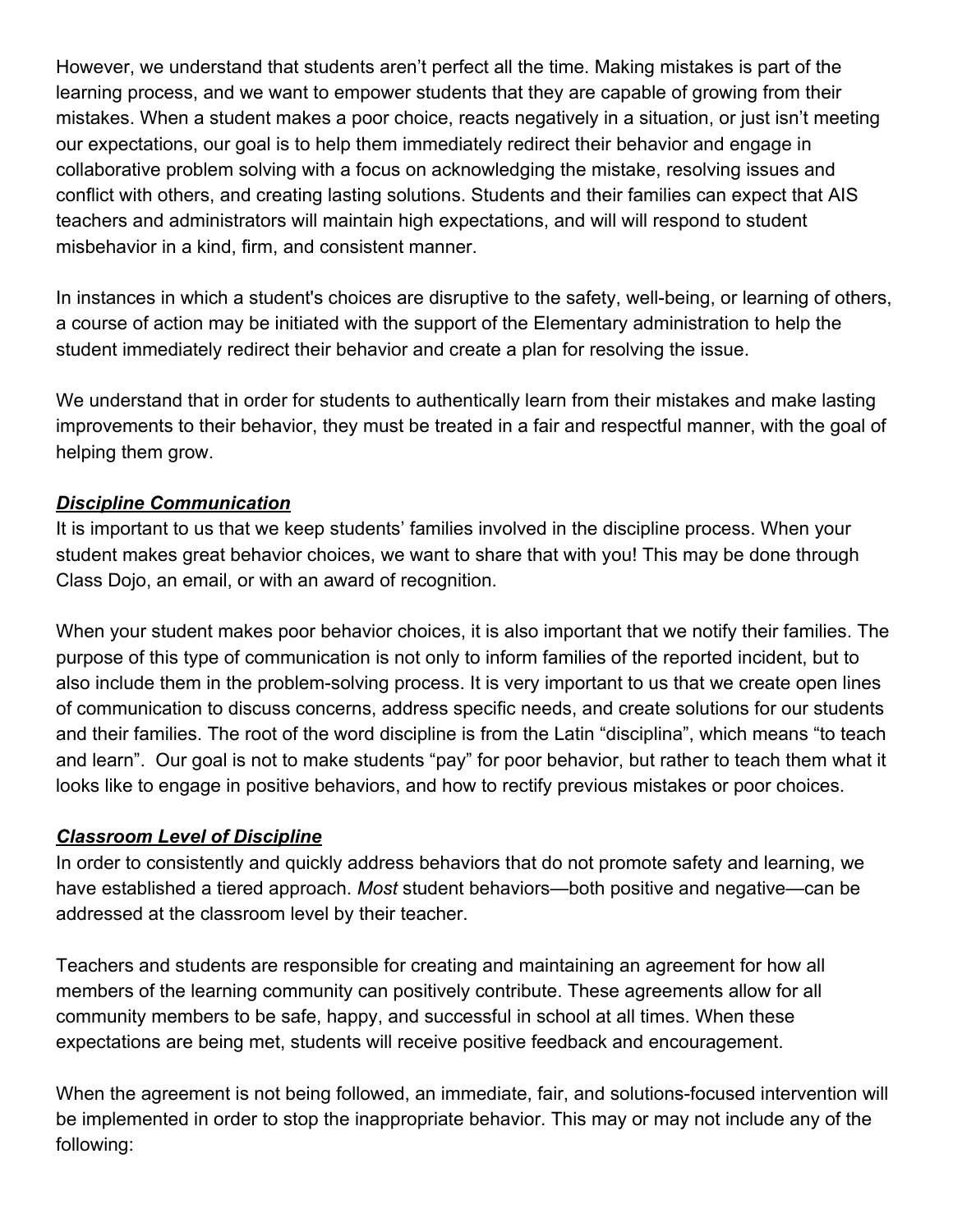- The student may go to a "chill out" space within or outside the classroom to re-focus their attention and/or behavior.
- The student may be asked to complete a discipline reflection form.
- The student may be asked to perform an act of repair ("When you make a mistake, or hurt someone or something, what will help fix it?")

#### *Office Level of Discipline*

If a student is making choices that are continuously disruptive to the safety, well-being, and learning of others in their classroom, they may be asked to go to the office to speak with the principal or assistant principal. At this time, the student and administrator will seek to find solutions they can agree upon to help the student to contribute positively to the school community.

Furthermore, certain behaviors will not be tolerated from any community member at AISE. In the event that a member of the community member does one of the following, classroom-level solutions will be bypassed and the student will be asked to go to the office to speak with the principal or assistant principal immediately:

-Bullying (see Bullying Policy)

-Physical aggression or fighting

-Skipping or running away from class

-Purposeful damage to school property

-Theft

-Use of weapons, using objects as weapons, drawing or using body parts as weapons -Forgery of another's signature

When a student is asked to go to the office, the following guidelines will be used to decide on a course of action:

1. The primary goals will be:

- To ensure that the behavior/poor choice stops and does not continue
- To equip the student with the critical thinking and problem solving skills to help them avoid making the same poor choices in the future
- To help the student repair damaged relationships with their peers or teacher
- To communicate the issue with the student's family, so that they may become a part of the problem-solving process

2. Previous behavior choices will be taken into account. If there is a record of repeated inappropriate behaviors, or the community member does not demonstrate a desire to improve their decision-making, further steps must be taken.

3. The severity of the behavior choices will be taken into account. Behaviors that put others' safety at risk will result in more intensive behavior interventions.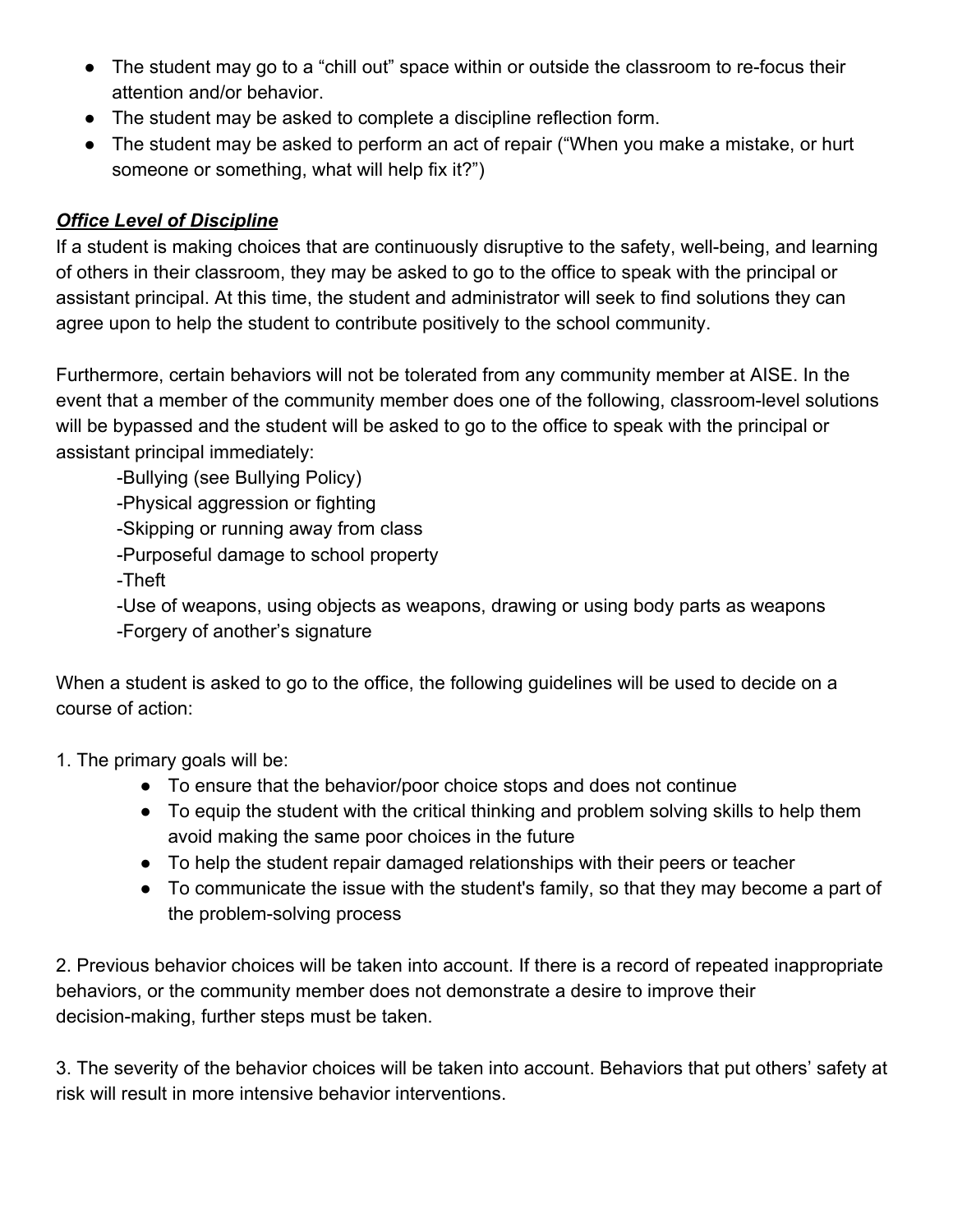The following are possible strategies the principal or assistant principal may use to help a community member make positive changes to their behavior choices:

- Engage in collaborative problem-solving with their peers, teachers, and/or family
- Create a mutually agreed-upon behavior contract or behavior plan
- Partial or complete loss of upcoming privileges, such as field trips, class parties, after-school activities, and special events
- Temporary exclusion from school, including in-school or out-of-school suspension

#### *Discipline Committee*

In the event that a community member's choices severely and/or consistently disrupt the safety, well-being, and learning of others, it may be deemed necessary to temporarily exclude him or her from classroom or school activities. This can include (but is not limited to) in-school or out-of-school suspensions, removal from field trip opportunities, or loss of at-school privileges.

Before any such exclusionary action is decided upon and taken, a disciplinary committee consisting of at least 3 AIS teachers, counselors, and/or administrators will review the student's case and come to a majority agreement. The discipline committee will consider the student's previous behavior record, the severity of the incident and how the student was involved, and AIS rules and policies before making a decision. Once the discipline committee has agreed upon a solution, both the school director and the student's family will be contacted and informed of the decision.

The goal of the discipline committee is to make solutions-based decisions that are fair, just, and in the best interest of the learning community as a whole. All decisions made by the discipline committee, once approved by the school director, will be considered final.

#### *Behavior Support Plan*

If a student repeatedly engages in behaviors that require office-level interventions, the elementary administration reserves the right to establish a Behavior Support Plan with the student and his or her family. This Support Plan will be designed to provide highly-structured supports to help the student make lasting improvements to his or her behavior choices at school, through regular collaboration among the student, their family, their teachers, the school counselor, and the administration.

A Behavior Support Plan will be implemented for a minimum of 6 weeks, and will minimally include the following behavior supports:

- The student and his or her parents must attend a meeting with the elementary administration to work together to create the Support Plan.
- The student will engage in regular reflection (at least once weekly) regarding their learning and behavior choices at school.
- The student will participate in regular check-ins (at least once weekly) with a member of the elementary administration and/or the school counselor to discuss the student's progress.
- A member of the elementary administration and/or the school counselor will engage in weekly communication with the student's family.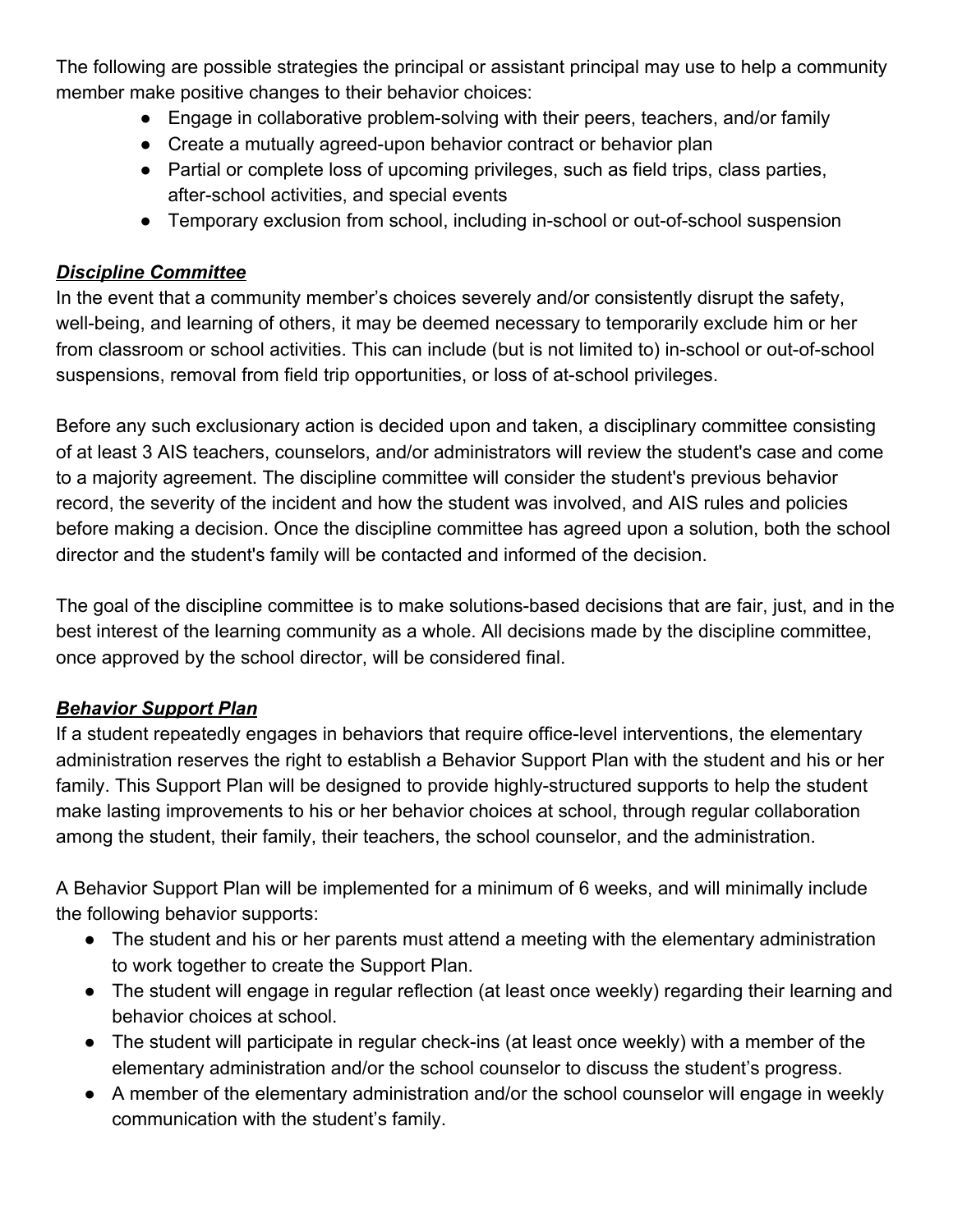Additional behavior supports may include (but are not limited to) requiring the student to:

- provide a community service to the school,
- repair what was "broken"
- participate in a school mentoring program, and/or
- follow and meet the terms of a formal behavior contract.

At the conclusion of the decided upon intervention period, the student and his or her parents will be required to attend a follow-up meeting with the elementary administration. If the student, their parents, and administration agree that the student's behavior has significantly improved, the Behavior Support Plan will be discontinued.

However, if the student, family, or school administration feels that the student's behavior has not significantly improved by the end of the 6-week intervention period, the intervention can be revised and extended. Another student-parent meeting will be required at the conclusion of this extended intervention period.

All final decisions regarding Behavior Support Plans are at the discretion of the Elementary School administration.

*Important Note*: There are times when your student may be involved in making poor choices along with other students. We always do our best to investigate each student's role in this type of situation before deciding on any course of action. In the event that consequences are implemented, it is our school policy that we do NOT share information regarding other students with anyone but his or her school guardians. Remember, the goal is to stop the negative behavior and create solutions, not to find out if other students received an adequate punishment.

Thank you for your cooperation in helping make AISE Elementary School a safe and happy place to learn!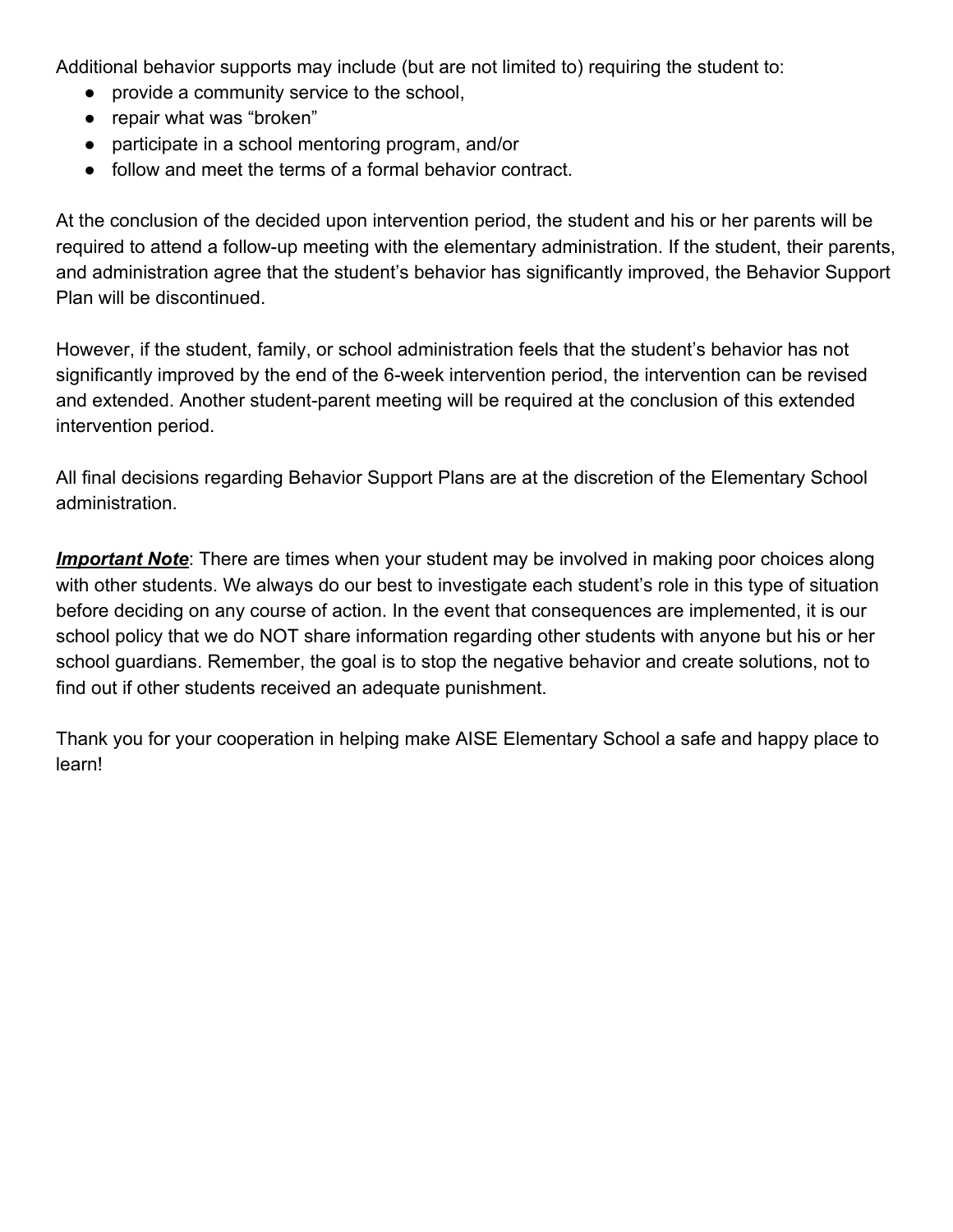# **Schoolwide Rules and Expectations for Students**

In order for us to create and maintain a safe and happy learning environment, we must all share and enforce the same set of rules and high expectations for our students. Below are our AIS Elementary School schoolwide rules and expectations for our shared learning spaces. These should be communicated to students regularly and consistently by all adults.

#### **Bathrooms**

It is important that students use our bathrooms safely and appropriately. At AIS Elementary, we will ask our students to follow these bathroom rules and expectations:

| <b>Looks Like</b>                                                                                                                                                                                  | <b>Sounds Like</b>         |
|----------------------------------------------------------------------------------------------------------------------------------------------------------------------------------------------------|----------------------------|
| • We use the toilet, wash our hands, and<br>leave.<br>• We are clean and tidy.<br>We give others privacy, and keep our<br>$\bullet$<br>hands to ourselves.<br>We listen to all adults.<br>We walk. | We are quiet.<br>$\bullet$ |

#### **Hallways**

It is important that we move through our shared hallways spaces in an orderly fashion, in a way that shows respect to others. At AIS Elementary, we will ask our students to follow these hallway rules and expectations:

| <b>Looks Like</b>                                                                                                                                                                                                                                                                                                                                     | <b>Sounds Like</b>                                                             |
|-------------------------------------------------------------------------------------------------------------------------------------------------------------------------------------------------------------------------------------------------------------------------------------------------------------------------------------------------------|--------------------------------------------------------------------------------|
| • We walk on the right side of the hall.<br>We listen to all adults.<br>$\bullet$<br>$\bullet$ As a class, we walk in line.<br>We keep the hallways clean and tidy.<br>$\bullet$<br>We hold onto the handrail while on the<br>$\bullet$<br>stairs.<br>• Our feet touch every step on the stairs.<br>We keep all body parts to ourselves.<br>$\bullet$ | • We are quiet, and respectful of other<br>classes working when we are inside. |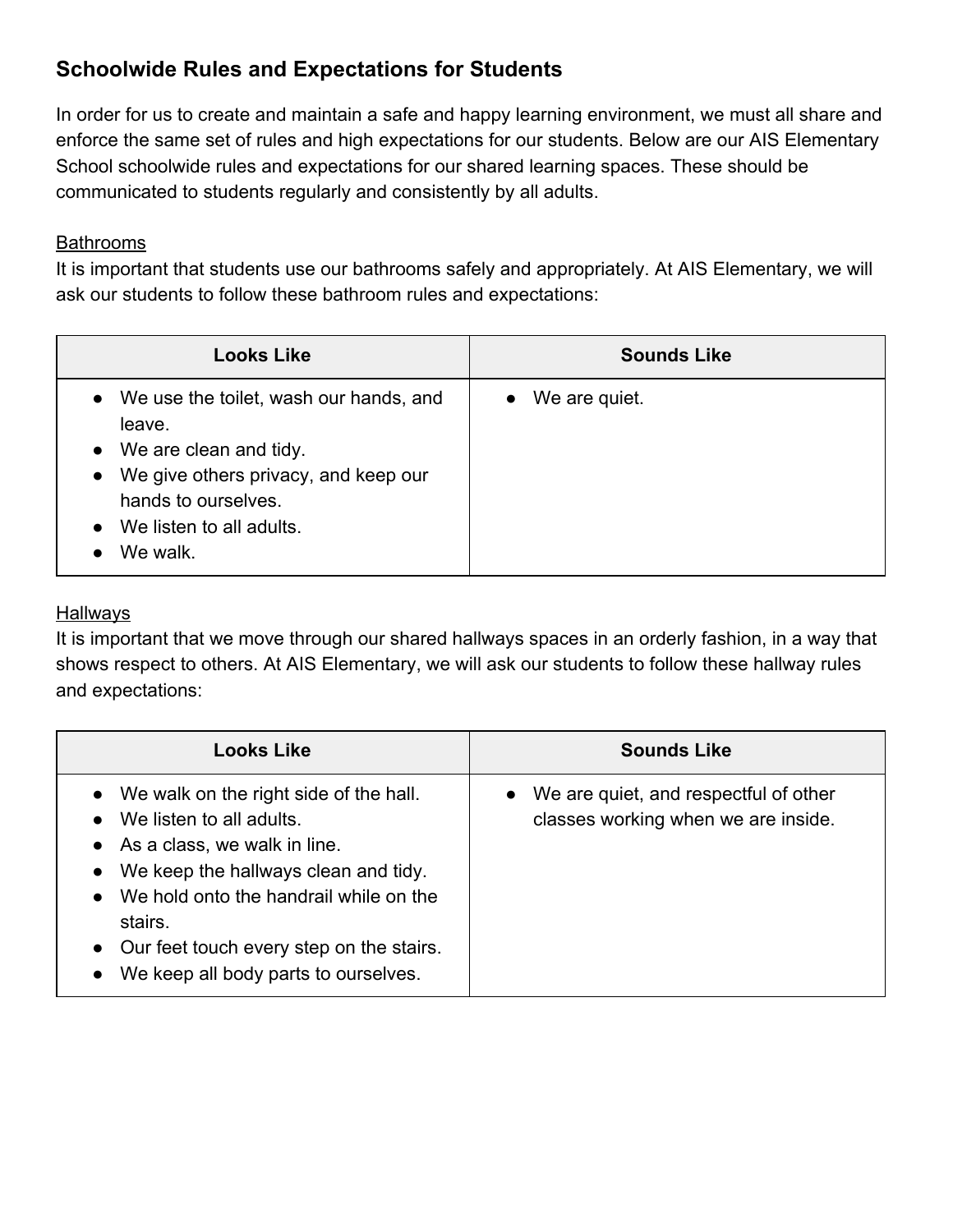#### **Cafeteria**

In order for students to enjoy their lunch, we must make sure the cafeteria is a safe and orderly space. At AIS Elementary, we will ask our students to follow these rules and expectations in the cafeteria:

| <b>Looks Like</b>                                                                                                                                                                        | <b>Sounds Like</b>                                                                                          |
|------------------------------------------------------------------------------------------------------------------------------------------------------------------------------------------|-------------------------------------------------------------------------------------------------------------|
| We stay in our seats.<br>We raise our hand if we need something.<br>$\bullet$<br>We listen to all adults.<br>We eat our own lunch only.<br>$\bullet$<br>We clean up when we're finished. | • We speak in a soft voice.<br>We use respectful and kind language to<br>others, including cafeteria staff. |

#### Playground/Red Top

Recess should be an enjoyable time for students to get some exercise and give their brains a break. At AIS Elementary, we will ask our students to follow these playground and red top rules and expectations:

| <b>Looks Like</b>                                                                                                                                                                                                                                       | <b>Sounds Like</b>                             |
|---------------------------------------------------------------------------------------------------------------------------------------------------------------------------------------------------------------------------------------------------------|------------------------------------------------|
| $\bullet$ We are inclusive and fair.<br>We listen to all adults.<br>$\bullet$<br>• We take care of our school.<br>• We keep ourselves and others safe.<br>• We clean up when we're finished.<br>• We keep our bodies to ourselves.<br>We pay attention. | We use respectful and kind words.<br>$\bullet$ |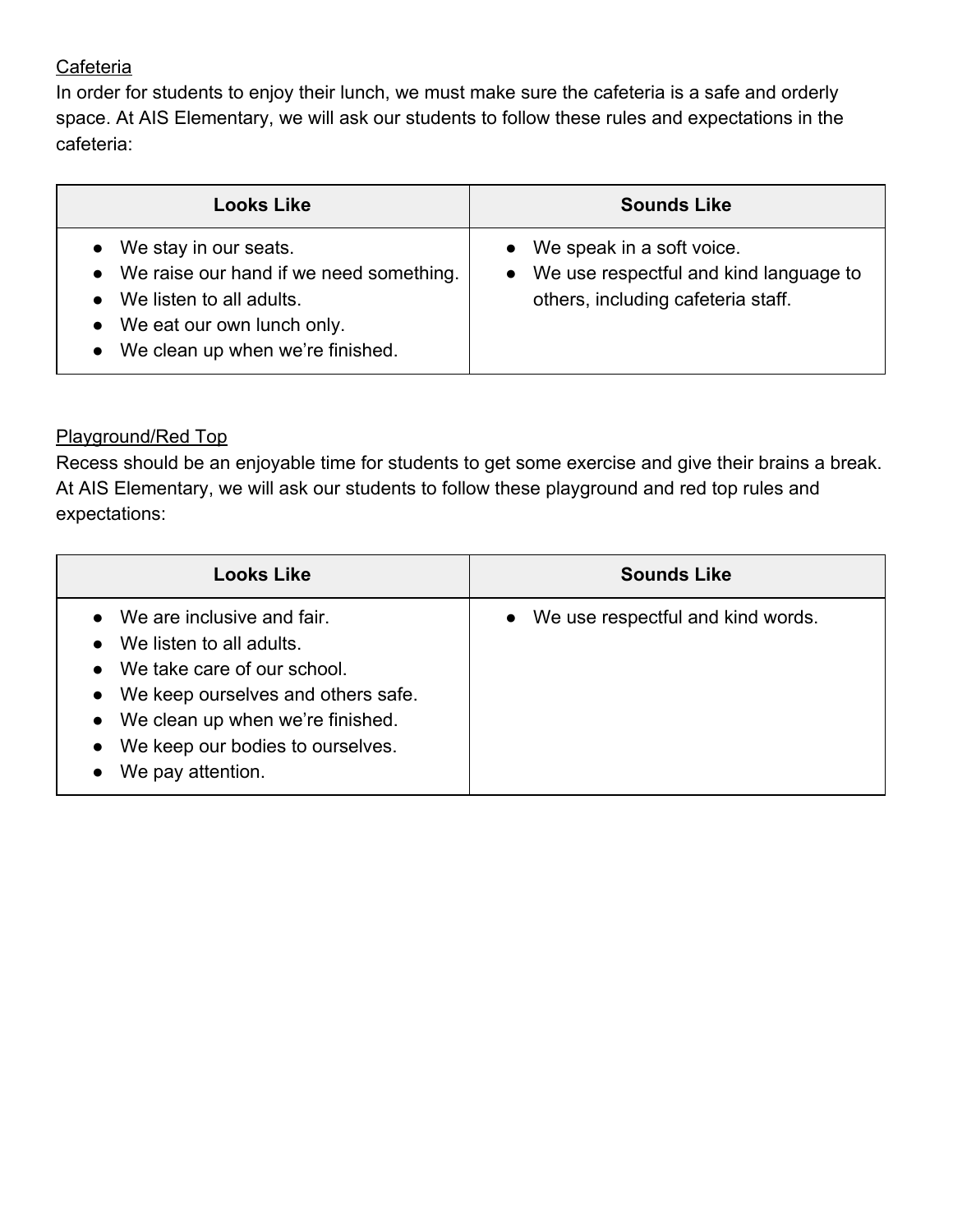# **Bullying vs. Conflict**

**CONFLICT:** A disagreement or argument in which both sides express their views

**BULLYING:** Negative behavior directed by someone exerting power and control over another person.

(*R.I.P.* - **R**epeated, **I**mbalance of Power, **P**urposeful Behavior)

**TEASING:** To make fun of or attempt to annoy a person in a playful way

| <b>Conflict</b>                                                                                              | <b>Bullying</b>                                                                                                               |
|--------------------------------------------------------------------------------------------------------------|-------------------------------------------------------------------------------------------------------------------------------|
| Equal power (The other person said or did<br>something mean so I did too.)                                   | Imbalance of power (The other person said or did<br>something mean but I didn't do anything to them and<br>I didn't respond.) |
| am sad/mad/angry/upset and so is the<br>other person.                                                        | Only I am sad/mad/angry/upset and the other person<br>is enjoying it.                                                         |
| We were once friends but not anymore. I<br>think if we talk it out we can be friends<br>again.               | We are not friends at all.                                                                                                    |
| We started calling each other names or<br>doing mean things on accident or playing,<br>but I didn't mean it. | The other person started calling me names on<br>purpose.                                                                      |

#### **Types of Bullying:**

1. **Verbal:** Bullying with cruel spoken words, involves ongoing name-calling, threatening, and making disrespectful comments about someone's attributes (appearance, religion, ethnicity, disability, sexual orientation, etc.).

*Example: When a child says to another child, "You're really, really fat, and so is your mom."*

2. **Physical:** Bullying with aggressive physical intimidation, involves repeated hitting, kicking, tripping, blocking, pushing, and touching in unwanted and inappropriate ways.

*Example: Someone gets pushed down on the playground at lunchtime.*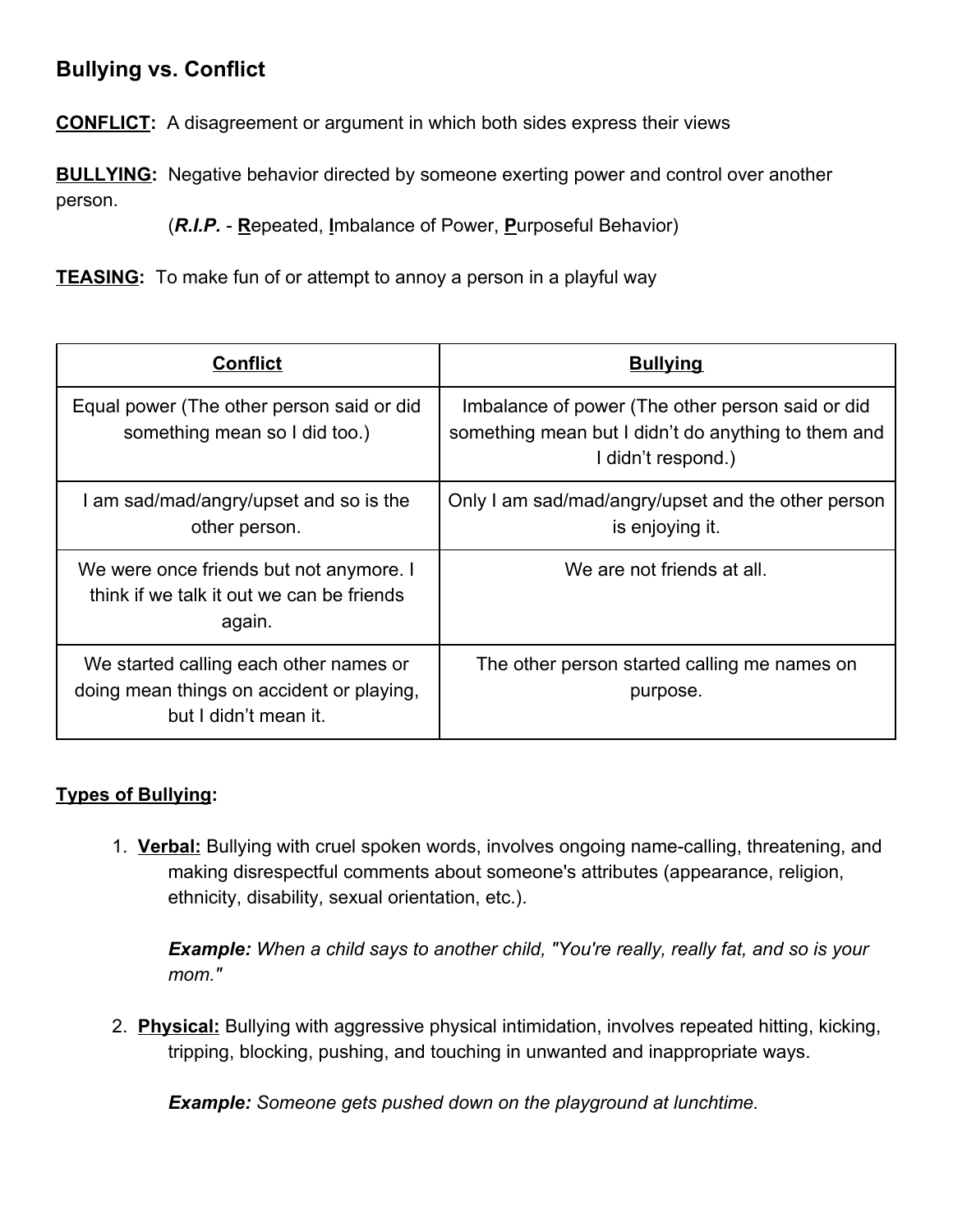3. **Relational/Social:** Involves deliberately preventing someone from joining or being part of a group, whether it's at a lunch table, game, sport, or social activity.

*Example: A group of girls in dance class keeps talking about a weekend sleepover and sharing pictures, treating the one uninvited person as if she were invisible.*

4. \***Cyber:** Bullying in cyberspace, involves haranguing someone by spreading mean words, lies, and false rumors through e-mails, text messages, and social media posts.

*Example: When someone tweets or posts, "Kayden is a total loser. Why is anyone hanging out with him? He's so boring."*

#### **Conflict Resolution Strategies:**

- 1. Take turns
- 2. Share
- 3. Compromise (meet each other halfway or make a deal)
- 4. Talk it out
- 5. Take a break from one another
- 6. Choose a new activity
- 7. Rock, Paper, Scissors
- 8. Apologize
- 9. Ask for help from a trusted adult

#### **How to Give an Apology:**

| I'm sorry for   | Next time I promise to | . How can I |
|-----------------|------------------------|-------------|
| make it better? |                        |             |

#### **Ways to Make It Better:**

- 1. Write a nice note
- 2. Do something kind for them
- 3. Fix what you broke
- 4. Give them a hug if they want it
- 5. Help them with something
- 6. Give them a compliment

\*For further information regarding the elementary administration's responsibility regarding cyber-bulling, please see the Technology and Acceptable Use Policies.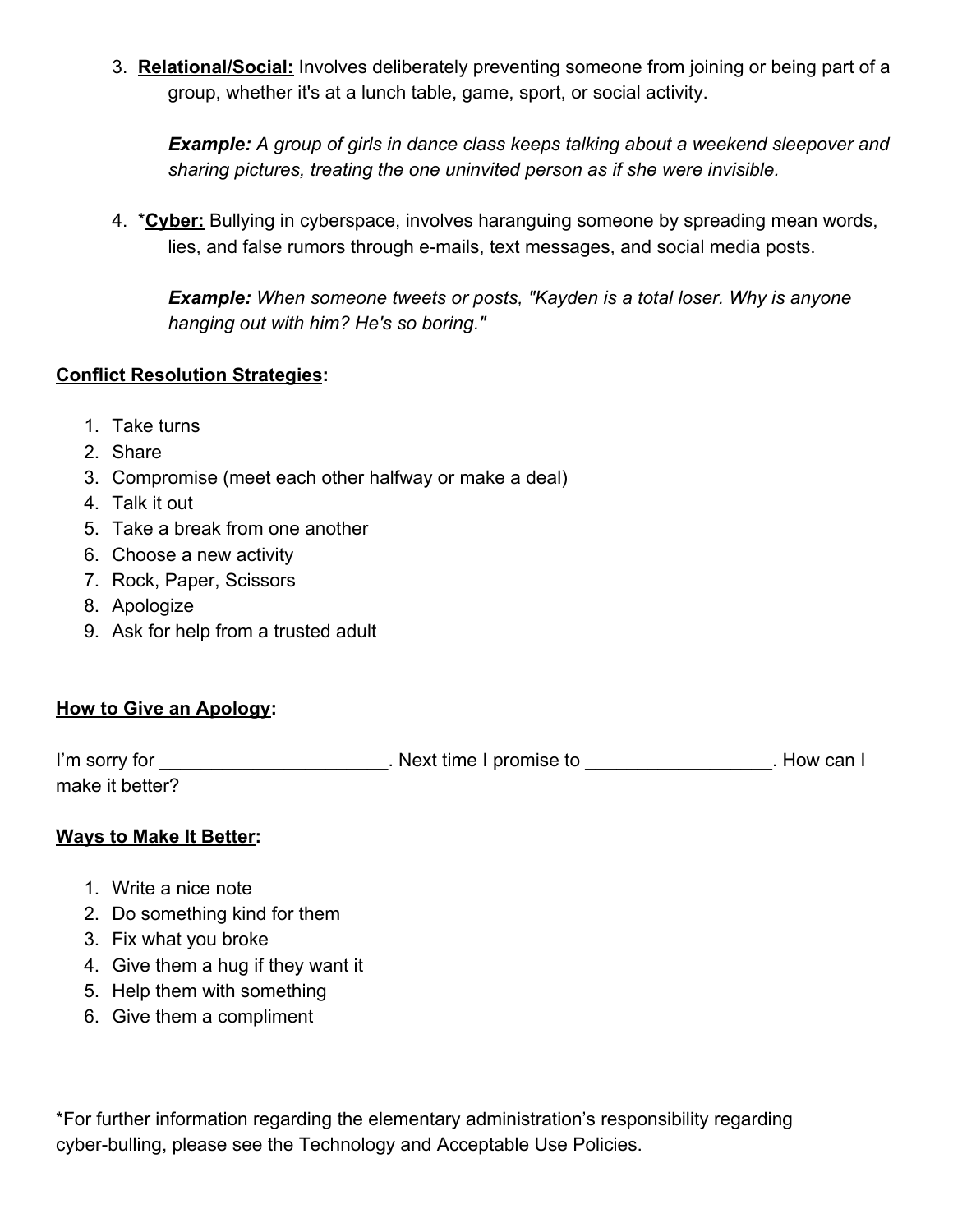#### What should I do if I am being bullied?

We want everybody to feel safe and happy when they are at school. We also want everybody to feel confident to report bullying whenever and wherever it happens, and get the help they need to feel safe and happy again.

If somebody is bullying you, it is important to remember that it is not your fault and there are people that can help you. Tell someone you trust the first instance you feel you are being bullied, and give them as many facts as you can (Who? Where? What? Why? When? How?).

#### What should I do if a student is being bullied?

If you see, hear, or suspect that a fellow student is being bullied, you have the responsibility to report this to an adult you trust right away.

If you are a family member who sees, hears, or suspects that a student is being bullied at school, please let both the child's teacher and their administrator know right away. They will do their best to investigate the matter and help resolve the issue as soon as they can.

If you are a teacher who sees, hears, or suspects that a student is being bullied, you have the responsibility to begin dealing with the issue as soon as you are able. Please also report the matter to your administrator right away.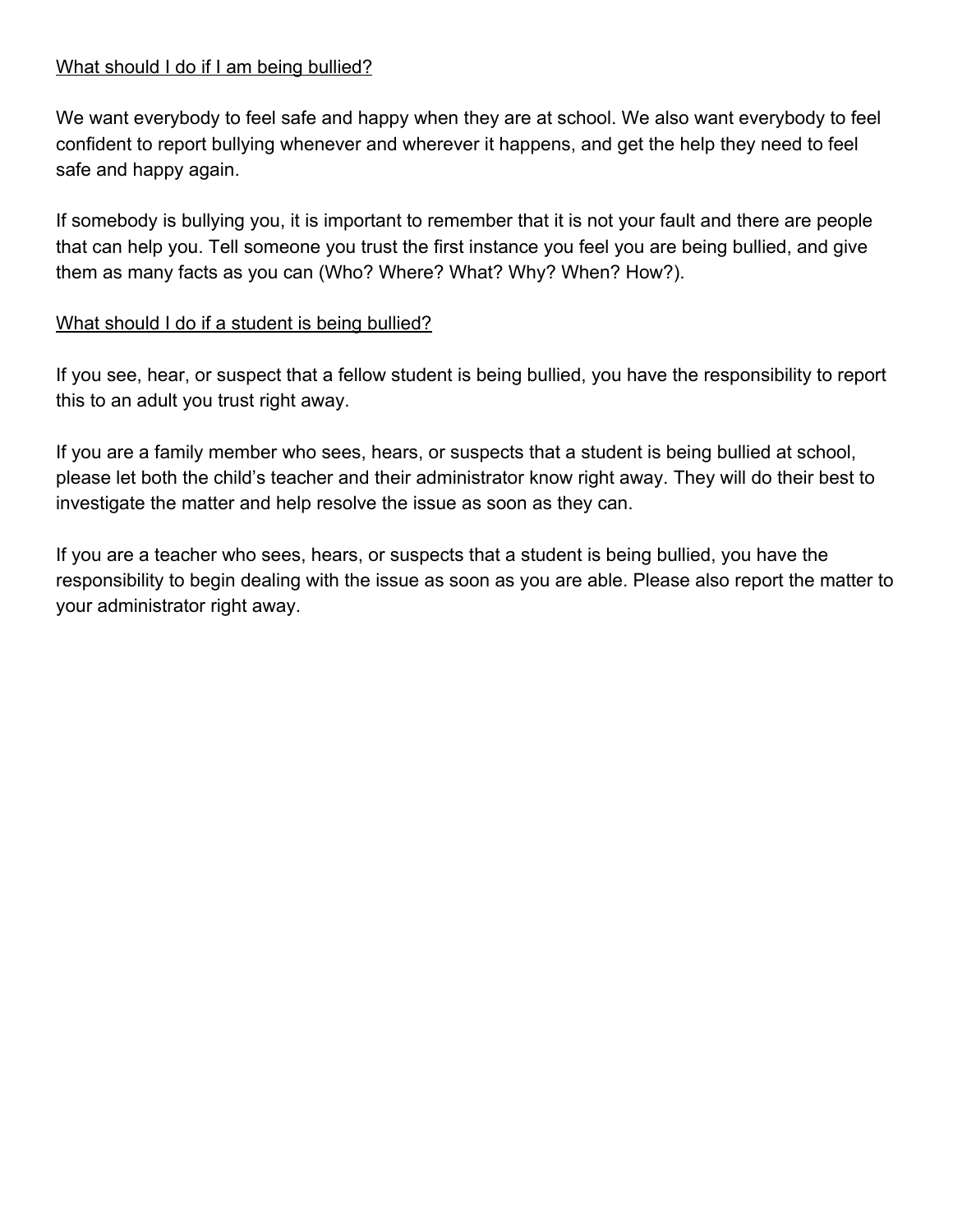# **Dress Code**

All AISE students are expected to be properly groomed for school and to wear the appropriate school uniform every day except PE days (see below), unless otherwise announced by the Elementary School administration (also see below). Students must wear the school uniform on field trips.

The school uniform consists of NAVY BLUE trousers, skirts, or shorts and the official school uniform shirt, which is available for purchase at the school store. Shorts must be loose to the knee. No jeans are permitted as part of the school uniform at any time. This uniform should be worn on days that there is not P.E.

During cold weather, additional outerwear to be worn inside must also be the official AISE outerwear sold at the school store. These include official AISE jackets, sweaters, and hoodies. Students may wear non-AISE coats, hats, mittens, etc. during the winter months, but must take these off and keep them in their cubby/locker once they come inside the building. No hats or hoods are to be worn while in the building at any time.

Student footwear should be closed-toed and closed-heeled every day. They should not wear flip-flops, sandals, or Crocs.

Students who are not dressed according to AISE code will not be permitted to attend class. They will be given the opportunity to:

- Purchase the correct uniform item at the school store.
- Call home and have the proper uniform brought to the school immediately.

Repeated violations of the Dress Code will result in a parent conference.

### **Dress Code for Physical Education**

On days students are scheduled to attend PE class, they must wear the AISE PE uniform. This consists of the AISE white PE t-shirt and navy blue shorts or warm-up bottoms, which are all available at the school store, and proper athletic shoes. During cold weather, appropriate AISE outerwear may also be worn. Students are discouraged from wearing jewelry to PE class, as this may pose a safety risk.

Students not wearing the appropriate PE uniform, as outlined above, will not be allowed to participate and will not receive credit for that day.

### **Dress Code on Non-Uniform Days**

On non-uniform days or at after-school functions, clothing worn to school should be in keeping with the academic environment of the school. Clothing with logos depicting drugs, alcohol, or inappropriate language is not permitted. Take care not to invite disrespect and/or undesirable character images.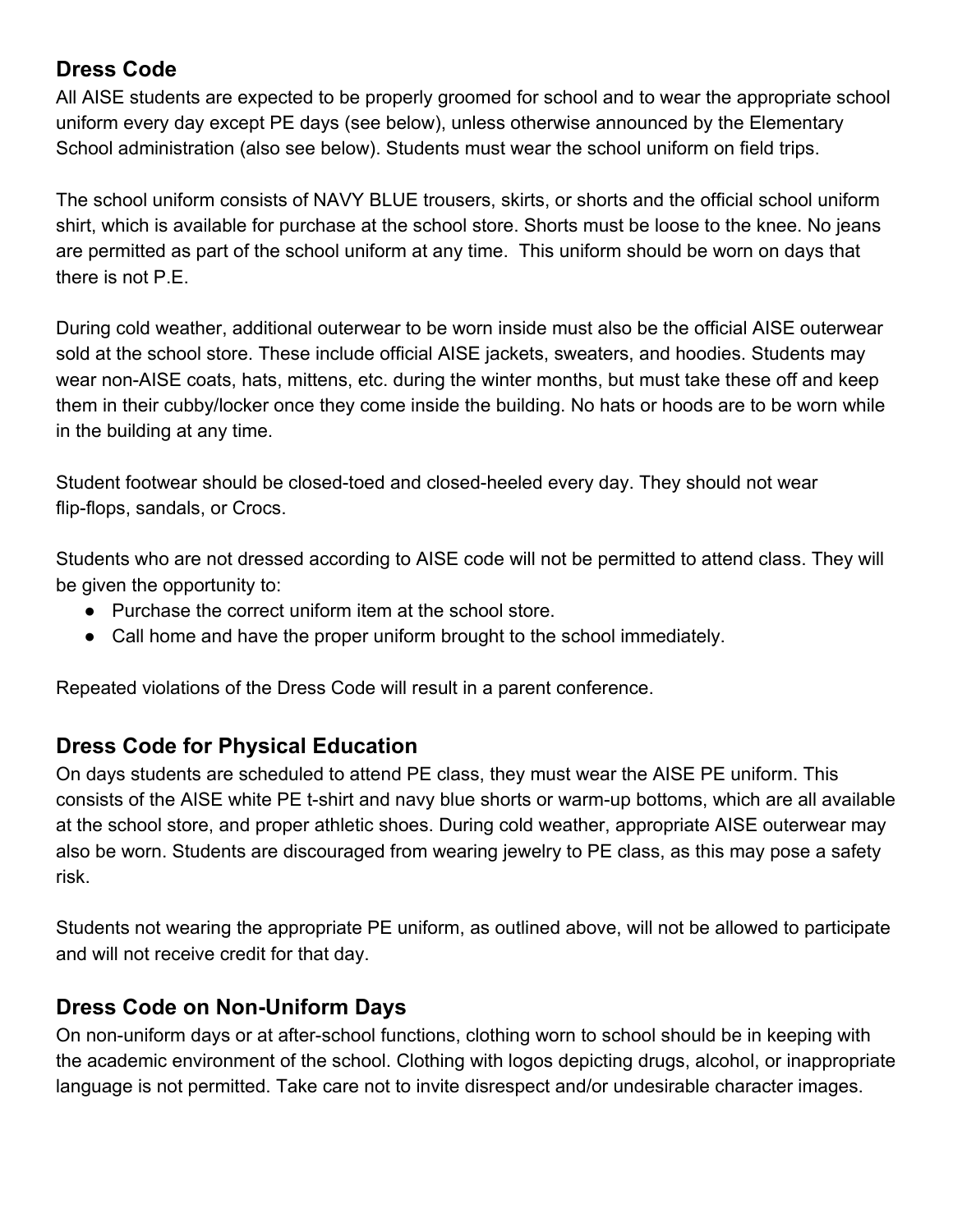# **Technology Policies**

# **IT Acceptable Use Policy for Staff and Students**

Internet access is available to students and teachers at The American International School in Egypt. We are very pleased to bring this access to our school and believe the Internet offers vast, diverse, and unique resources to both students and teachers. Our goal for providing this service to teachers and students is to promote educational excellence in our school by facilitating resource sharing, innovation and communication.

Students and teachers have access to:

- Email.
- Information and news from educational sites.
- Public domain software and shareware of all types.
- Discussion groups on a plethora of topics ranging from multicultural, to the environment, to music, to politics.
- Many university library catalogues, the United States Library of Congress and ERIC (Educational Resources Information Center) and countless other valuable sites.

#### Purpose of Access to the Network

Stakeholders are granted access to the network to support learning through access to information.

#### Privilege

Accessing the Internet through school equipment is a privilege, not a right, and inappropriate use, including violation of this rule may result in cancellation of the privilege. School administrators are delegated the authority to determine appropriate and acceptable use as provided under this rule. Permission to access the Internet through the school network as a tool for learning will be automatic.

#### **Monitoring**

Administration reserves the right to review any material on user accounts for purposes of maintaining adequate file server space and monitoring appropriateness of material accessed through the network.

#### **Security**

Notify the network manager of any suspected policy breaches. No user may utilize another users account for any reason. This includes, but is not limited to, the uploading or creation of computer viruses and the attempt to destroy, harm or modify data of another user.

#### **Harassment**

Harassment (Cyber Bullying) when utilizing the Internet, including social media, will result in the elimination of computer access as well as additional discipline up to and including expulsion. Cyber Bullying is defined as the use of electronic communication to bully a person, typically by sending messages of an intimidating or threatening nature.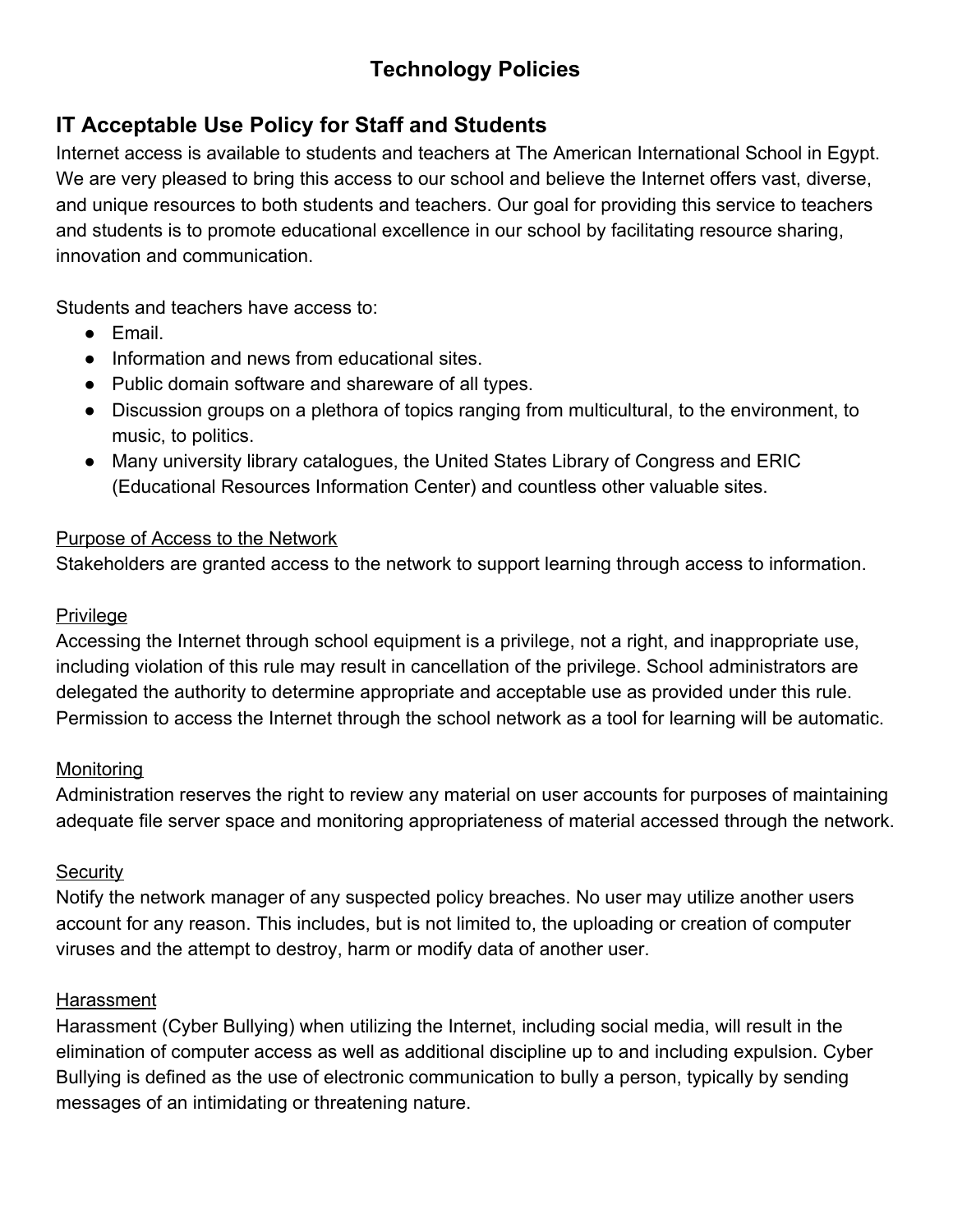#### Inappropriate Material

If inappropriate material is discovered, the staff member or student should inform their supervisor or teacher so the situation can be resolved.

#### Vandalism and/or Accidental Damage

If equipment is accidentally damaged during school use by faculty or students, it is understood that AISE will bear the cost of replacement. However, if the equipment is damaged by students due to misbehavior, or by faculty during personal time off campus the individual or student is responsible for the cost of damage/replacement.

#### Technical Damage

In case of technical damage, i.e., damage not caused by the individual, please notify the teacher, supervisor or Principal as soon as possible so repairs can take place. AISE will bear the cost of repairs.

#### Disciplinary Actions for Improper Use

The act of accessing the Internet through the school's network signifies that the user will abide by the provisions of this rule.

- Inappropriate use by students leads to loss of privileges, suspension and expulsion.
- Inappropriate use by staff will be handled by their supervisor and will be appropriate to the offense up to and including dismissal. In addition, staff members should never share inappropriate materials through any medium, this includes inappropriate material found on social media.

#### AISE Website

It is the commitment of AISE to maintain a permanent, constantly updated website to include all facets of the school operation. In addition to the basic features, the website will include an interactive segment that will present the activities schedule, the major events during the school year, and school life in general.

AISE administrators and faculty members are welcome to submit material to be posted online. The following procedures should be followed for submission of material:

- Submit all materials to the School Director or his/her designee for approval.
- Material will be subsequently presented to the appointed Web Master.
- All material must be submitted in a proper format. No hard copies will be accepted.
- Photographs and artwork will be of an acceptable format and resolution.

See school's Bring Your Own Device Policy for more information.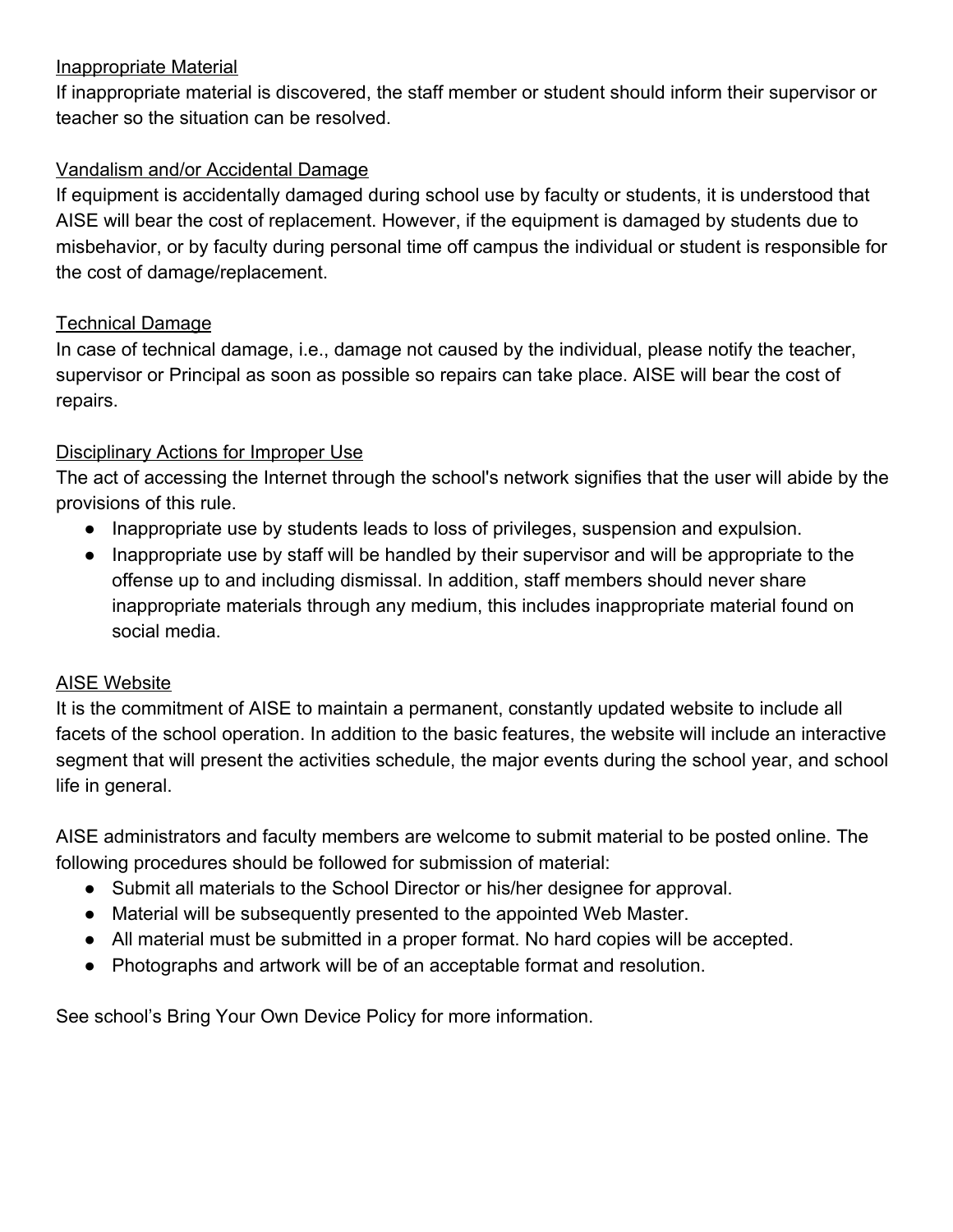# **Student Device Policy**

AISE Elementary School strongly believes in the educational value of electronic devices, and recognizes their potential to support its curricula and student learning by facilitating resource sharing, innovation, and communication.

Therefore, we have approved a Student Device policy which permits the use of electronic devices in our school for educational purposes. The purpose of the policy is to recognize the value of these tools in an educational environment and to allow teachers the flexibility to make use of student personal devices for educational work in the classroom. Teachers will have ultimate control of how and when the devices will be used in individual classrooms.

#### Acceptable Devices

Devices acceptable for classroom use during school hours are tablets (such as an iPad) and laptop computers. These should be brought to school fully charged.

#### Phones and Smart Watches

Students may bring phones and smart watches to school. However, these are *not allowed to be out or in use during school hours* (8:00 am – 3:00 pm), and must be turned off and put away in the student's backpack during this time. Families should not try to call or message their students during school hours, as this interferes with student learning.

Having a phone or smart watch out during school—regardless of whether it is in use or not—will result in the following consequences:

First Offense: A teacher or administrator will confiscate the device for the remainder of the day. The student may gather their device at the end of the school day and must take it home without further violation.

Second Offense: A teacher or administrator will confiscate the device, and the student will not get their device back until an adult family member comes to school to gather it.

#### Appropriate Use of Approved Devices

Students are allowed to use tablets and laptops for the purpose of enhancing learning and collaboration, with teacher approval only.

When students bring devices to school, they agree to use them respectfully and appropriately, including abiding by the following guidelines:

- Devices may not be used to cheat on assignments or tests, or for non-instructional purposes (such as making personal phone calls and text/instant messaging).
- Devices may not be used to record, transmit or post photographic images or videos of a person, or persons on campus during school activities and/or hours except for specified class projects.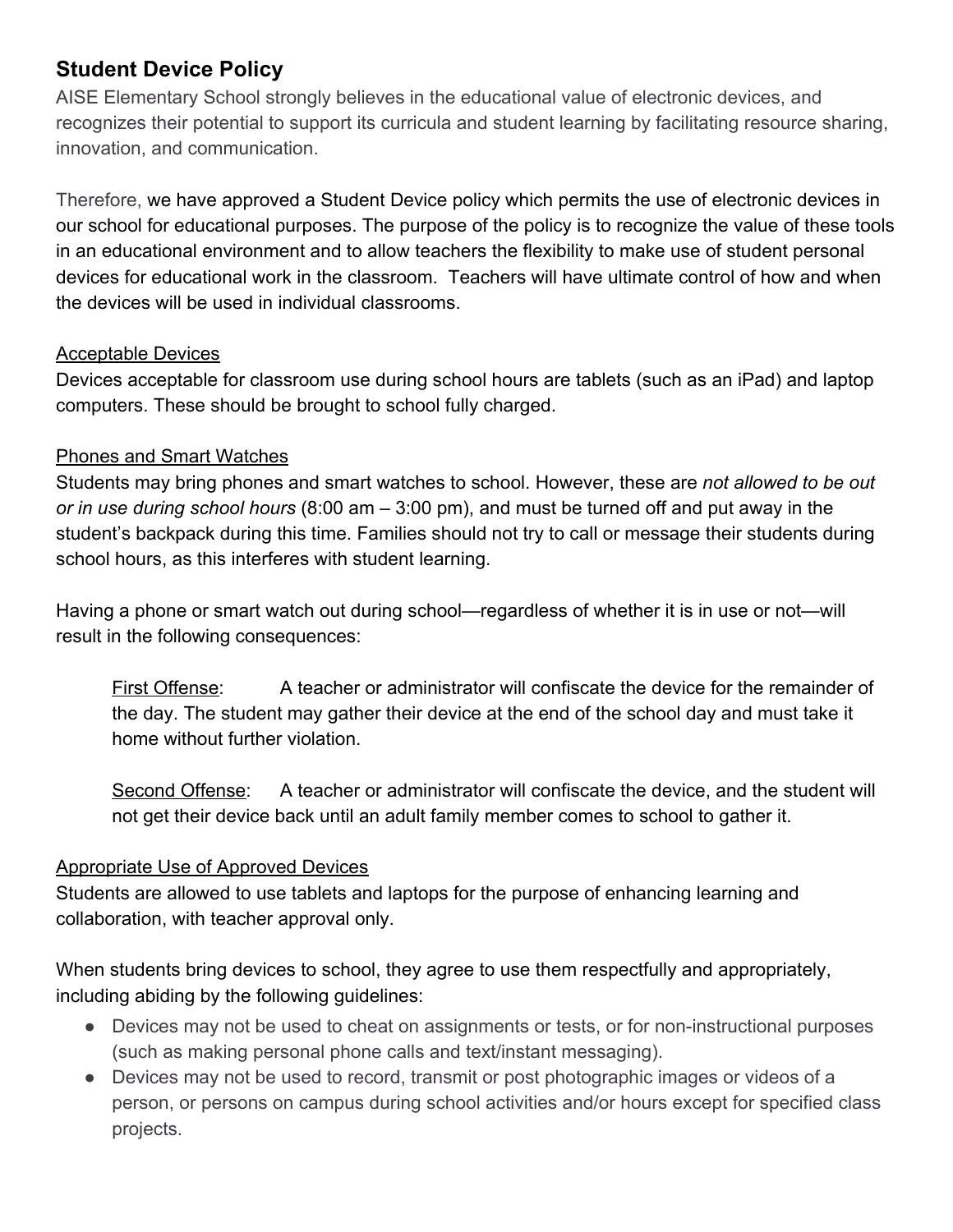- Students may only access files on the computer or internet sites which are relevant to the classroom curriculum. Games are not permitted.
- Students must comply with teachers' requests to shut down the computer or close the screen.

### **Cyber Bullying**

Cyber bullying is when an individual or group of people deliberately and repeatedly hurts another or makes them feel unsafe or unhappy, through emails, text messages, social media, or posts on websites. Our Technology Code of Conduct and Device Policy are designed to limit cyber bullying at school, but cyber bullying can also place off campus, outside of school hours. This form of bullying is just as hurtful as face-to-face bullying, and the same consequences will apply to cyber bullying as they do for any other form of bullying.

To help limit cyber bullying, it is important that family members communicate regularly with their child about school and their friends, as well as vigilantly supervise your child's use of technology and social media.

Cyber-bullying is preventable at the elementary level, simply by following the terms of service outlined by all major apps and websites. In the AIS elementary school, we follow the recommendations and guidelines established by these creators, and therefore are not obligated to address these issues at school. Age limits have been established, as research shows children younger than these minimum ages do not have the brain development to support their use.

- [WhatsApp:](https://faq.whatsapp.com/en/26000151/?category=5245250) 13 years old, 16 years old in the European Union.
- [Facebook:](https://m.facebook.com/help/157793540954833) 13 years old
- [Instagram:](https://help.instagram.com/517920941588885) 13 years old
- [SnapChat:](https://www.connectsafely.org/wp-content/uploads/snapchat_guide.pdf) 13 years old
- [Twitter:](https://twitter.com/en/tos) 13 years old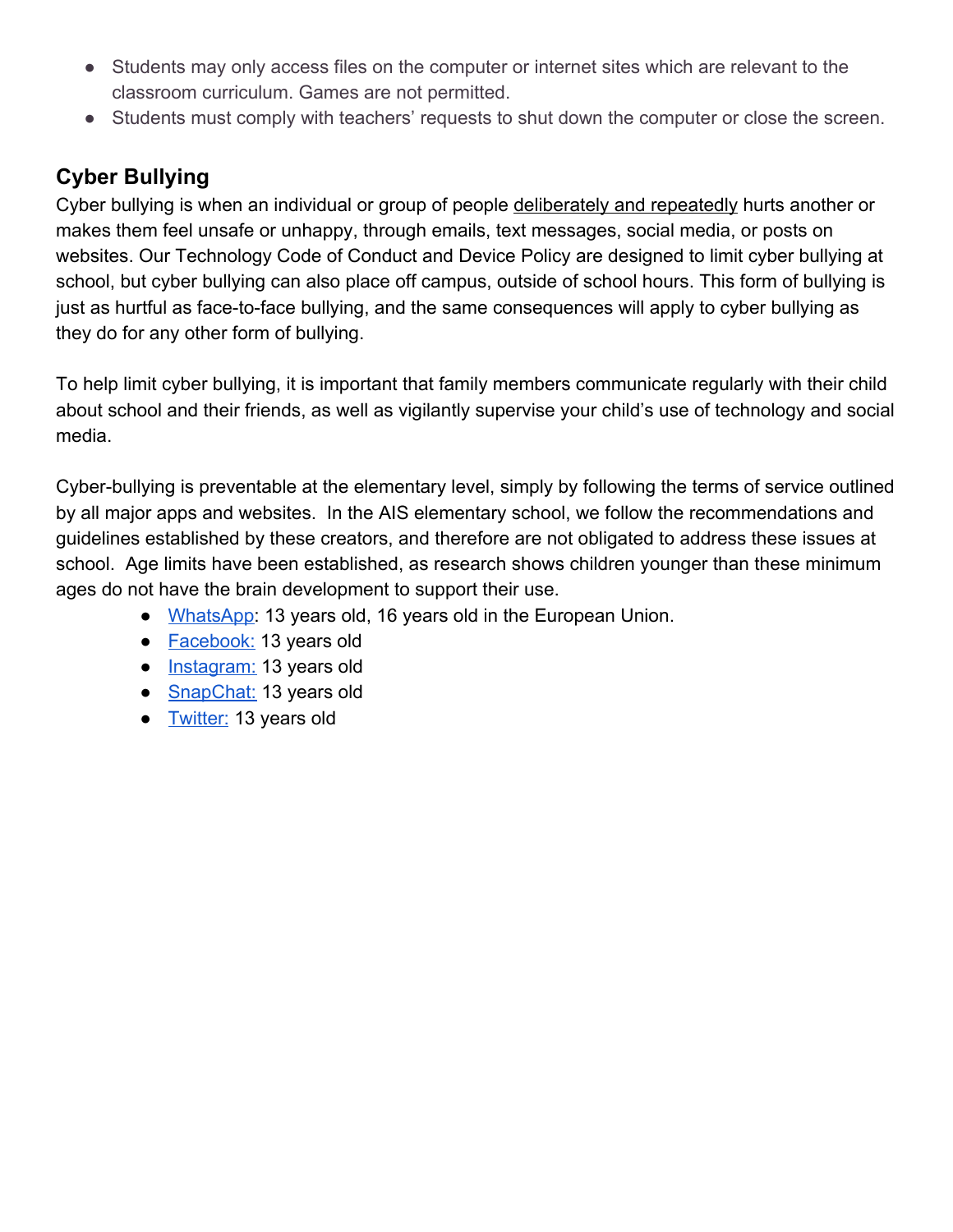# **Transportation Policies**

# **Arrival**

In order for students to gain the most from their educational opportunities at AISE, they are expected to arrive to school on time. For Elementary students, school begins at 8:00, and they should be at school by this time.

Students arriving by car after 8:00 need to first check in with an Elementary administrative assistant (Grades 1-3, main building office. Grades 4-5, upper elementary building office), and they will be considered tardy. Consistently arriving late to school will likely affect their learning of new concepts and skills, which will eventually affect their grades.

# **Busing**

AISE offers bus transportation for students whose families contract for these services. With certain restrictions, busing is provided door to door for our families' convenience. This service is available only to those students who pay for bus service for the school year. Students who do not pay for bus service for the school year may not ride the buses for any reason. Students who are registered bus riders can only ride on their registered bus and may not switch buses.

All buses have a bus monitor. The bus monitor is there to attend to student needs and ensure that that school bus rules are followed. They should be respected in the same manner as any other AISE staff member.

# **Bus Behavior Policy**

AISE transportation is a privilege provided to students for their convenience. During their time on AISE buses, students are responsible for following and obeying the following Bus Rules, designed to keep students and adults safe:

- 1. Students must follow any directions given by the bus monitor and bus driver.
- 2. Students are to use their assigned pick-up point only.
- 3. Students must proceed directly to their seat and stay seated with their seatbelts fastened for the entire duration of their trip.
- 4. Students will remain seated until the bus comes to a complete stop.
- 5. Students must converse in a quiet voice. They must not shout or speak loudly.
- 6. Students may use devices for communication and personal entertainment on the bus. However,

all student devices must be placed securely in their bag before they leave the bus.

7. If students want to listen to music on the bus, they may do so with the use of personal

headphones only. Students may not play music for others to listen to from any device.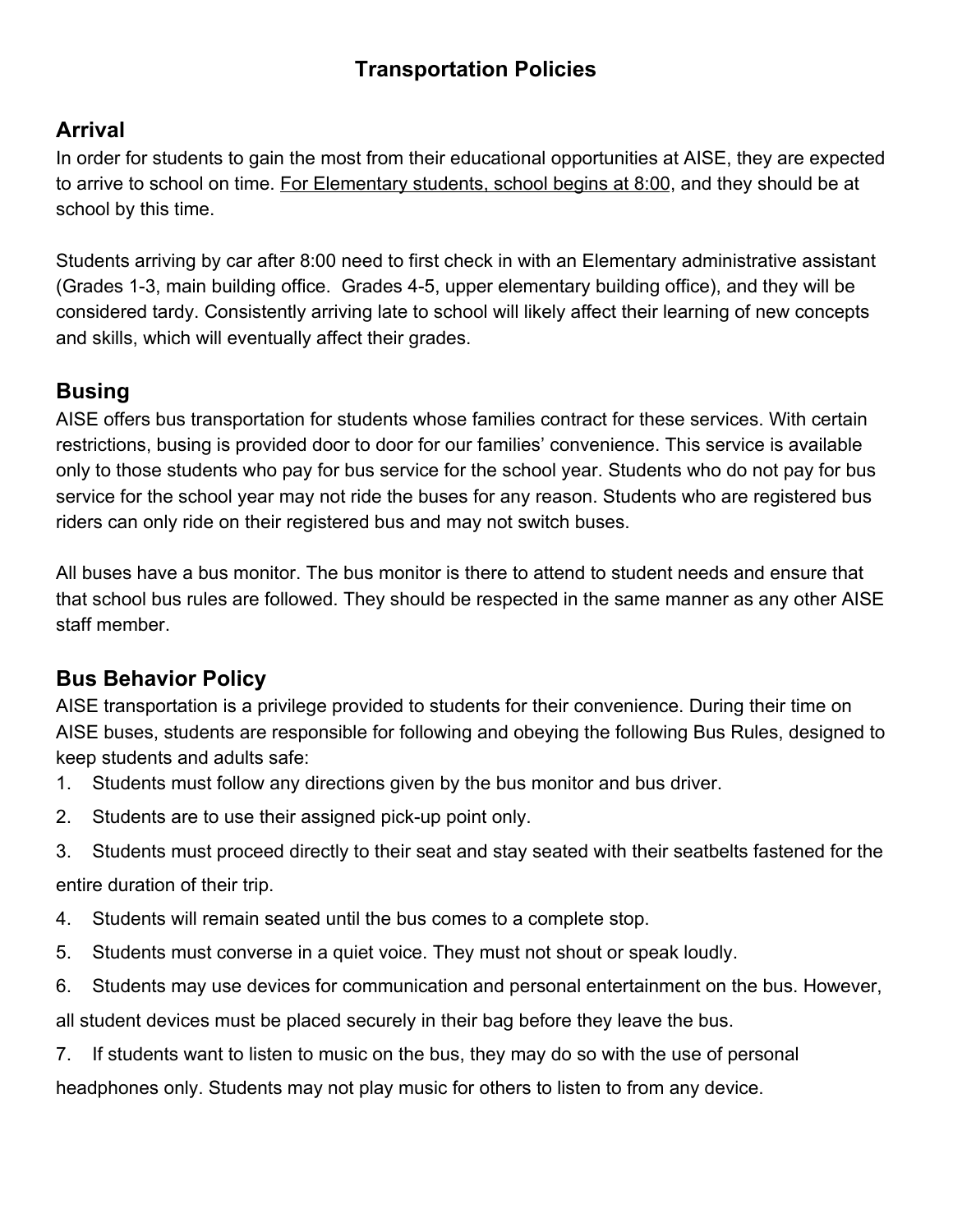8. Students will keep their head, hands, arms, legs, and all other objects to themselves and inside the bus at all times.

9. Students must refrain from any form of physical assault, verbal assault, or inappropriate language on the bus.

10. Students will not litter or leave trash, food, or personal belongings behind on the bus.

11. When leaving the bus, students will use caution and look both ways before crossing the street.

Students who choose to break any of the above Bus Rules will accept the following consequences\*\*:

| 1 <sup>st</sup> Offense | Verbal Warning                                                                                                                                     |  |
|-------------------------|----------------------------------------------------------------------------------------------------------------------------------------------------|--|
| 2 <sup>nd</sup> Offense | <b>Written Warning</b><br>A form will be sent home for parent signature<br>Student will be given an assigned seat on the bus                       |  |
| 3rd Offense             | Student is given a one-week suspension from riding<br>the bus<br>A meeting with the student's family will be required                              |  |
| 4 <sup>th</sup> Offense | • Student is removed from riding an AISE bus for the<br>remainder of the term<br>A meeting with the student's family will be required<br>$\bullet$ |  |
| 5 <sup>th</sup> Offense | Student loses bus privileges for the remainder of<br>the school year<br>A meeting with the student's family will be required                       |  |

\*\*Depending on the severity of the behavior, the consequences listed above may be accelerated at an administrator's discretion.

AISE transportation is also a privilege provided to our families for their convenience. Therefore, family members are responsible for following and obeying the following rules:

1. Parents must have their student out to their designated pick-up point at the assigned time, so that the bus and the other students riding it may get to school on time. If a student misses the bus because they are late, parents must provide alternative transportation.

2. Parents must model respectful behavior for students by treating the bus driver and bus monitor with respect. Any intimidation or bullying of school transportation personnel—physical or verbal--will result in loss of bus privileges for their students.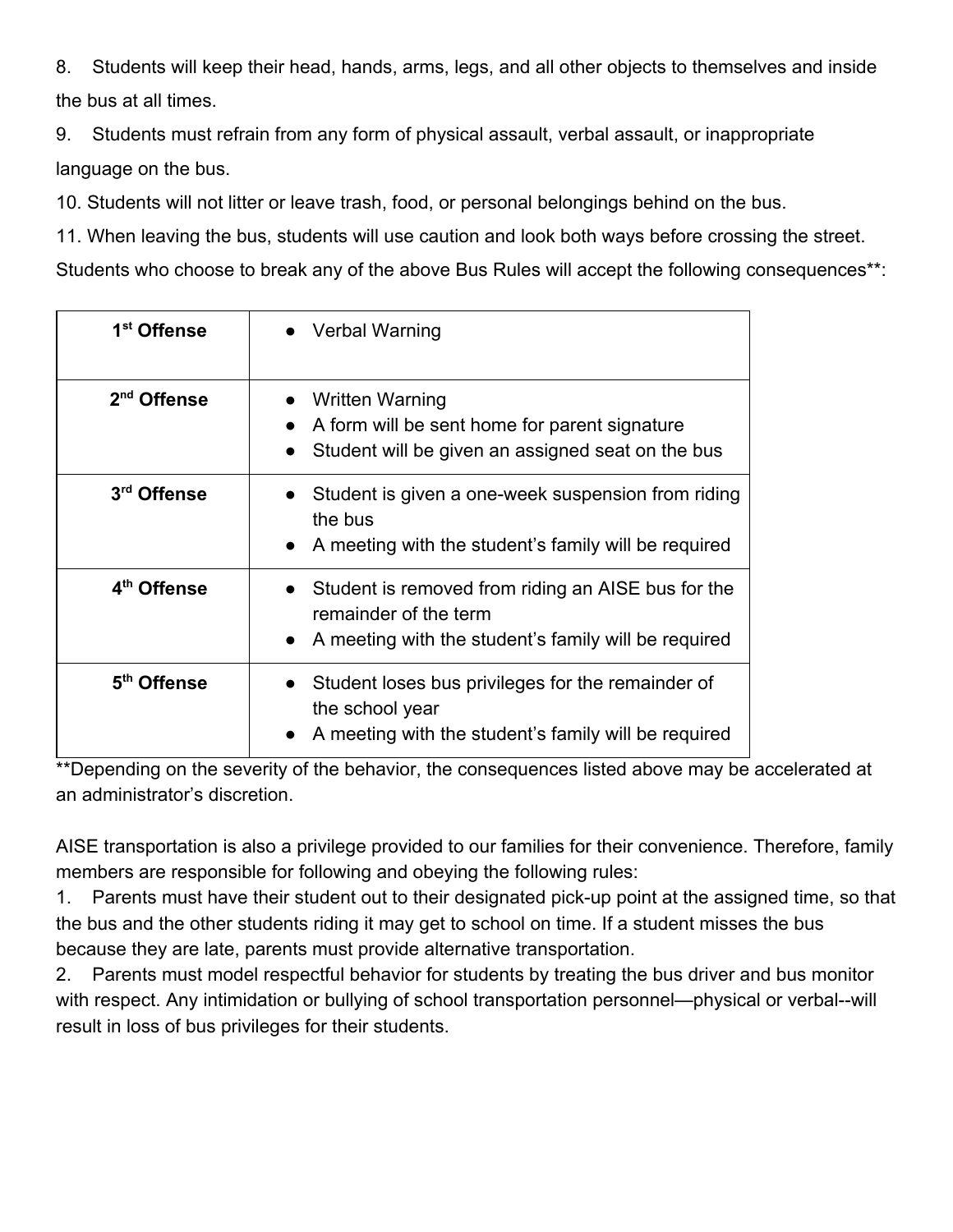# **Car Riders**

AISE does not require students to use school transportation services. Families who elect to provide their own transportation should mind our school hours, and have their students to school by 8:00 and picked up by 3:00.

We understand that there will be occasions when factors outside the control of our families prohibit them from getting to school on time for drop-off and pick-up of students. However, consistent tardiness interferes with the student's educational success. If this becomes a concern, the Elementary administration will require a meeting with the family to develop an action plan that will enable the child to arrive and leave on time.

# **Dismissal**

At the end of the school day, all students will be dismissed by their teachers using the following guidelines:

| Grade<br>Level | <b>Dismissal</b><br><b>Time</b> | <b>Bus Riders</b>                                                                                                                                                                                                                            | <b>Car Riders</b>                            |
|----------------|---------------------------------|----------------------------------------------------------------------------------------------------------------------------------------------------------------------------------------------------------------------------------------------|----------------------------------------------|
| 1              | 2:50                            | Walked to their bus by their<br>teachers.<br>Bus monitors will check to<br>make sure they are present<br>before leaving the school.                                                                                                          | Must go to Gate 5 to wait<br>for their ride. |
| $\overline{2}$ | 2:55                            | Walked to the bus area by<br>their teachers.<br>Bus monitors will check to<br>make sure they are present<br>before leaving the school.                                                                                                       | Must go to Gate 5 to wait<br>for their ride. |
| $3-5$          | 3:00                            | Are expected to walk to<br>their bus by themselves and<br>be there on time.<br>Bus monitors will NOT<br>check to make sure they<br>are present before leaving<br>the school. If they are late<br>or not there, the bus will<br>leave anyway. | Must go to Gate 5 to wait<br>for their ride. |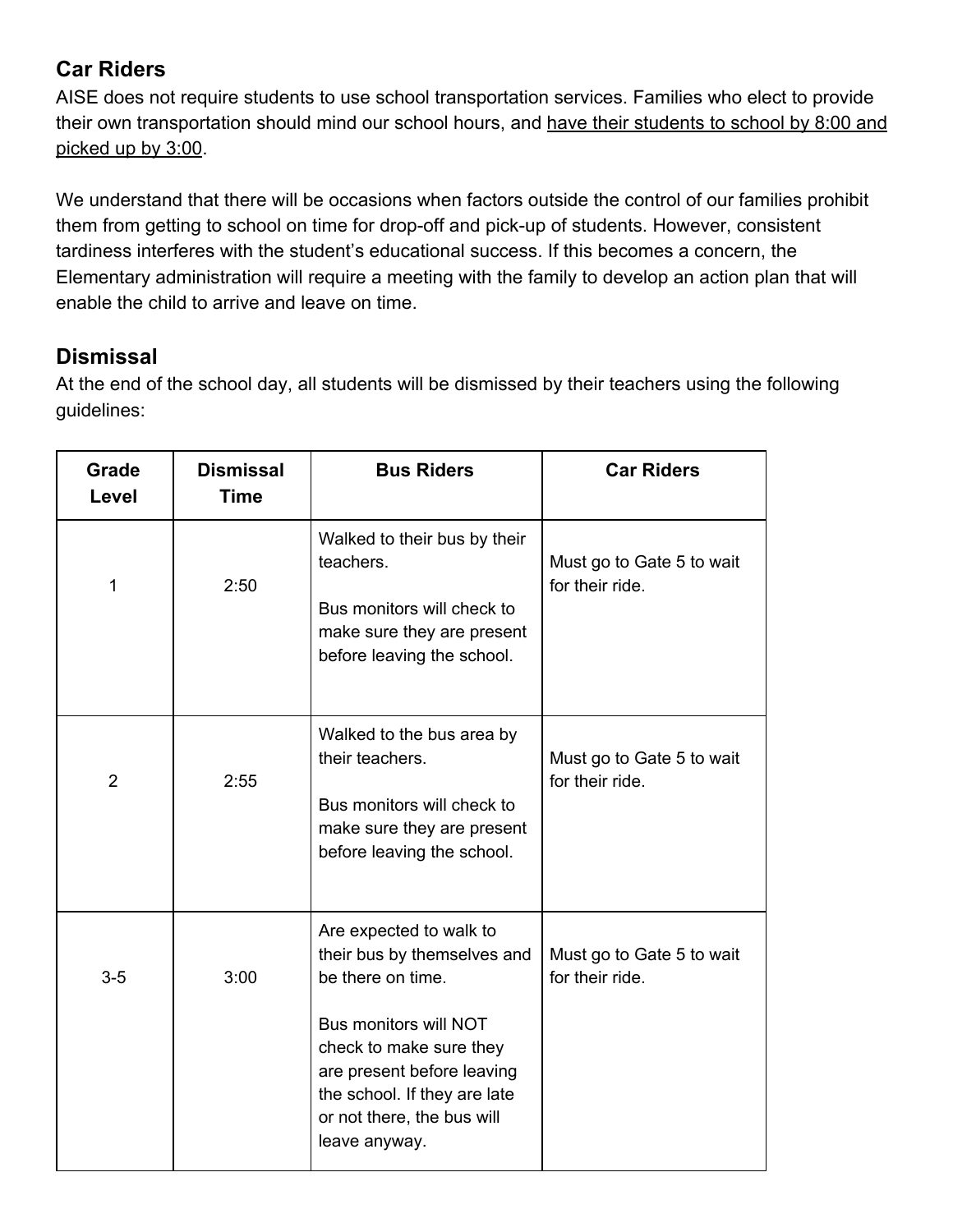# **Changing Mode of Transportation**

If you need to change the mode of transportation your child will go home by on a given day, please notify the office by sending an email to *dismissal@aisegypt.com* before 1:00pm. If you have not emailed your request before 1:00pm, it will not be granted unless deemed an emergency by the Elementary Office.

# **Early Departure**

We understand that there are circumstances that sometimes make it necessary for you to pick up your student before 3:00. However, students are expected to be engaged in meaningful learning activities through the end of their school day. Therefore, we must remind you that leaving early, especially on a regular basis, not only interrupts your student's routine but also denies them valuable learning time that can affect academic success and social success. In addition, when a teacher has to get a child ready to leave early, teaching and learning are disrupted for the rest of the class.

If you are going to pick up your child from school early, please send an email to *dismissal@aisegypt.com* early in the morning, with the reason for early departure. It is courteous to also communicate this change with the child's teacher, and is often helpful to communicate this type of change with your child before they go to school that day.

### **Indoor Dismissal**

In rare cases of inclement weather, Elementary students traveling home by car may need to be dismissed from inside the building rather than outside at Gate 5. This is for their safety. In these instances, families will be contacted before the end of the day to inform them of these changes.

On these days, Grade 1 car riders will be picked up from their classrooms, and Grade 2 car riders will line up downstairs in the Grade 1 hallway, where their parent/driver can come directly to the door of this hallway to communicate with the security guard about picking up their student. Grade 3, 4, and 5 students will be dismissed as usual, and will be responsible for communicating with their parent/driver about where to meet them.

# **Students Visiting Other Students' Homes After School**

There are times when a student needs to travel home with another student in a car. For the safety of our students and families, this will only be permitted if there is 24 hours prior notice to the Elementary Office and to *dismissal@aisegypt.com* from each family involved. We cannot risk sending a student to another family's home when both students' families are not fully aware of this change in transportation arrangements. We will not permit students to leave the school by a different transportation arrangement without written consent via email. Consent over the phone will not be acknowledged.

Students calling parents to seek permission at the last minute is not acceptable, and will not result in a change made to transportation arrangements.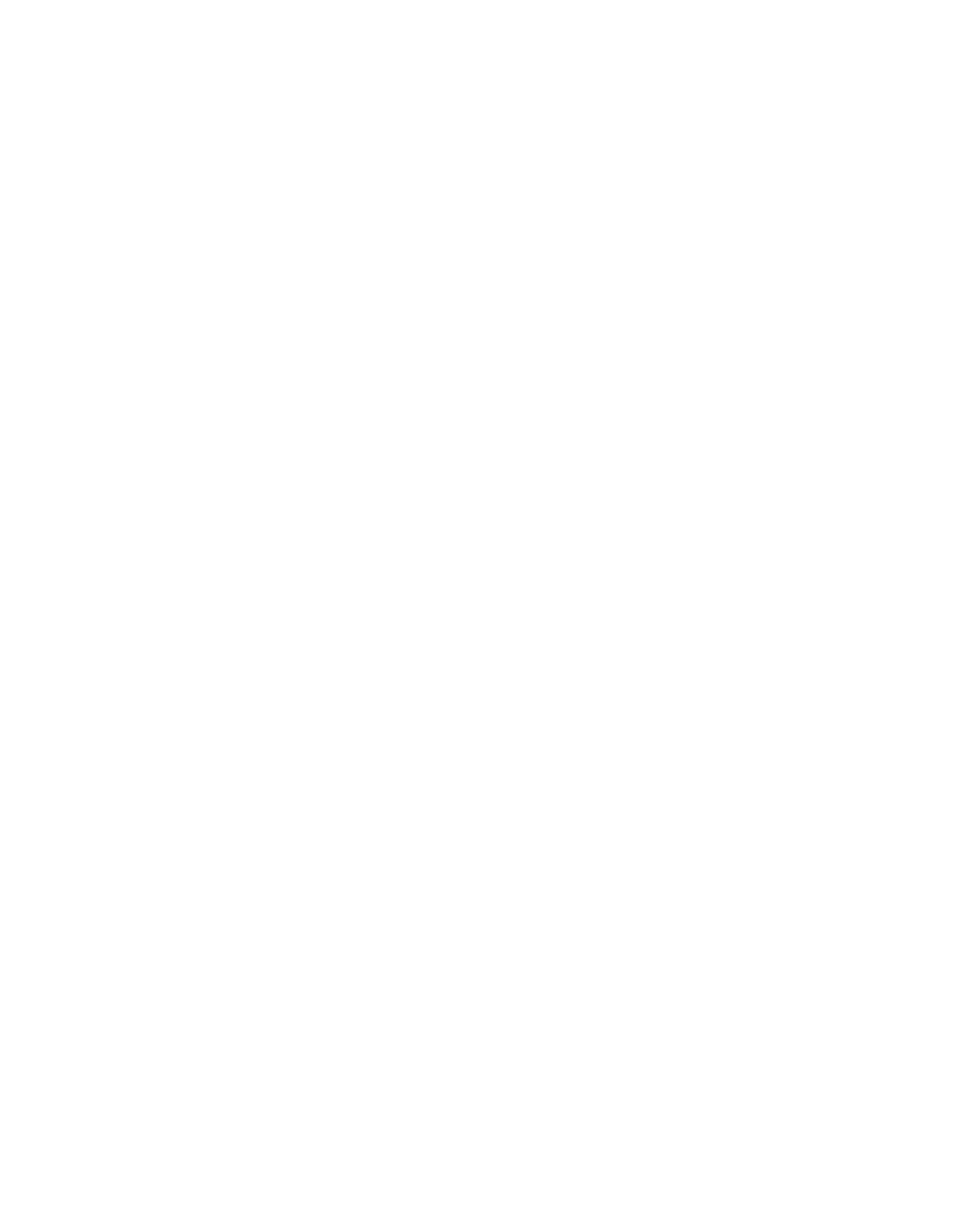# **Other Information**

### **Balls**

Elementary students may bring a ball to school, to be used only during recess. Students are expected to play fairly and safely. Balls should be clearly labeled with the child's name and section. Please note that the school is not responsible for lost balls.

Elementary students are not allowed to play with balls before the school day begins. This is a safety hazard with 1800 students and their families on the red top. A student playing with a ball prior to the school day, or who is not using their ball in a safe or fair manner, will result in the following consequences:

First Offense: A teacher or administrator will confiscate the ball for the day. The student may gather their ball at the end of the school day.

Second Offense: A teacher or administrator will confiscate the ball, and the student will not get their ball back until an adult family member comes to school to gather it.

# **Birthdays at School**

Birthdays are exciting for elementary students, and we wish you to share in your child's excitement. Please take notice of the following guidelines if you would like to celebrate your child's birthday at school:

- Inform your child's teacher you are coming at least 24 hours in advance.
- Birthday celebrations may take place during your child's lunch time only. Please communicate with your child's teacher to make sure you know what time lunch begins and ends, and please arrive promptly.
- If you wish to bring treats, make sure they are individually portioned (i.e., cupcakes or donuts, not cake that must then be sliced into individual pieces).
- Provide your own plates, napkins, forks, and any other necessary supplies.
- Do not bring any candles, lighters, matches, knives, or sparklers.
- Gift bags are not permitted.
- Siblings from other classes or grade levels are not permitted to leave class to attend a birthday celebration.

Students may come to school dressed out of uniform on their birthday. If the student's birthday falls on a weekend, they may come dressed out of uniform on the day they celebrate it at school.

### **Candy**

Elementary students are not allowed to bring candy to school for any reason, unless they have clear permission from a teacher or administrator to do so. A student bringing candy to school will result in the following consequences: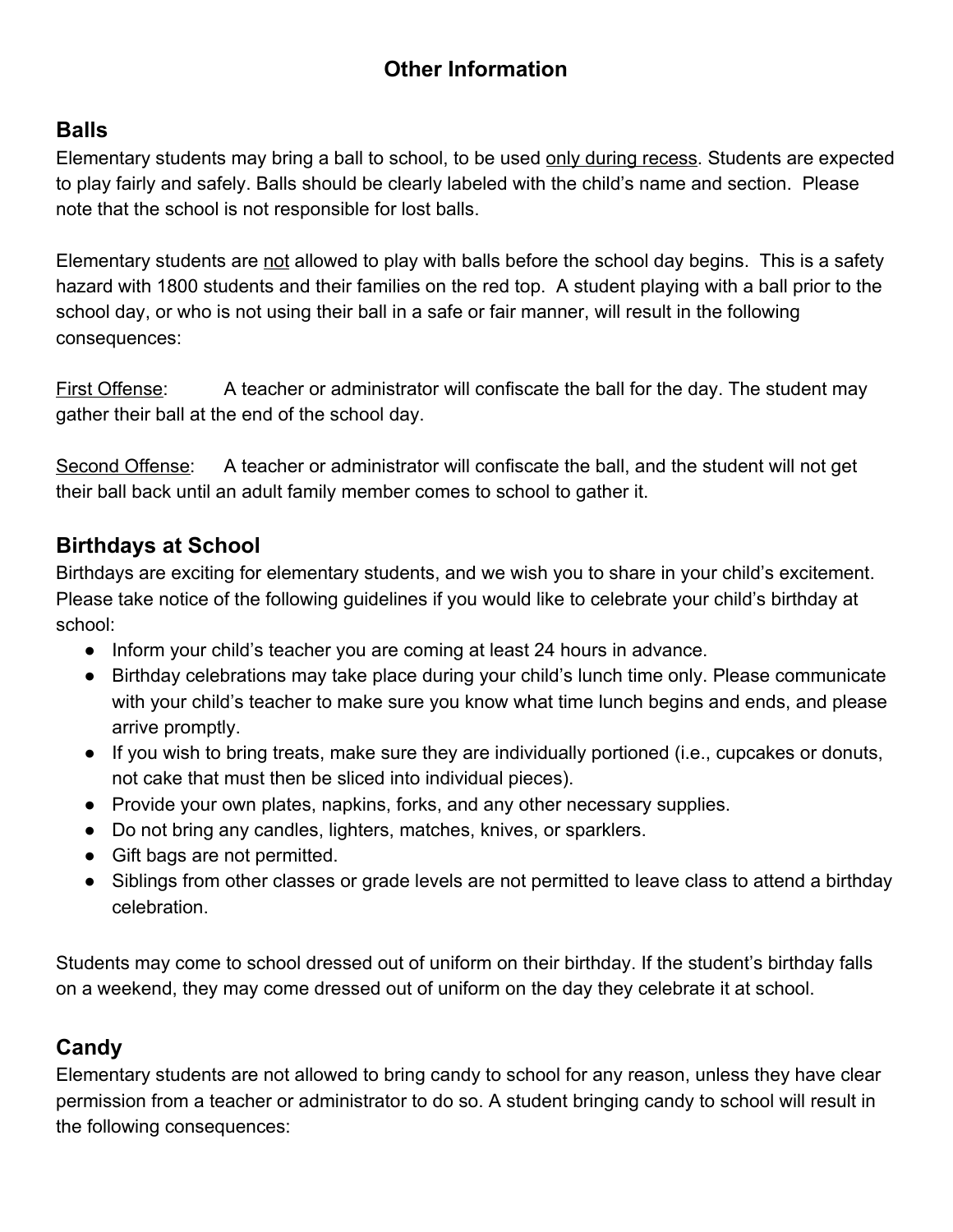First Offense: A teacher or administrator will confiscate the candy for the remainder of the day. The student may gather their candy at the end of the school day and must take it home and leave it at home.

Second Offense: A teacher or administrator will confiscate the candy, and the student will not get their candy back until an adult family member comes to school to gather it. Students must not bring candy back to school after this.

### **Celebrations and Class Parties**

We encourage our teachers and students to have class celebrations and parties from time to time, both as a means of extending cultural understanding as well as to celebrate milestones and achievements throughout the school year. The teacher will communicate with students and their families about what (if any) additional food or other items should be brought to school.

International holidays will be celebrated in the students' homeroom class only. Egyptian and Islamic holidays will be celebrated in Arabic classes only.

### **Child [Protection](https://docs.google.com/document/d/1fFBH8tyjB9uADVbDEox4LGFjkXPZm_puRp38E2HGw0c/edit?usp=sharing) Policy**

Please see the link (in the header) for detailed information regarding the A.I.S.E. Child Protection Policy.

#### **Clinic and Health Services**

We love seeing your students each day, but please make sure you are sending them to us in good health. If your student is ill, it is in their best interest--as well as the best interest of the rest of our students and teachers--for them to stay home from school.

AISE provides medical doctors who are trained and experienced in handling student health conditions. These doctors are on duty from 8:30 - 3:00 in our school Clinic each school day, and are available to counsel students regarding health problems, to help manage ongoing health issues for individual students, and to administer first aid in case of an emergency.

If a student becomes ill during school, they should request a clinic pass from their teacher to go to the doctor. Students must always have a pass from a teacher when visiting the clinic. Passes signed by one of the doctors must be submitted to the teacher when a student returns to the classroom.

If the student needs to leave school because of an illness, a family guardian will be notified and requested to take the student home. The student must sign out in the Elementary School office before they leave. Parents should make sure that emergency contact numbers are always up to date.

If a student must take medication at school, the family guardian must contact the school clinic and make arrangements in advance. At school, elementary students may only take medications administered through the clinic. Students should never have medications in their possession.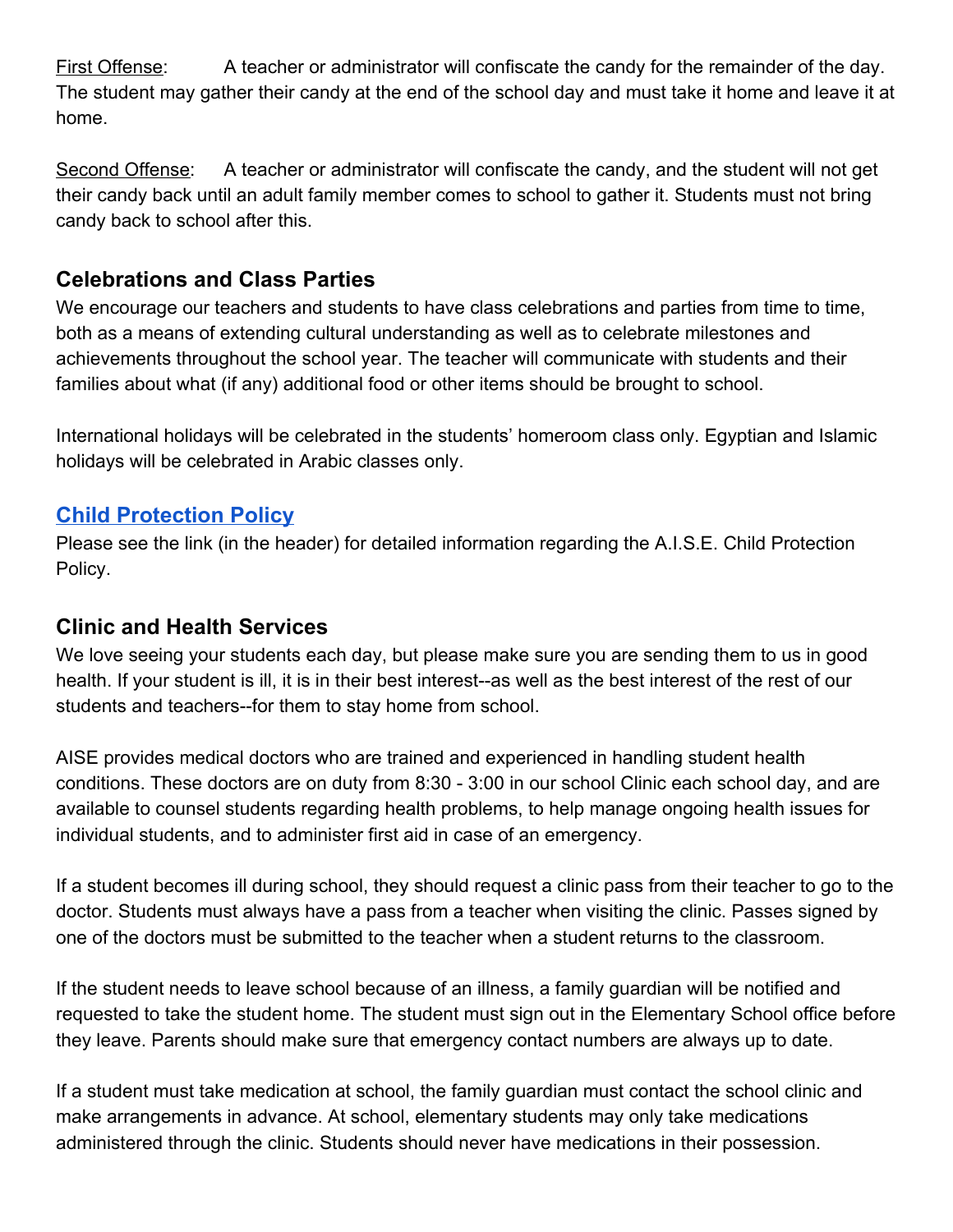# **Dining Hall Services**

All Elementary School students in Grades 1-5 have the choice to purchase lunch provided by an external foodservice provider. Many healthy snacks and meal options are available to students, and may be purchased during the students' lunch period. The dining hall is off-limits to students before and after school.

Grade 1-5 students have the option to participate in the hot lunch program offered by one of our food service providers. Lunches for the upcoming month are paid for during the last week of the previous month. Lunches include a protein, starch, and fruit or vegetable, as well as a natural, fresh made drink option. Hot lunches cost 50 LE per meal and are paid as a monthly subscription. Individual meals cannot be purchased (as of August, 2019. Subject to change).

Below are our guidelines for Grade 5 students who choose to purchase their own lunch a la carte:

- Students will be allowed to purchase 2 food items and 1 drink.
- Students will NOT be allowed to buy cookies, anything containing chocolate, or any other desserts, other than fresh fruit. Healthy food options are still the goal.
- If purchasing directly from the canteen, students are expected to stand in line and be ready to give their order quickly. They are also encouraged to have exact or nearly exact change.
- Students will be expected to be polite and respectful to the cashiers and the servers.
- Once a student makes an order, it may not be changed. Additional items may not be purchased after the order is made.

### **Elevator Use**

Only students with special permission from an administrator or the school clinic may use the elevator. Parents or visitors may use the elevator, but students must use the stairwells.

### **Emergency Procedures**

Please see the school website for updated information regarding the A.I.S.E. Emergency Procedures. At the time of publishing, these were being updated.

# **Field Trips**

Educational field trips are defined as any school-sponsored travel away from the school site, completed during or outside school hours, with the purpose of enhancing student learning.

In order to participate on a field trip, a student must turn in a Permission Form signed by their legal guardian and pay the full fees for the trip by the due date outlined in the permission form. Trip expenses are the responsibility of the student and their family. Students must also meet the expectations of our "PANTHERS ROCK" traits in order to go on school trips. Behavior from the entire year will be taken into consideration when deciding if a student may attend a trip or not. The decision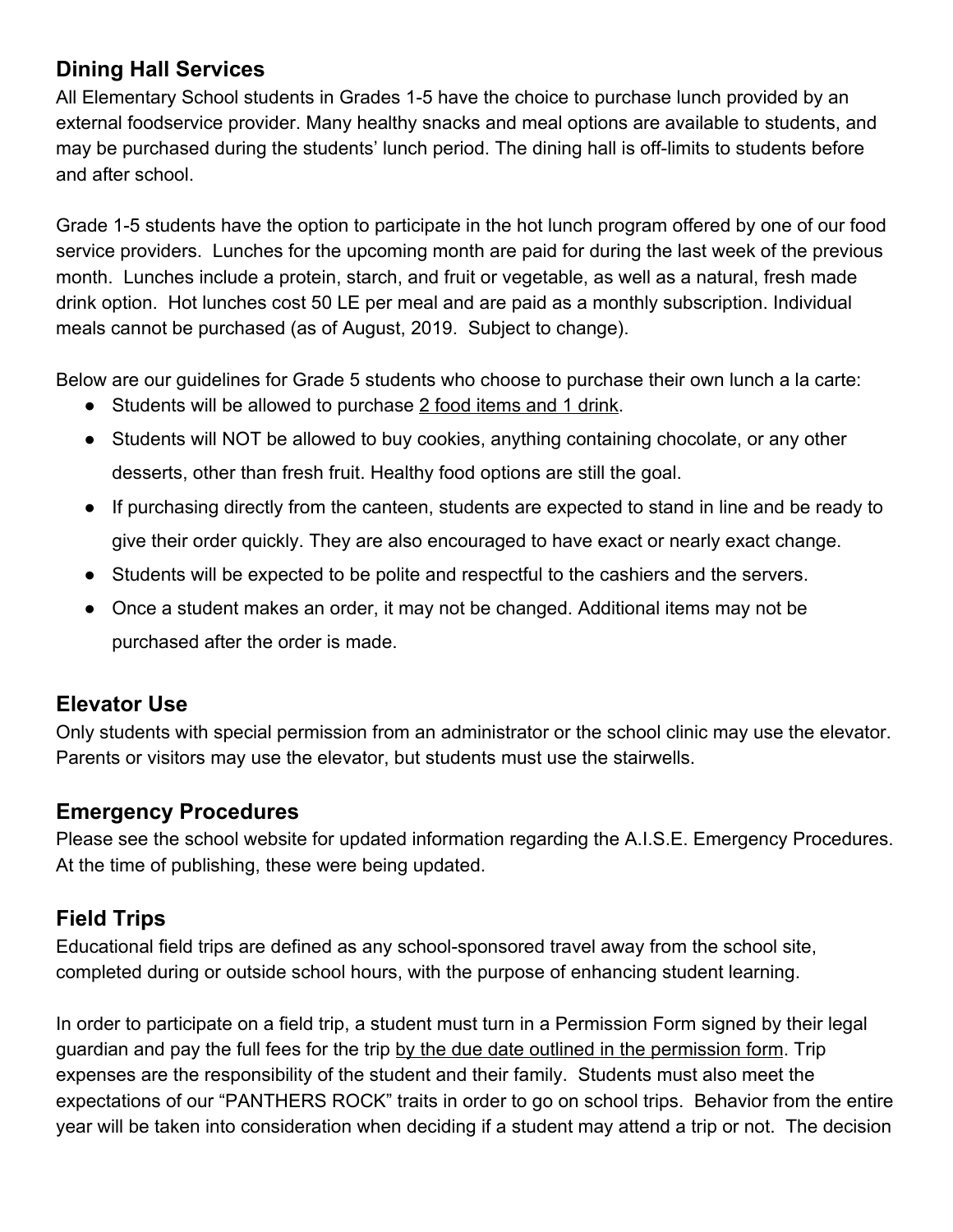whether a student will attend a trip or not will be decided upon by a discipline committee of at least 3 staff members.

Because field trips are a school-sponsored trip with the purpose of enhancing student learning, students will be expected to demonstrate outstanding behavior and will be held accountable for following all school rules and expectations at all times. We expect this not only because we want to represent AISE in a positive manner out in the broader community, but also to help ensure the safety of all of our students while we are away from our school campus.

The following are student responsibilities on all field trips:

- Students are required to wear their school uniform unless given permission not to do so by an administrator.
- The trip sponsor or organization may set additional rules and regulations to enhance student learning and ensure student safety. Students must also comply with these rules and regulations.
- Students must travel both to and from the field trip location under the supervision of school personnel.
- Students who fail to comply with field trip rules will be asked to return to school at their family's expense. This may include a ticket home, at family's expense, for a field trip outside of Cairo.

The following are parent responsibilities for all field trips:

- Ensure that your student arrives to school on time on the day of the trip. Often times, students and teachers embark on their field trip first thing in the morning. Students who are not present at the designated time of departure will not be waited on and will miss the trip.
- Provide students with any supplies or materials requested by the school prior to trip, which may include food, additional clothing items such as a hat, sunscreen, etc.
- Family members are not allowed to be present at the site of a field trip without express invitation and consent from the school. If a student's family is found to be in attendance during any part of the trip, the trip will then become a family trip for that student. They will be asked to join their family, and will not be allowed to participate in any of the remaining school activities, including the bus transportation back to school.

### **Fundraising Activities**

All activities involving fundraising by student groups must have the authorization of the school administration. No individual student or student group may represent the American International School in Egypt without prior school authorization. The school's name may not be used to advertise groups or activities without the school's express consent.

Activities that require fundraising are to be screened by the school administration, to ensure that a reasonable balance of time spent on fundraising by students and faculty members.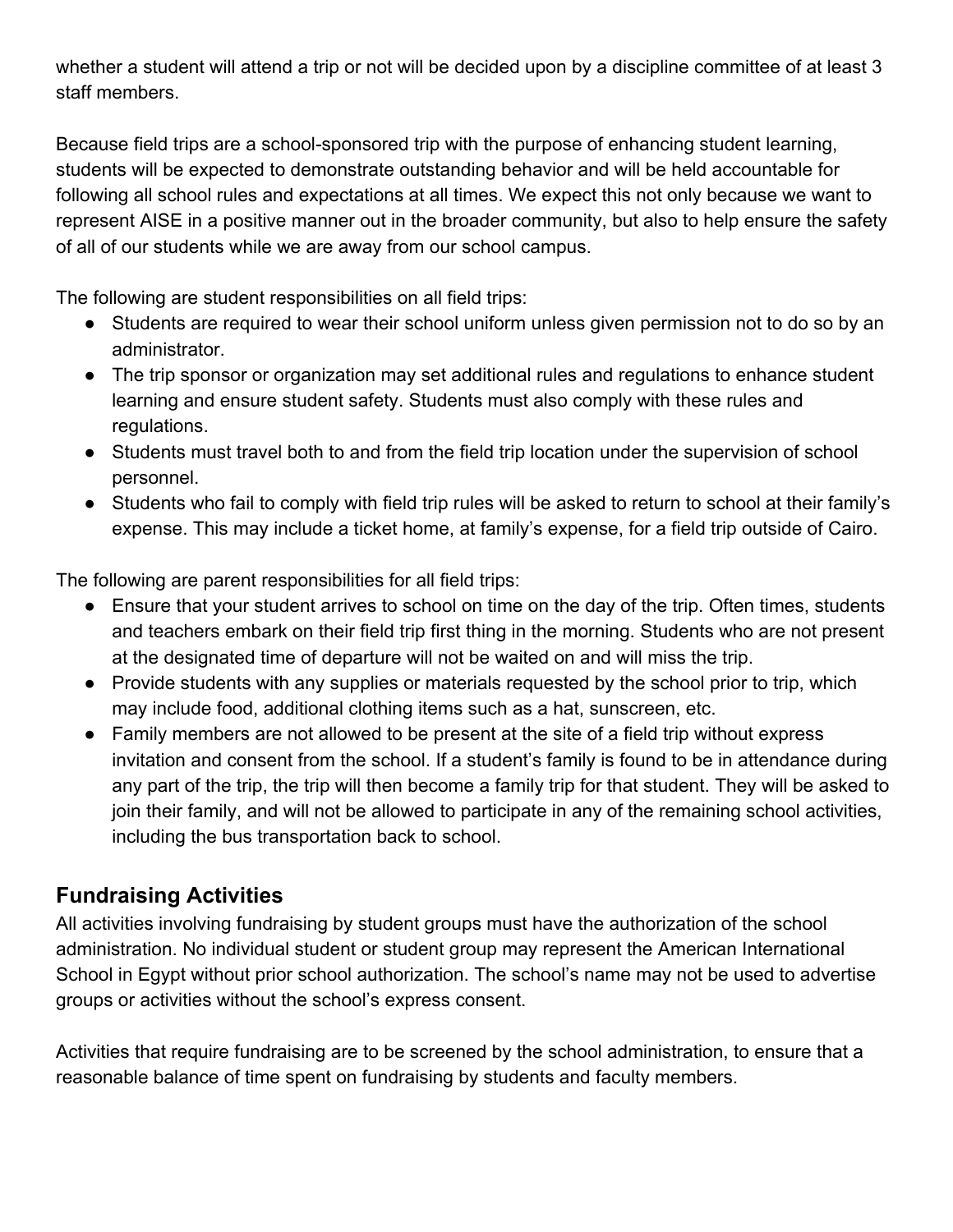# **Healthy Eating**

AISE is committed to giving our students consistent messages about all aspects of healthy living, to help them understand the impact of their choices and to encourage them to take responsibility for the choices they make.

Our school actively supports healthy eating and drinking throughout the school day. The benefits of helping our students make healthy food choices include:

- Optimizing growth, development, and overall health
- Improving concentration and behavior at school and home
- Raising student achievement

Our Elementary teachers and administration support healthy food choices in the following ways:

- Provide a Health and Wellness Week each year
- Teach students about the effects of healthy and unhealthy food on their bodies
- Monitor and provide constructive feedback about the food students eat and drink during snack time and lunch

We also want to support our families in providing healthy food options for our students. The following lists can be used as guidelines for sending your students to school with healthy snacks and lunches.

#### **Healthy Snack Foods**

- Raw, washed fruit (for example, an apple or banana, handful of grapes or olives)
- Raw, washed vegetables (for example, carrot, cucumber, or celery sticks, sliced peppers)
- Natural or low-fat yogurt
- Sandwiches made with whole-grain bread and a protein, such as turkey or peanut butter
- Pasta or rice
- Small portions of raw nuts

#### **Healthy Lunch Guidelines**

- Should include at least one serving of a protein-rich food, such as lean meat, poultry, nuts, seeds, beans, or seafood
- Should include at least one serving each of fruit and vegetables
- Should include at least one serving of whole grain bread or cereal

#### Healthy Drink Options

- WATER—our students should be drinking plenty of this throughout the day
- Unflavored milk
- Natural, unsweetened fruit juice

The following foods do not promote healthy eating habits, and therefore should NOT be included in your student's snack and lunch:

- **Chips**
- Packaged goods high in sugar, such as cake, cookies, muffins, and pastries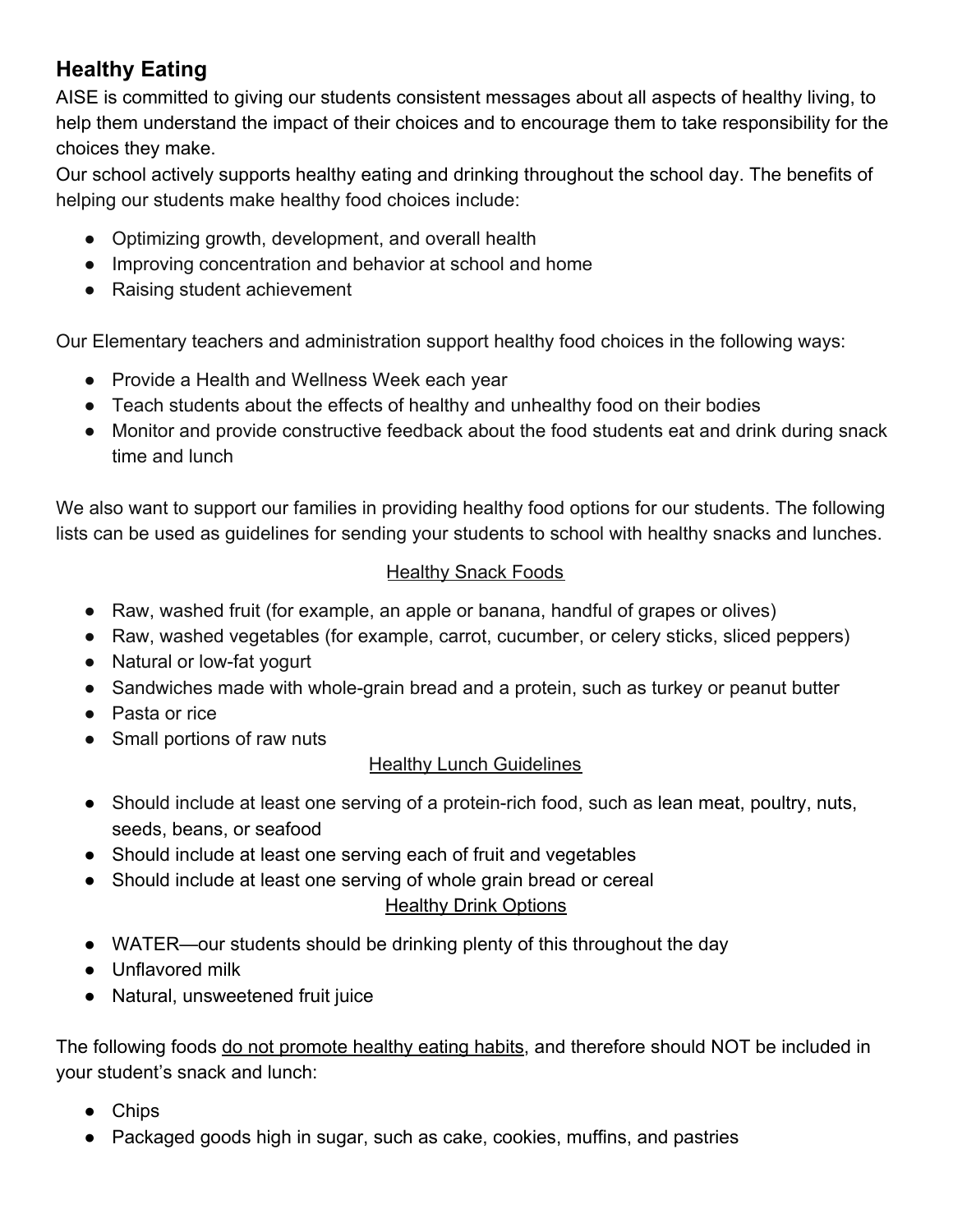- Chocolate and candy
- Chocolate spreads (such as Nutella) on sandwiches
- Chocolate-filled croissants or pastries
- Sugary cereals

Students who bring the above items in lunches will be asked to save those items until after the school day is complete.

Thank you for your support in helping our students develop healthy eating habits!

### **Library**

The AISE Library is the hub of learning in our school. It is a large classroom to be shared by all of our students, teachers, staff, and parents. It serves as both a reading and information center that supports the various curricula taught in all divisions of our school, as well as a variety of personal interests that fall outside the school curricula. In addition to books, the library subscribes to many magazines, newspapers, and electronic resources in both English and Arabic.

The school librarian and library staff serve our Elementary students and teachers in many ways. Students in the lower grades visit the library for weekly lessons to introduce the many different kinds of resources found in the library, to help them learn how to locate resources in the library independently, and to foster a love for reading. Students and teachers in the upper elementary grades will visit the library on an as-needed basis to develop information and research skills, as well as to get support in locating resources that support their learning across all content areas.

In order for everyone to enjoy and make good use of the library, all library users must:

- Be respectful and share all materials and resources by keeping them in good condition, returning them on time for others to borrow, putting them where they belong, and by taking turns.
- Be respectful and share the library space by following all the library rules, remaining quiet, and being mindful of others who may be learning and working in the library.

All students, teachers, and parents are encouraged to check out library materials on a regular basis. Books and other circulating materials may be checked out to students for two weeks at a time. Students are responsible for all items checked out under their name, and they are expected to keep books in good condition and return them on time. If a student wishes to keep a book checked out for longer than two weeks, they must bring it to the library and re-check it out.

A book that is not returned within its two-week checkout period without being renewed is considered overdue. Overdue notices are periodically sent to students via their classroom teachers.

Students will be charged for lost or damaged library materials. Fees for lost books will start at 300 LE and reflect the cost of the book in question (according to the current USD-EGP exchange rate). Any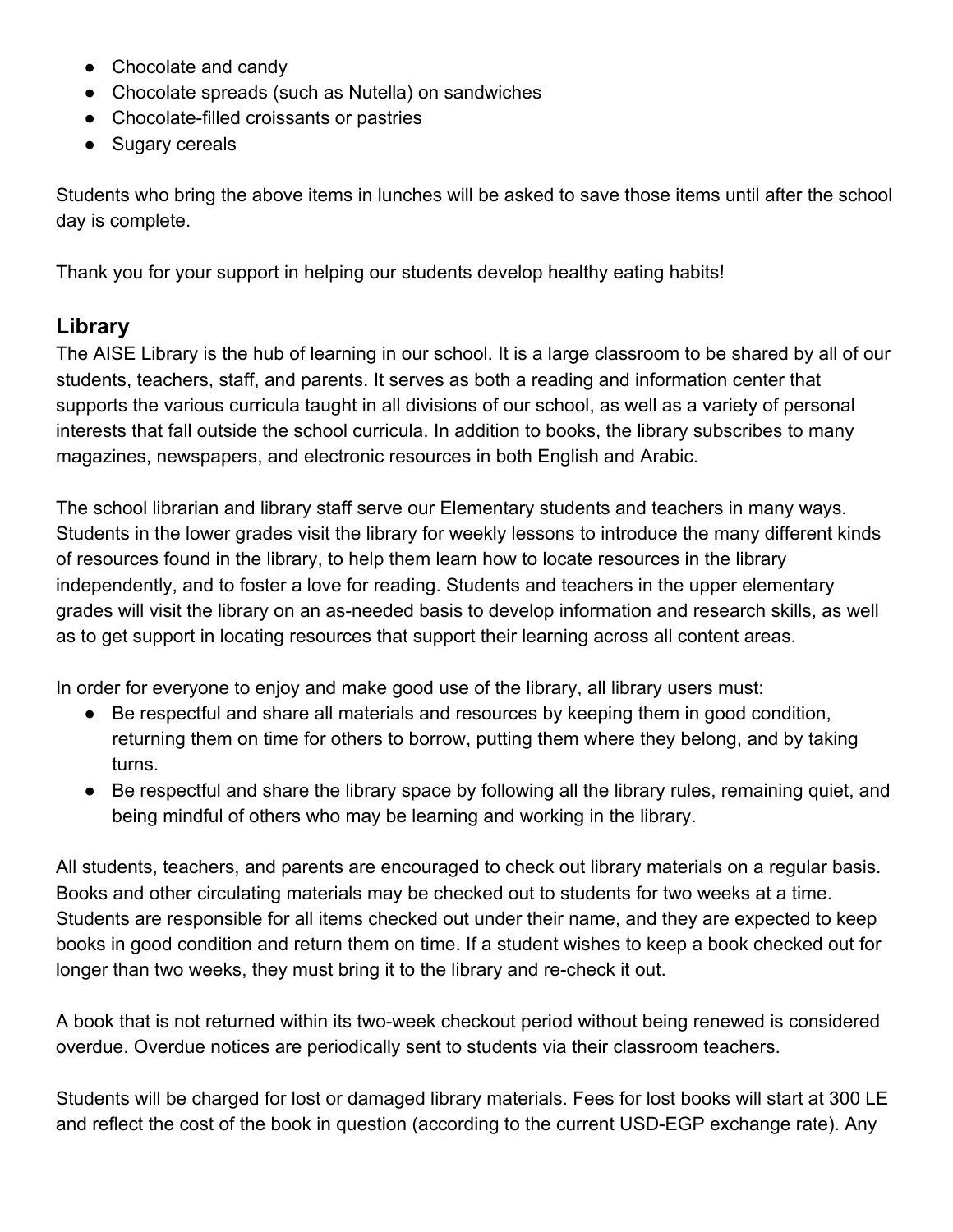lost books or fees due to the library must be settled prior to the end of the year or report cards will be withheld.

### **Lockers**

School lockers and locks are assigned to students in Grades 4 and 5. Lockers are school property, but the school is not responsible for lost, stolen or damaged items.

Students are not to share lockers with other students, and under no circumstances should students reveal their lock combination to another student. Students should use only their assigned lock and locker.

If the student has lost their lock, they need to pay the Business Office to replace the lock before their report card will be released.

# **Lost and Found**

A Lost and Found area is maintained on campus, in the security office at Gate 1. Any student property found on campus or on buses is turned into the Lost and Found. When students lose something, they should check with security at the Lost and Found.

To minimize loss, all items of clothing, school supplies, personal items, etc., should be labeled with the student's name.

Money cannot be turned into the Lost and Found. We encourage students NOT to bring large amounts of money to school or to be left in lockers.

# **Personal and School Belongings**

All students have either a personal cubby or a locker designated to them to accommodate their personal items such as their snacks and lunches, clothing, backpacks, and school supplies.

Textbooks, workbooks, and class books are issued to the students by the school. Consumable items that must be marked in, such as workbooks, are issued on a permanent basis. The student is responsible for taking good care of these items and for not losing them. They are not guaranteed to get another if it is lost or goes missing.

Reusable items, such as textbooks, are issued on a temporary basis. These items must not be written in or have any pages taken out. The student is responsible for taking good care of these items, for not losing them, and returning them in top condition. If a reusable item issued by the school is lost or goes missing, the student is responsible for paying the cost to replace it. The student must pay the Business Office to replace the item before their report card will be released.

### **Planners**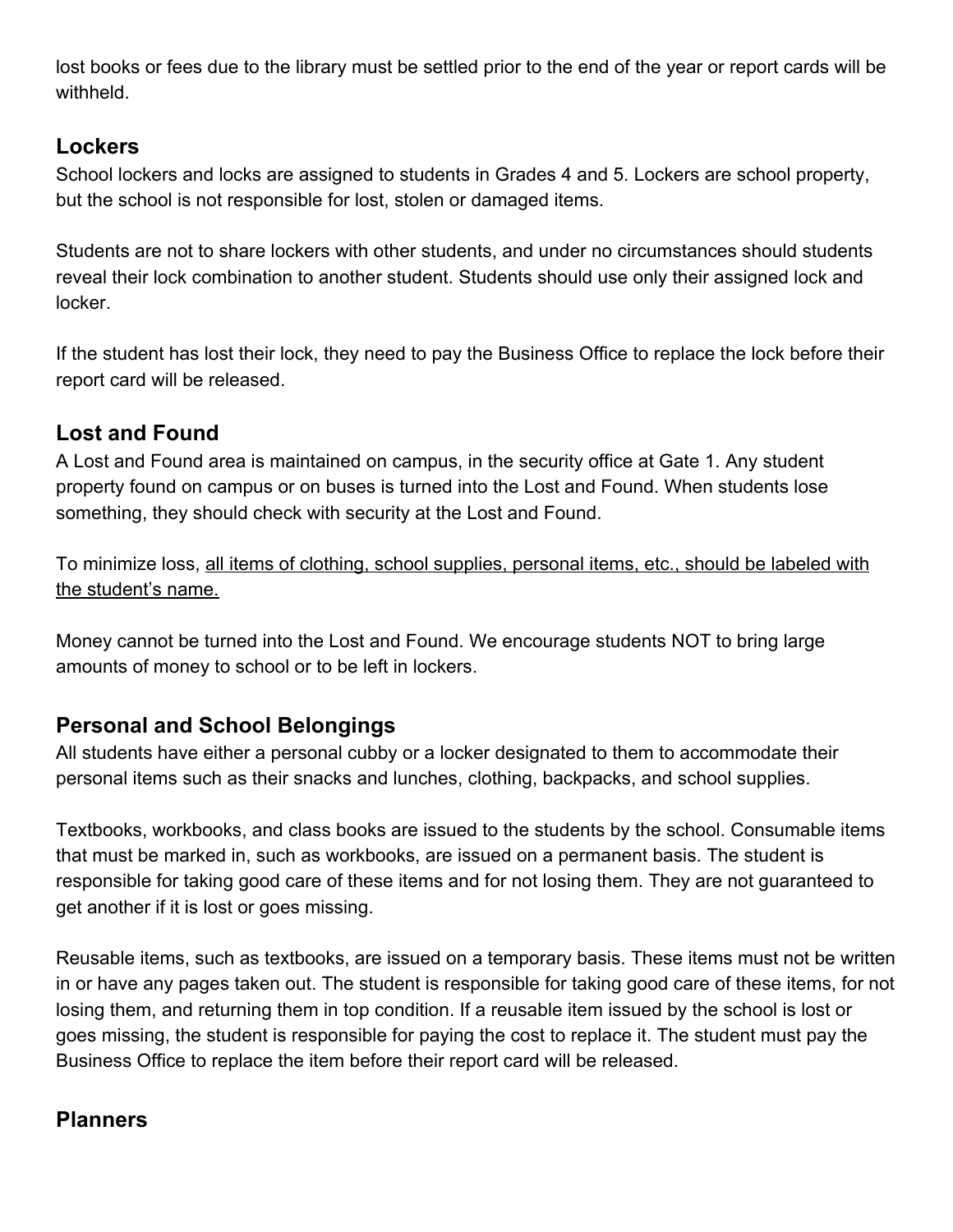All students in Grades 4 and 5 will be issued a student planner at the beginning of the year, and will be expected to keep it updated on a daily basis throughout the year. These planners will be used to help students take responsibility and accountability for the learning and tasks they complete during class, remind themselves of homework and projects that are assigned to them and the dates on which these assignments are due, and keep track of their nightly reading.

# **Selling Food or Items**

Elementary students are not allowed to bring any food or other items to sell to other students at school or on the bus for any reason, unless they have clear permission from a teacher or administrator to do so. A student bringing food or items to sell at school will result in the following consequences:

First Offense: A teacher or administrator will confiscate the items for sale for the remainder of the day. The student may gather their items at the end of the school day and must take them home and leave them at home.

Second Offense: A teacher or administrator will confiscate the items, and the student will not get their items back until an adult family member comes to school to gather them. Students must not bring these items back to school after this.

#### **Snack Time**

In addition to lunch, teachers often provide time for students to have a mid-morning snack each day. Therefore, elementary students are encouraged to bring a healthy snack to school.

To help promote a healthy lifestyle and successful learning in the classroom, these snacks should include fruits and/or vegetables. They should not include unhealthy foods such as chips, cookies, cakes, candy, or chocolate. See "Healthy Eating" for more details.

#### **Textbooks**

Teachers may issue textbooks to students as a class resource for some content areas. Each student is responsible for keeping track of their own books and for maintaining them in good condition. Students may take a textbook home to study from when they are given permission by a teacher, but must bring it back the next day for use in class.

If a school textbook is damaged or lost, the student and their family will be responsible for paying the replacement cost of the book (based on the current USD/EGP exchange rate) to the Business Office. To obtain a replacement book, payment for its replacement must be made first. In the event that a student has an outstanding book fee, school records including report cards will not be released.

### **Toys**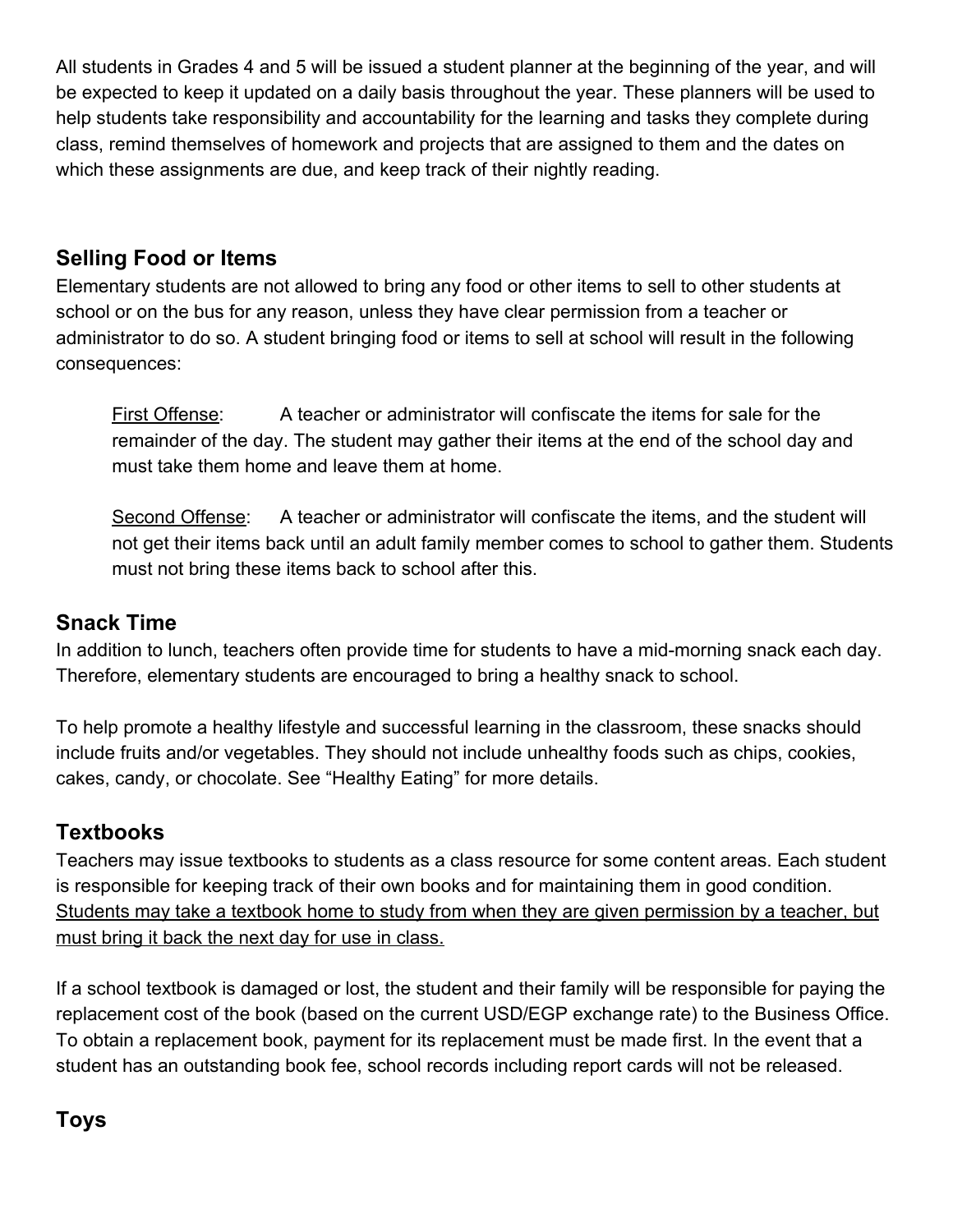Elementary students are not allowed to bring a toy of any kind to school, from home or anywhere else, unless they have clear permission from a teacher or administrator to do so. A student bringing a toy to school will result in the following actions:

First Offense: A teacher or administrator will confiscate the toy for the remainder of the day. The student may gather their toy at the end of the school day and must take it home and leave it at home.

Second Offense: A teacher or administrator will confiscate the toy, and the student will not get their toy back until an adult family member comes to school to gather it. The student must not bring the toy back to school after this.

#### **Weapons**

Elementary students are not allowed to bring any weapons, or toys that look like weapons, to school for any reason. This is a serious offense to our school rules, and will result in the following actions each time:

An administrator will confiscate the weapon, and the student's family will be contacted immediately. Depending on the object brought to school and how it is used by the student, further actions such as in-school suspension or expulsion may be implemented at the administration's discretion.

#### **Withdrawing Students**

Every student withdrawing from school during the school year must complete a clearance form before school records and transcripts are released. This process is accomplished through the Admissions Office. If a withdrawal of a student is requested, signatures from teachers, the library, and the Elementary School Principal must be obtained on the withdrawal form. This ensures that all books and other materials belonging to the school have been returned in good condition.

Once a student has been cleared by the Principal, the student is referred to the Business Office for final clearance. When the Business Office signs the withdrawal form, all school obligations have been settled. At this point, school records may be released.

If a student owes the school money for a lost or damaged item, or has an overdue book or fine from the library, the report card will be withheld pending payment of the debt, or return of the borrowed item. In all cases, school records will not be issued until all fees are paid.

Students withdrawing at the end of a school year should contact both the admissions office and the elementary office to ensure the appropriate paperwork is completed.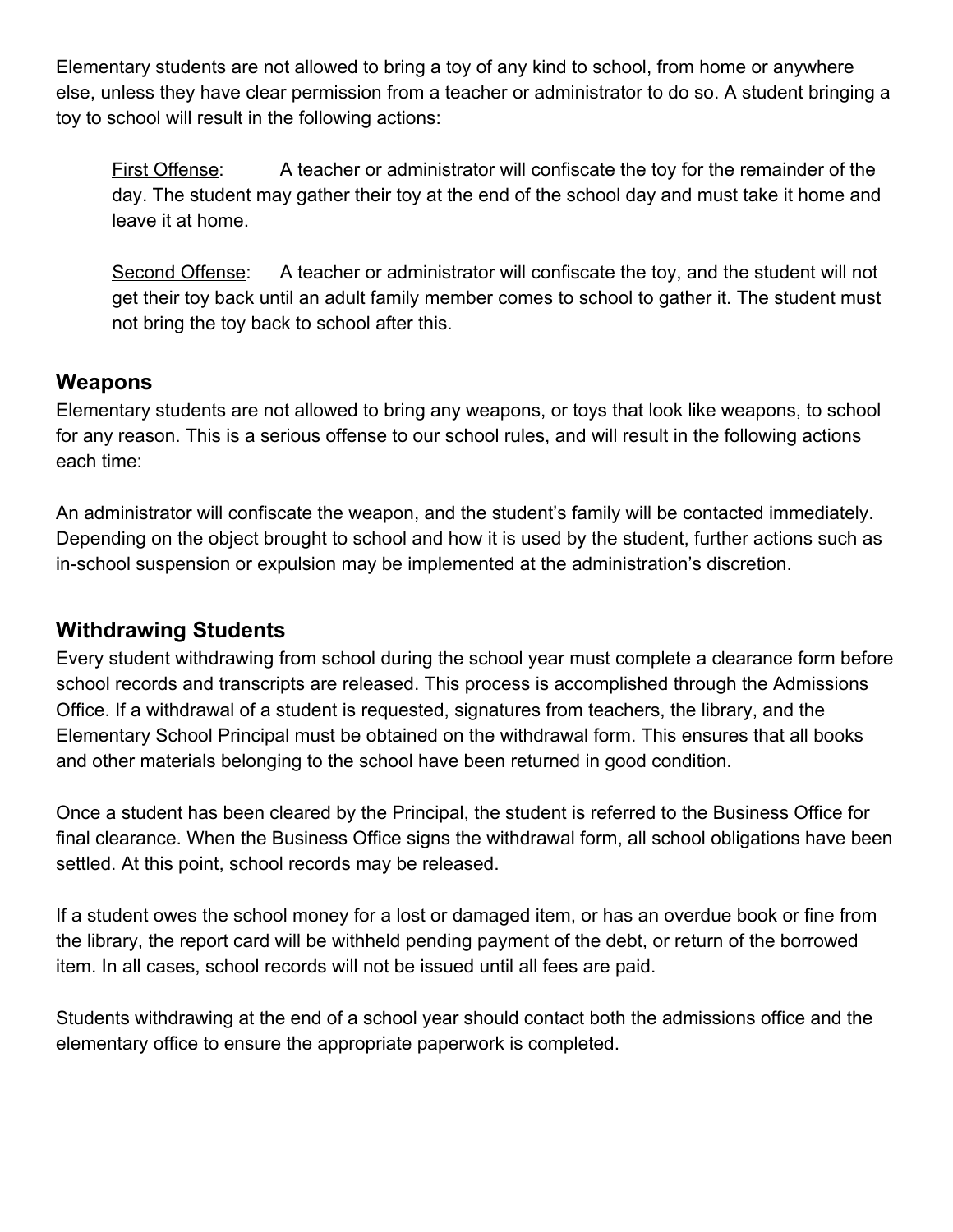#### *Student-Parent-Teacher Handbook Letter of Recognition*

Students and Parents,

Thank you for being a part of our AIS Elementary School community, and thank you for taking the time to read through this handbook and discuss it together. It is only when we all work together that we can achieve our goal of raising student achievement every day, every way!

Please sign and return the following agreements and return to your classroom teacher.

\_\_\_\_\_\_\_\_\_\_\_\_\_\_\_\_\_\_\_\_\_\_\_\_\_\_\_\_\_\_\_\_\_\_\_\_\_\_\_\_\_\_\_\_\_\_ \_\_\_\_\_\_\_\_\_\_\_\_\_\_\_\_

Students:

*I have read and discussed the AISE Elementary Student-Parent-Teacher Handbook with my family. I understand and agree to follow the agreements and expected student behaviors so long as I am a student at AISE. I also understand and accept the school's solutions-based discipline for my actions and choices.*

**Student Name** (*Print Clearly*) **Class**

Parents:

*I have read and discussed the AISE Elementary Student-Parent-Teacher Handbook with my child. I understand and agree to help my child follow the agreements and expected student behaviors so long as he or she is a student at AISE. I also understand and accept the school's solutions-based discipline for my student's actions and choices.*